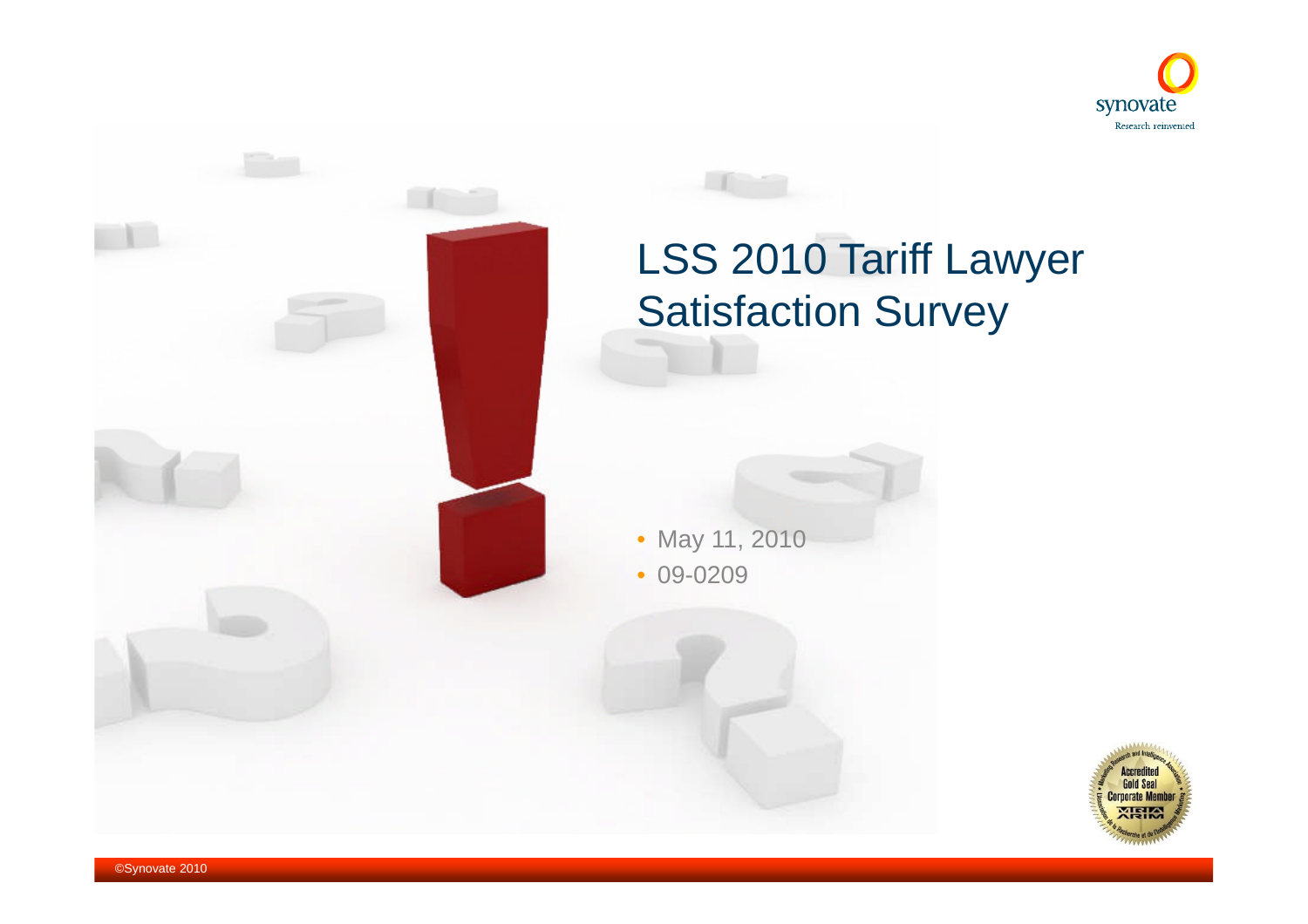

# **Contents**

| $\overline{4}$ |
|----------------|
|                |
|                |
| -15            |
| 17             |
| 20             |
|                |
| -24            |
|                |
|                |
|                |
|                |
| -51            |
| 52             |
|                |

#### Appendices

Telephone Reminder/Follow-up Call Statistics & Comments **Questionnaire**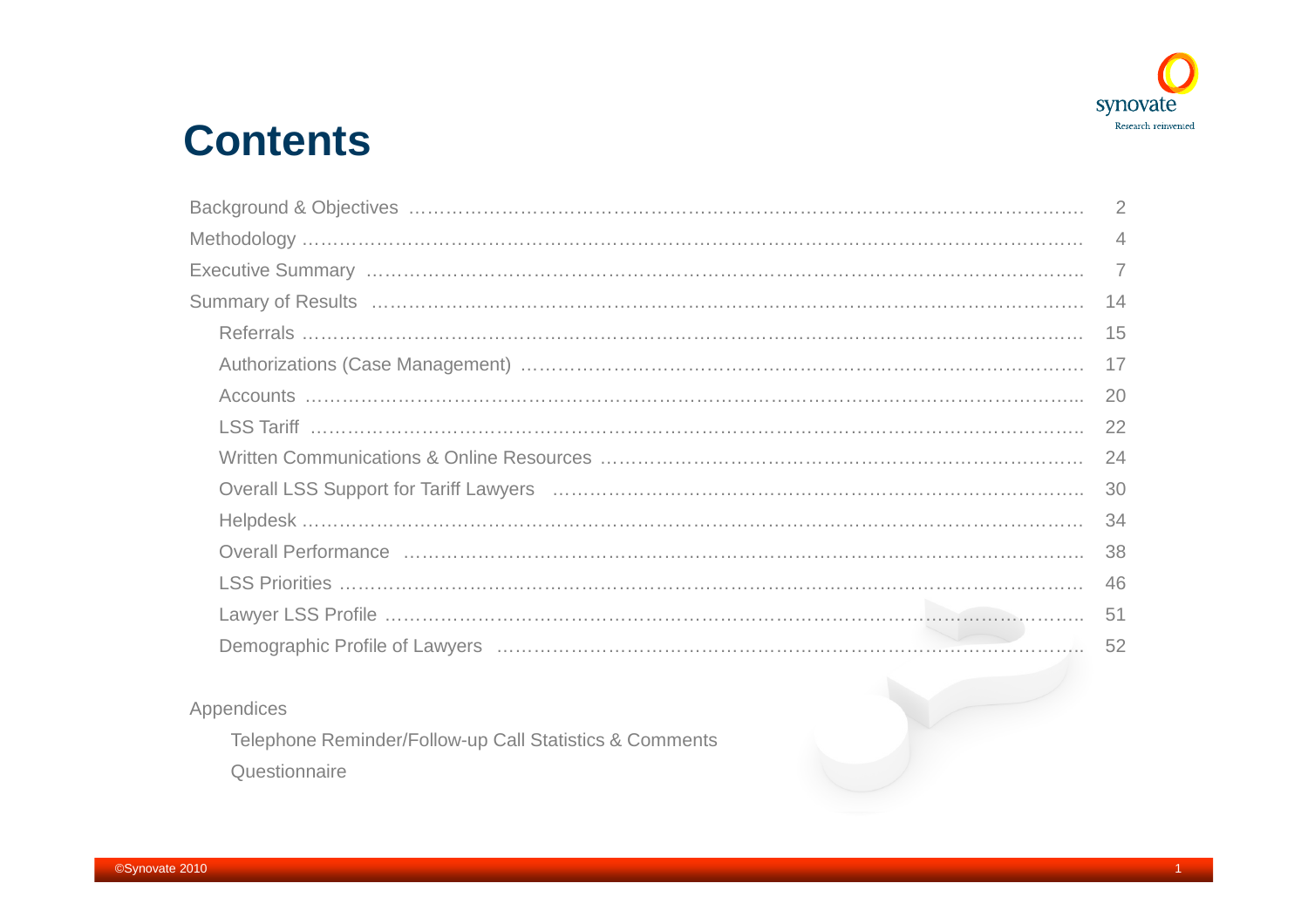

# **Background & Objectives**



2©Synovate 2010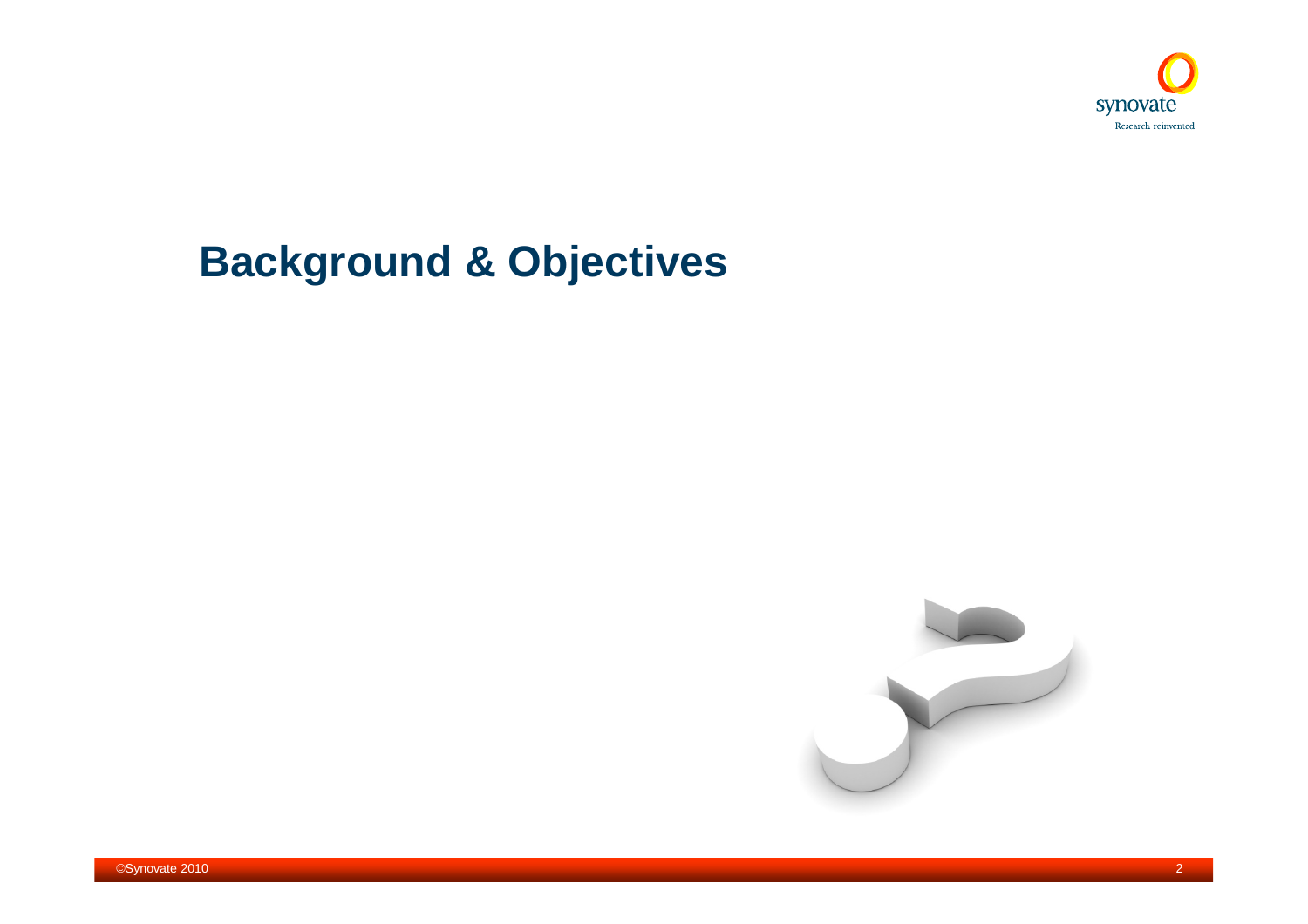

### Background & Objectives

- The Legal Services Society (LSS) relies on the services of private lawyers to provide almost all of the legal representation required by its clients. In 2009 just over 1,000 private lawyers across BC provided almost 100% of representative services to legal aid clients. Hence, LSS needs to ensure lawyers are satisfied with their relationship with the organization. Specifically, LSS needs to confirm that it is supporting lawyers with the level of services and resources they require in order to effectively engage and help LSS clients.
- As part of the effort to maintain a sustainable supply of legal aid lawyers and to ensure they are providing quality service to LSS clients, LSS has conducted a triennial lawyer satisfaction survey since 2004.
- To better understand the findings from each year's survey, it is helpful to get some background on the Society's environment during each of these years. In 2004, LSS was restructuring after deep budget cuts in 2002 and had started its tariff review process. The 2007 survey followed a period of tariff renewal in which LSS eliminated holdbacks and introduced new tariff items, tiered rates, and a 5% lift to the tariff. This year's survey (2010) took place as LSS was managing demand during an economic downturn by closing offices, eliminating some tariff items, reducing payments to lawyers, and suspending or reducing some criminal and family coverage.
- The study provides LSS with quantifiable performance measurements on areas that are set out in the LSS Service Plan and also provides recommendations to improve LSS service to lawyers in the future.
- LSS commissioned Synovate, a professional market research firm, to conduct the 2010 Lawyer Satisfaction Survey. This report contains the detailed findings from the study and where applicable, includes trends from the 2007 and 2004 surveys.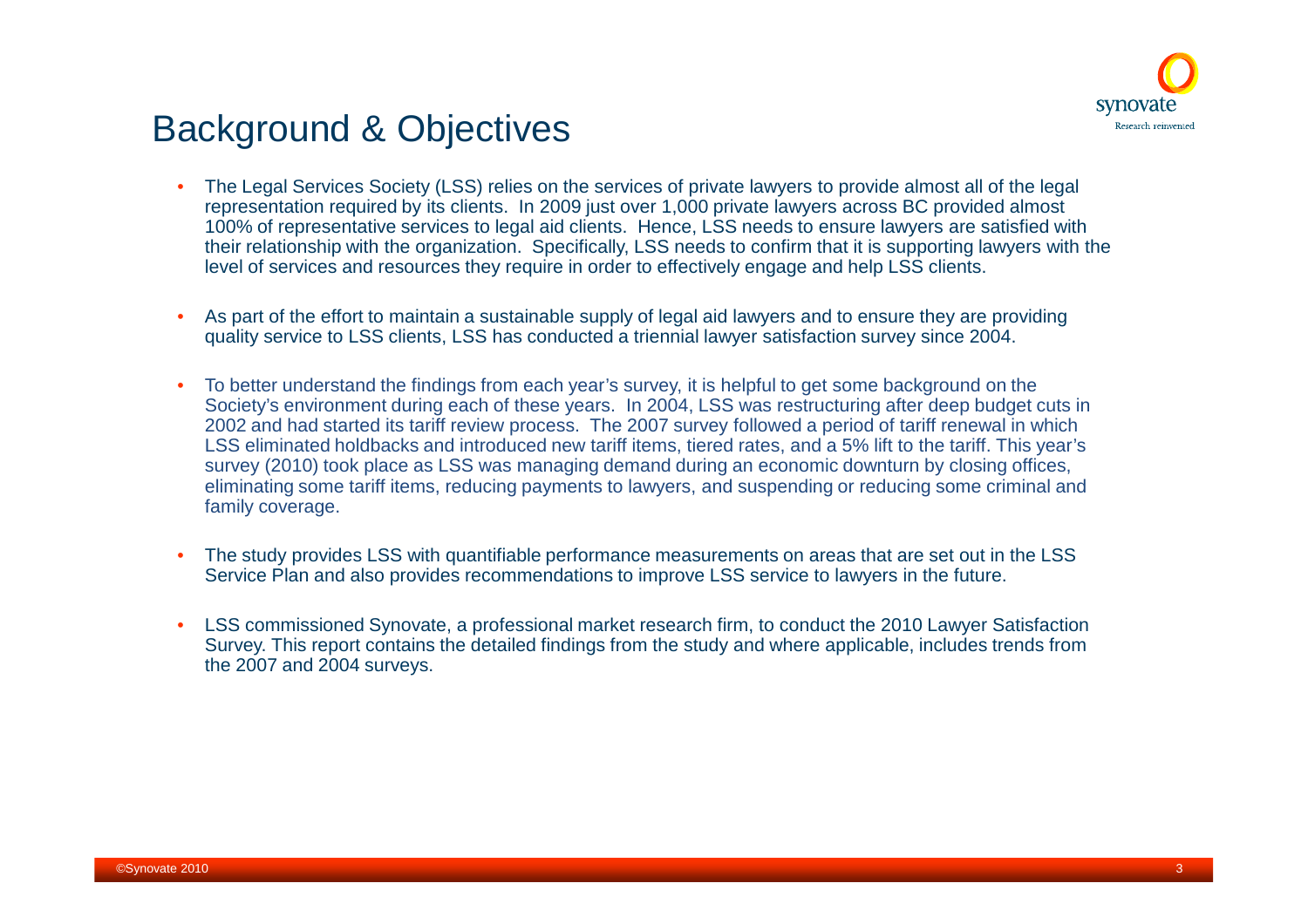

# **Methodology**

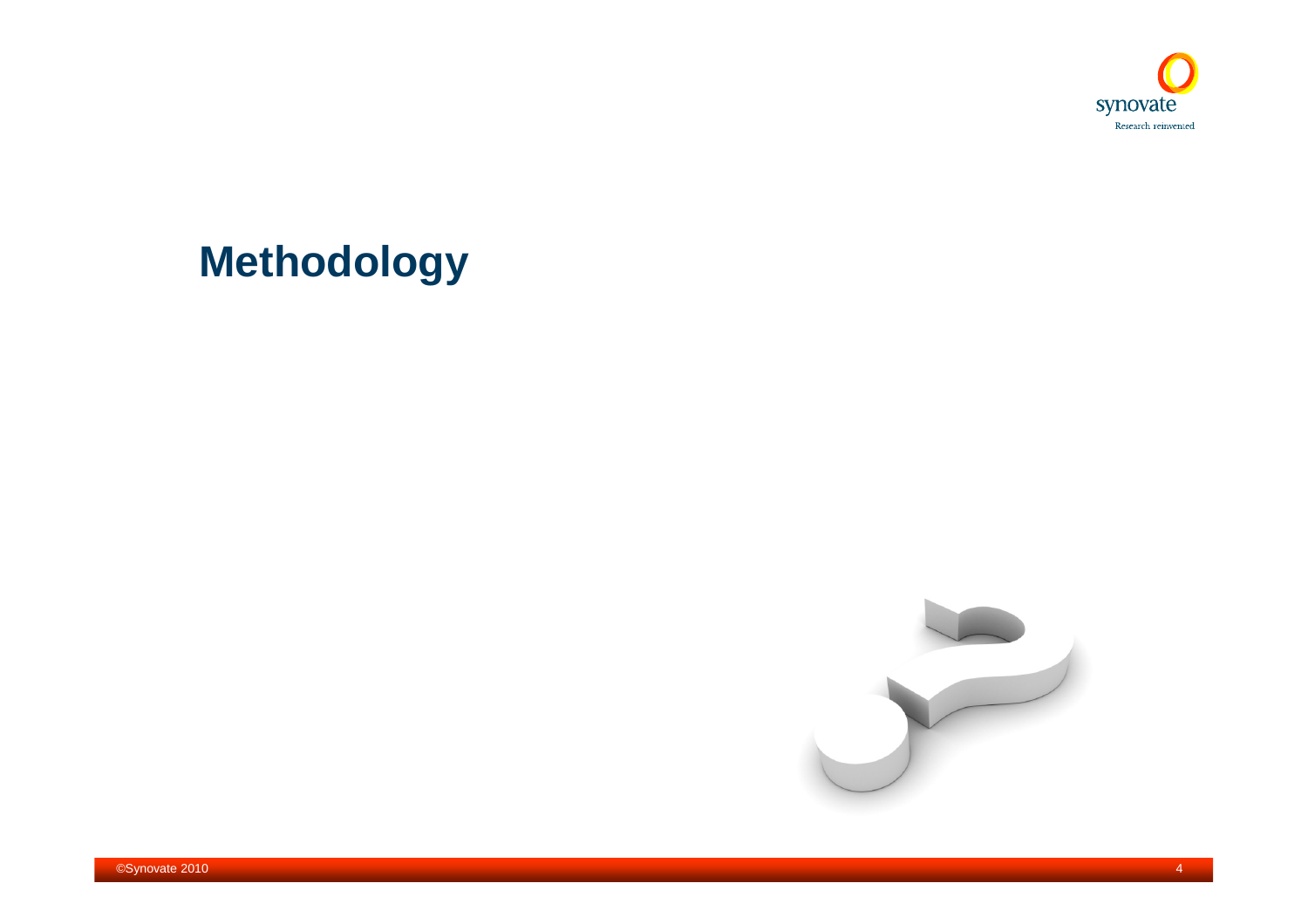

### **Methodology**

- A total of 292 online surveys were completed by LSS tariff lawyers who had taken a referral or billed for LSS work in the past year. Using lists provided by LSS, a total of 1,019 tariff lawyers were emailed an invitation to the online survey designed by Synovate, which was hosted at www.websurveys.ca/LSS.
- To maximize response rates to the survey, several steps were taken:
	- 1. LSS promoted the survey in a newsletter prior to launch
	- 2. A second invitation and a reminder email were sent out to all lawyers
	- 3. A prize draw was offered to participating lawyers
	- 4. Telephone reminder calls/follow-ups were made to 555 non-responding lawyers, prior to the survey's closure
- Telephone reminder/follow-up call statistics and comments can be found in the Appendix of this report.
- Key study dates are as follows:

| <b>January 7, 2010</b> | Initial email invitation sent/survey open for participation |
|------------------------|-------------------------------------------------------------|
| January 29             | Second email invitation sent                                |
| February 10            | Reminder email sent                                         |
| February 19 to 26      | Telephone reminder/follow-up calls                          |
| March 1                | <b>Survey closed</b>                                        |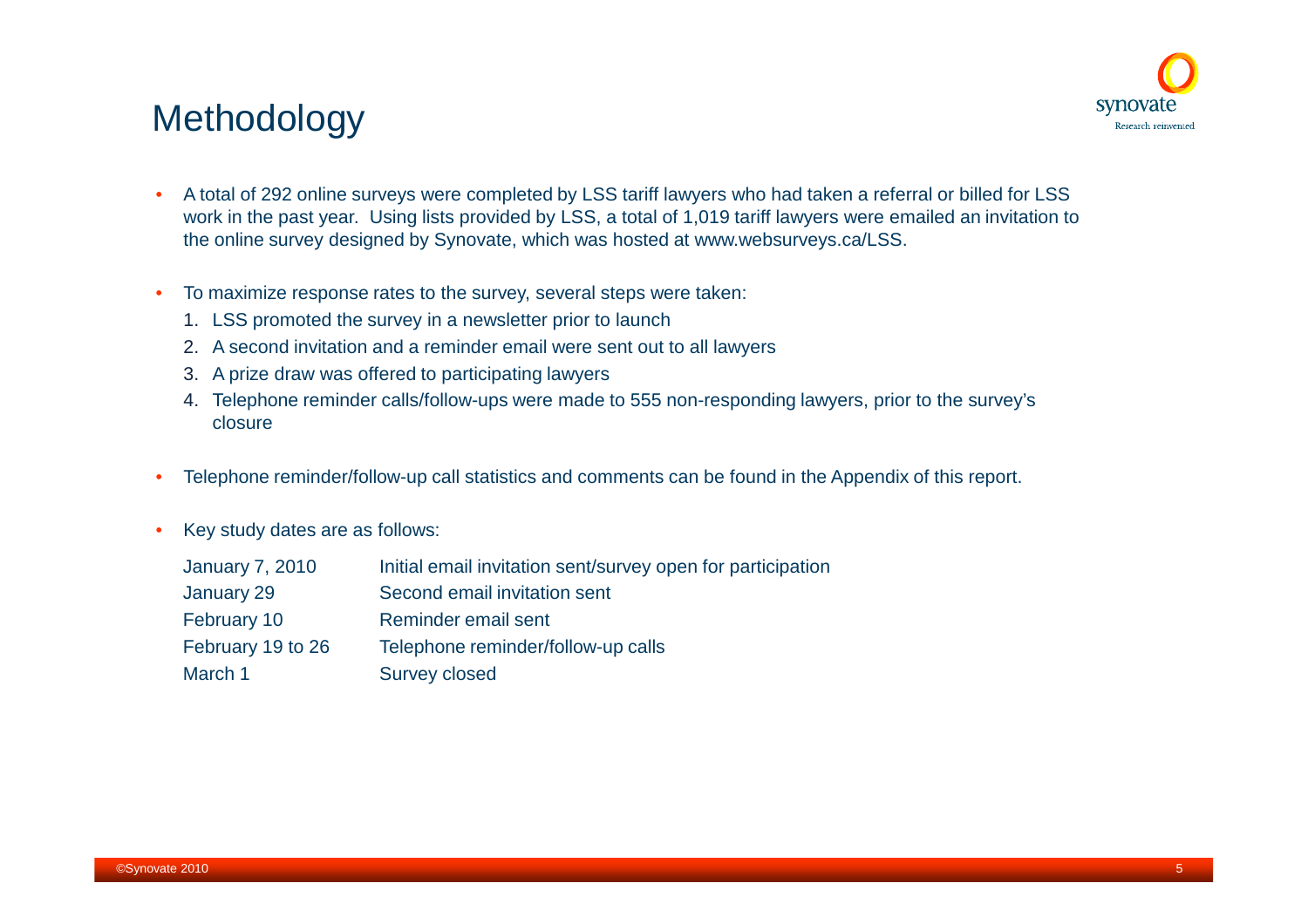

## Methodology

Study response rates are as follows:

| <b>Outcomes</b>        | <b>Study Wave</b> |      |             |  |  |  |
|------------------------|-------------------|------|-------------|--|--|--|
|                        | 2004              | 2007 | <u>2010</u> |  |  |  |
| Total surveys received | 404               | 379  | 292         |  |  |  |
| Total invitations sent | 1026              | 965  | 1019        |  |  |  |
| Response rate          | 39%               | 39%  | 29%         |  |  |  |

- The lower response rate in this current wave is likely related in part to the decrease in LSS services and infrastructure announced just prior to the survey's launch. Comments made during follow-up calls to a sample of non-responders, which can be found in the Appendix of this report, may also help in understanding the lower response rate.
- When a survey sample is a large fraction of a finite population, we can adjust the margins of error by a Finite Population Correction Factor (FPCF). For this study, the adjusted margins of error at the 95% level of confidence for the total 2010 sample size of 292 is +/-5%.
- When comparing the results between 2010 and past waves (2007 or 2004) a difference of +/-6 percentage points is required for statistical significance at the 95% level of confidence. This is based on 50/50 response to any given question. As consensus to a question increases, the required difference for significance narrows.
- Throughout this report survey data from two other studies has been included on relevant exhibits *(in italicized font):* the Legal Aid Alberta 2008 Survey of Roster and Non-Roster Lawyers and the Legal Aid Ontario 2007 Survey of Certificate Lawyers & Per Diem Counsel. (Caution: these results have been included for reference purposes only and should not be considered directly comparable to the LSS study.)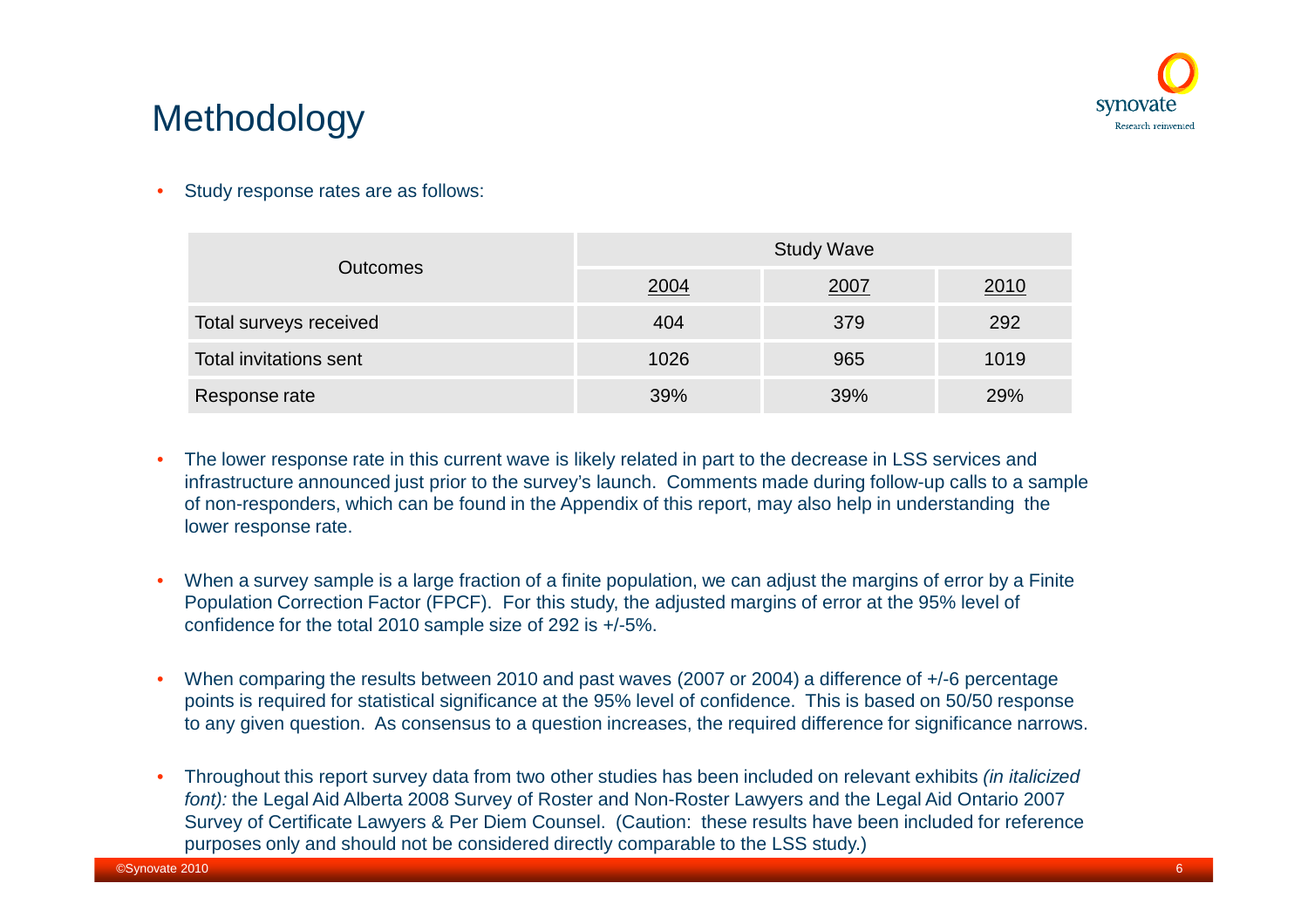

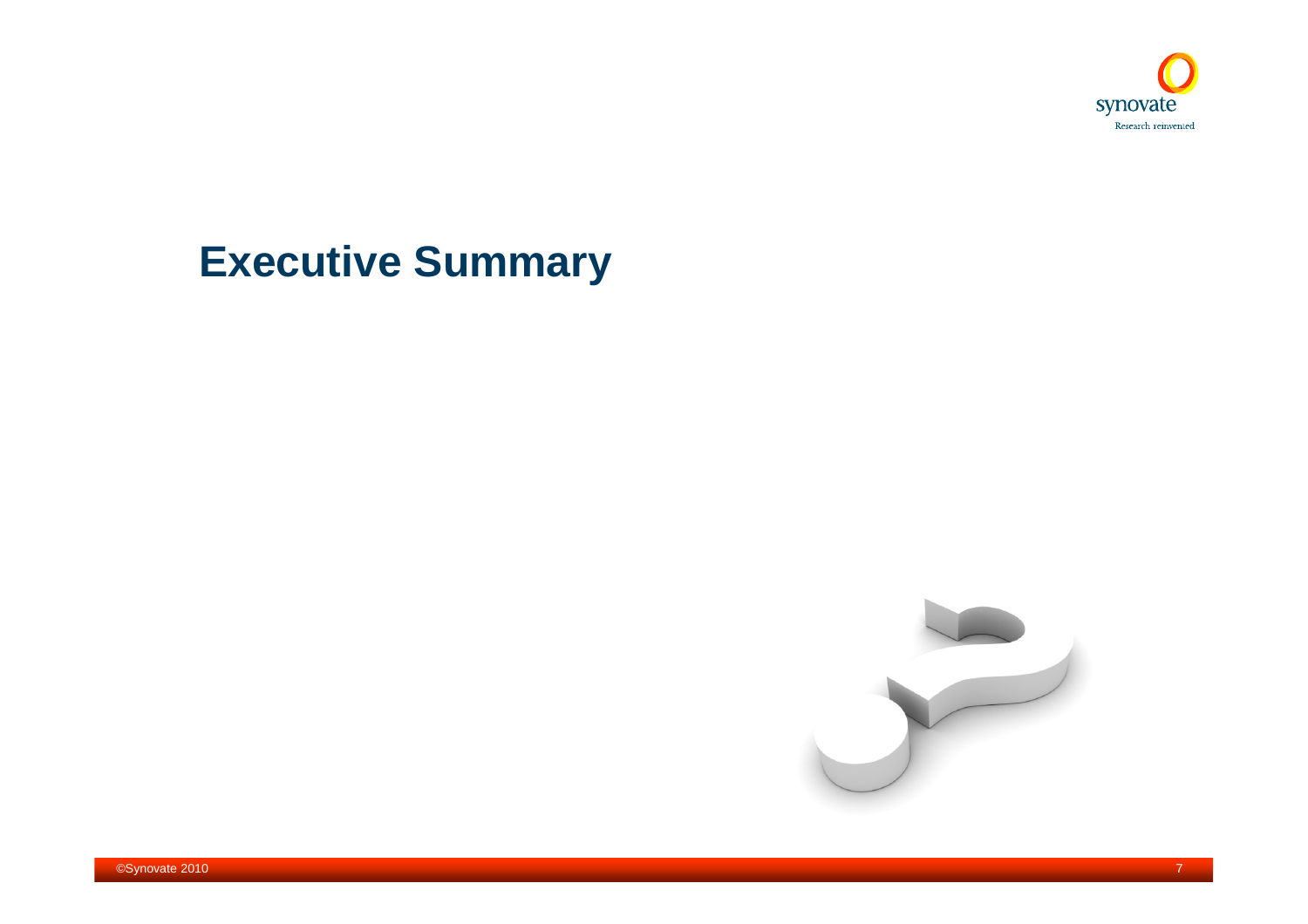

#### **Overall Performance**

- Presently, six in ten tariff lawyers are satisfied with the level of support they receive from LSS and one-half feel their services are valued by LSS. **These moderately positive feelings toward the organization translate into 80% of lawyers predicting they will take on just as many legal aid referrals, if not more, in 2010/2011.**
- Satisfaction with the support lawyers receive from LSS has gone from 69% in 2004, to 75% in 2007, to 62% presently.
- Lawyers who feel valued say it is mainly because of the way they are treated by staff. They say staff is friendly, helpful and respectful.
- Those who feel undervalued or who are unsure whether LSS values their services tend to be focused on compensation; specifically, they feel the tariff is too low or think the number of hours and range of services covered by the tariff does not reflect the time required to deliver quality service. These are the same top suggestions lawyers give when asked what LSS can do to improve its support to tariff lawyers and by the 19% who plan on taking fewer or no referrals in the coming year.
- **Key driver analysis reveals that valuing lawyers' services needs to be a top priority for LSS, as it has the greatest impact on improving lawyers' satisfaction with the support provided by LSS.**

#### **LSS Priorities**

- **Awareness of LSS's holistic or integrated approach currently stands at 38%.** Another 17% are aware of at least one of the projects that are part of this holistic approach, but are not aware of the approach itself.
- **While tariff lawyers are supportive of LSS taking a holistic approach (71% are supportive), they are not fully satisfied with the level of support LSS is providing on two related fronts: support to get clients more involved in resolving their own legal issues and support to help lawyers help their clients address related legal issues (such as housing problems, debt, etc.).**
- When it comes to supporting lawyers so they can help clients be more actively involved in their own legal issues, lawyers give mixed reviews to LSS — 42% think they are providing the right support, 31% are unsure and 27% are dissatisfied.
- When it comes to supporting lawyers so they can help their clients address related legal issues, tariff lawyers tend to be critical of LSS — 22% think LSS is doing a good job, 32% are unsure, while 45% are dissatisfied with the support they get from LSS on this front.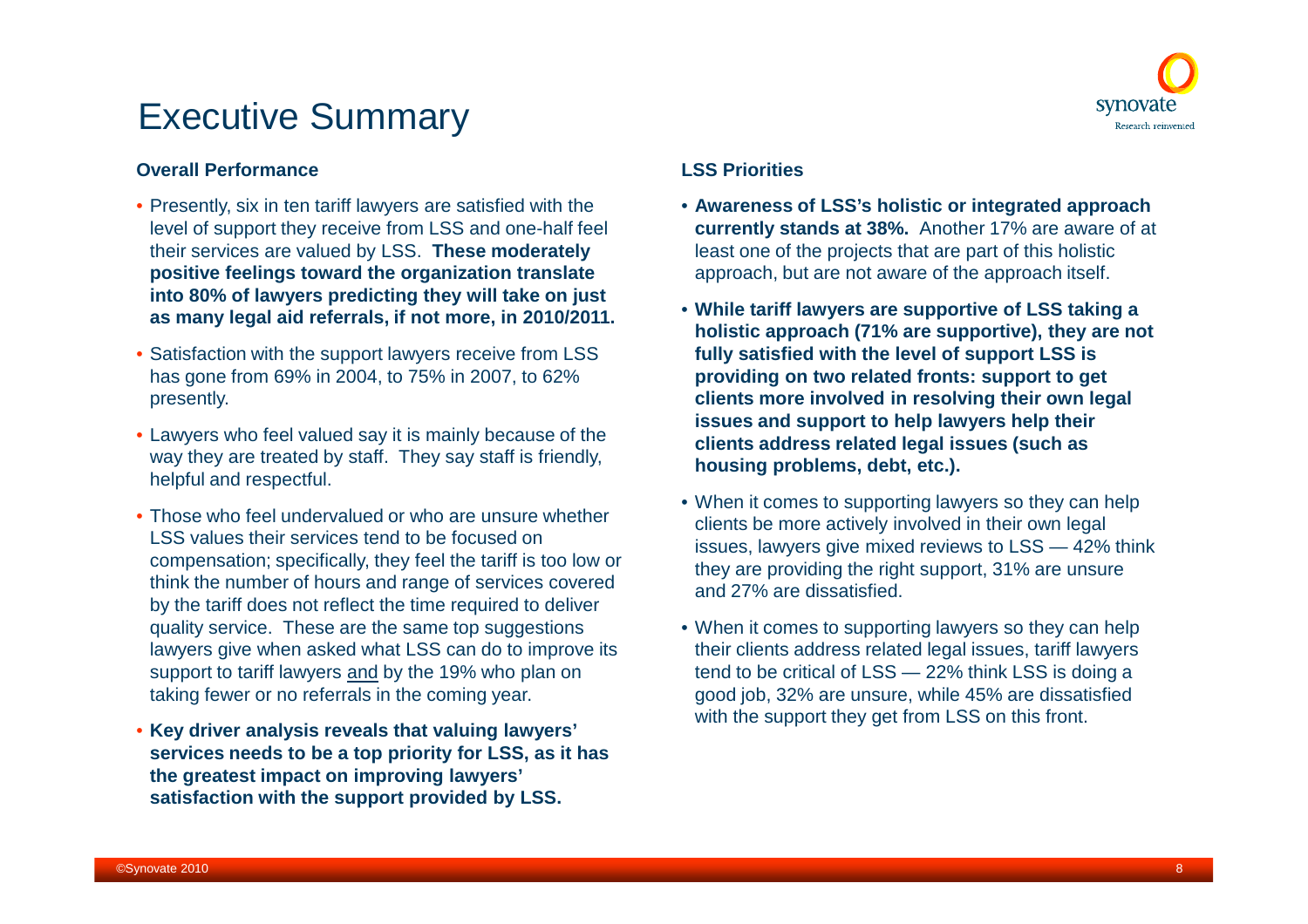

#### **LSS Priorities (cont'd)**

• **Tariff lawyers also have divisive opinions on the job LSS is doing at allocating its limited resources to meet the needs of people of low income. Further, opinions are significantly less positive than they were three years ago (39% presently versus 59% in 2007).**

#### **Overall Support For Tariff Lawyers**

- **The timeliness of phone inquiries and, especially, the courteousness and knowledge of staff, both continue to earn positive feedback from tariff lawyers.**
- While overall positive ratings are lower than historical trends, strong positive ratings (i.e., strongly agree) for courteousness and knowledge have significantly increased since 2007.
- Tariff lawyers who have not received an answer to a phone inquiry in a timely manner or who found staff to be unknowledgeable are more likely to have been calling about an authorization issue, rather than a referral or account issue.
- **Tariff lawyers are in agreement when it comes to the acceptable length of time to wait for an answer to an urgent or non-urgent request** — **one to two days is fine for non-urgent requests, while urgent requests need to be addressed in less than a day.**

#### **Referrals**

- **Referrals continue, for the most part, to be a positively rated service aspect for LSS, earning positive ratings from 72% of tariff lawyers.**
- Lawyers are satisfied with the time it takes to get a referral document once legal aid is approved and the majority feel that referral documents contain all the information they need to proceed. However, satisfaction with the latter has dropped since 2007.
- **One area of referrals that requires a closer look by LSS is the ease of getting retainers amended when changes are required.** Opinions are currently somewhat divided (52% are satisfied, 27% are not sure and 21% are dissatisfied), and, more importantly, have declined since 2007. **Further, the ease of getting retainers amended is the key driver of overall referral satisfaction, making it even more imperative that performance in this area is addressed.**
- Tariff lawyers who rely on LSS cases for the majority of their income find it easier to get their retainer amended than those who take on fewer LSS cases. This may indicate that familiarity with the process is coming into play.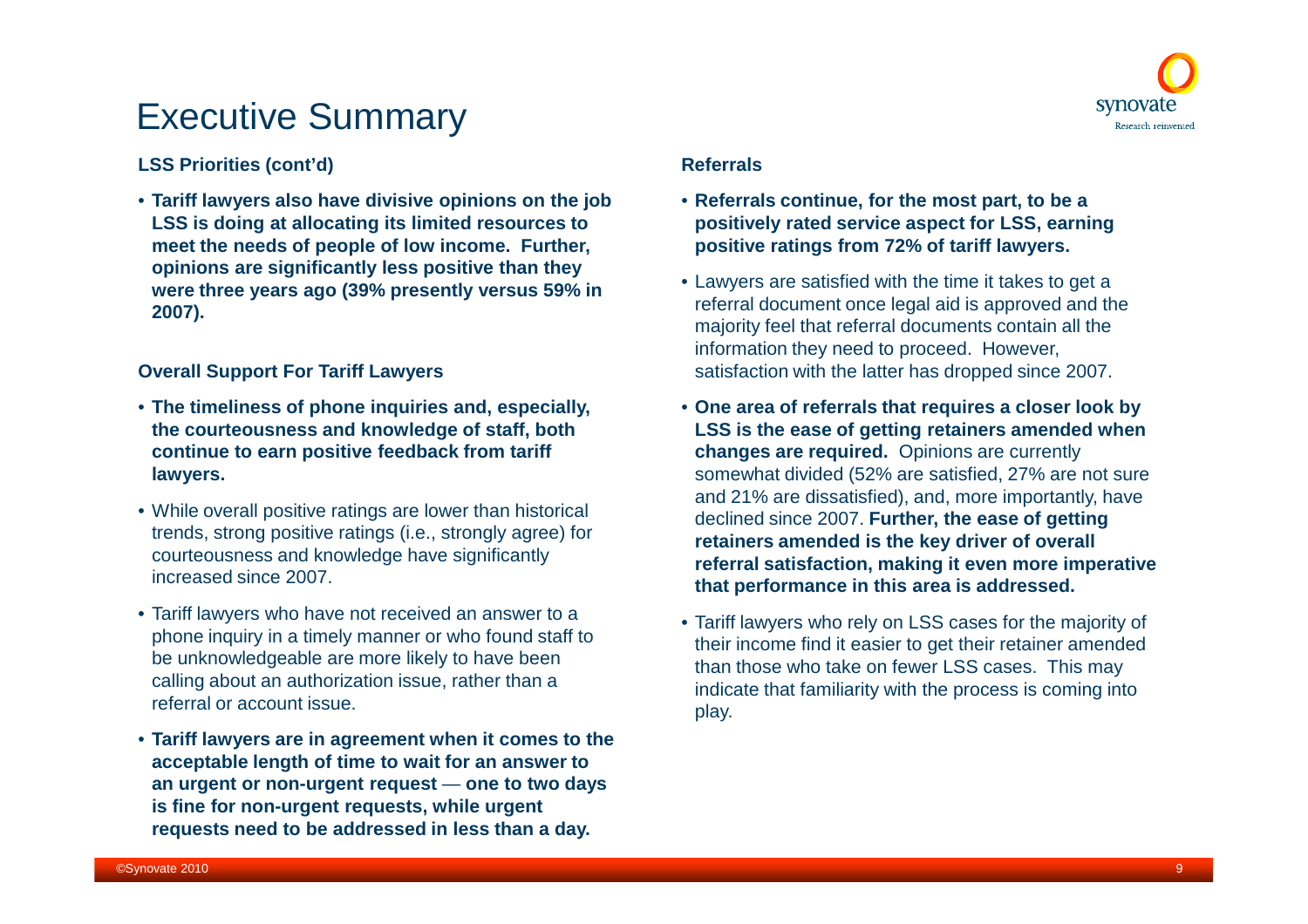

#### **Authorizations**

- **Tariff lawyers are not as satisfied with authorizations as they were three years ago.** Among the almost 90% of lawyers who submitted a request for authorizations for fees and disbursements, only 52% are satisfied with the process overall (compared to 60% in 2007).
- **LSS explanations of its authorization decisions is one area that has lost ground in the last three years** (49% are satisfied versus 59% in 2007). Meanwhile, the timeliness of urgent and non-urgent requests earns positive feedback from one-half of lawyers, which is unchanged from 2007.
- **Explaining authorizations clearly needs to be a top priority for LSS as it is the key driver of improving overall authorization satisfaction among tariff lawyers.**

#### **Accounts**

• **Tariff lawyers are satisfied with the support they receive from LSS with the payment process, but are not as positive as they were three years ago.** Currently, 71% are satisfied versus 82% in 2007.

- Unchanged from past trends, tariff lawyers tend to be satisfied with the payment period (83%), but less so with the explanations LSS provides for its payment decisions (63%).
- **Between the two areas (the payment period and explaining payment decisions), the latter has more impact on increasing overall account satisfaction.**

#### **LSS Tariff**

- **The majority of tariff lawyers (80%) claim they understand the tariff, while notably fewer (69%) find the billing and dealing with tariff items and billing rules straightforward.**
- Lawyers with less experience have the most difficulty with billing, tariff items and billing rules.

#### **Written Communications & Online Resources**

- Tariff lawyers are generally satisfied with LSS written communications and online resources, however, ratings have consistently declined since 2004.
- **When given the choice between fax or email communication, tariff lawyers continue to be divided.** However, preference for email communication from LSS continues to increase slowly (46% in 2004, 48% in 2007 to 54% currently).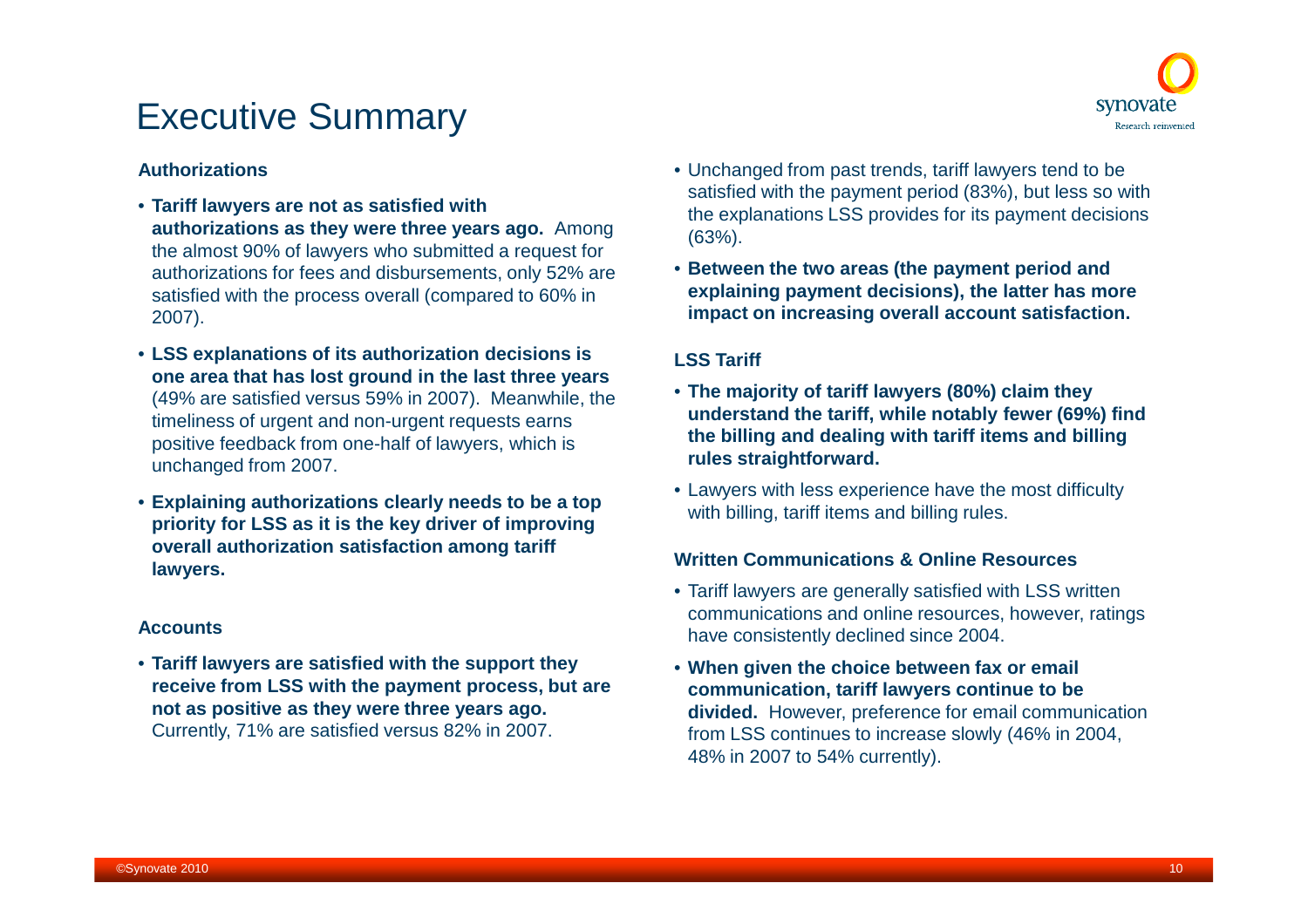

#### **Written Communication & Online Resources (cont'd)**

- When it comes to the Legal Aid Fax, the monthly newsletter, tariff lawyers overwhelming want to receive this publication via email (81%).
- **The most widely accessed resources on the main LSS website are the Guide to Legal Aid Tariffs (85%) followed by the billing and authorization forms (66%).**
- For the most part, the main reason tariff lawyers do not use a particular resource on the website is because they simply do not need it. However, over one-third of lawyers who have not used forms and questionnaires and/or practice resources say the reason is because they didn't know they were available on the website.
- **When it comes to which other LSS services tariff lawyers are recommending to their clients, criminal and family duty counsel services top the list.**

#### **Helpdesk**

- **The majority of tariff lawyers (74%) say they have used the LSS Helpdesk (60% via phone and 14% via email).** Lawyers who have had phone contact are equally likely to have either spoken with someone right away or left a message (only 9% were put on hold). Those who left a message had someone return their call, on average, in about a day and a half, which falls within the acceptable range for a non-urgent request. Those who had email contact were equally likely to get a timely response or to have to wait about a day for a reply to their request.
- **Currently, 62% of tariff lawyers find the Helpdesk effective at providing assistance or putting them in touch with someone who can.** Another 29% are uncertain about LSS Helpdesk effectiveness (for half of these lawyers it is because they have not used it).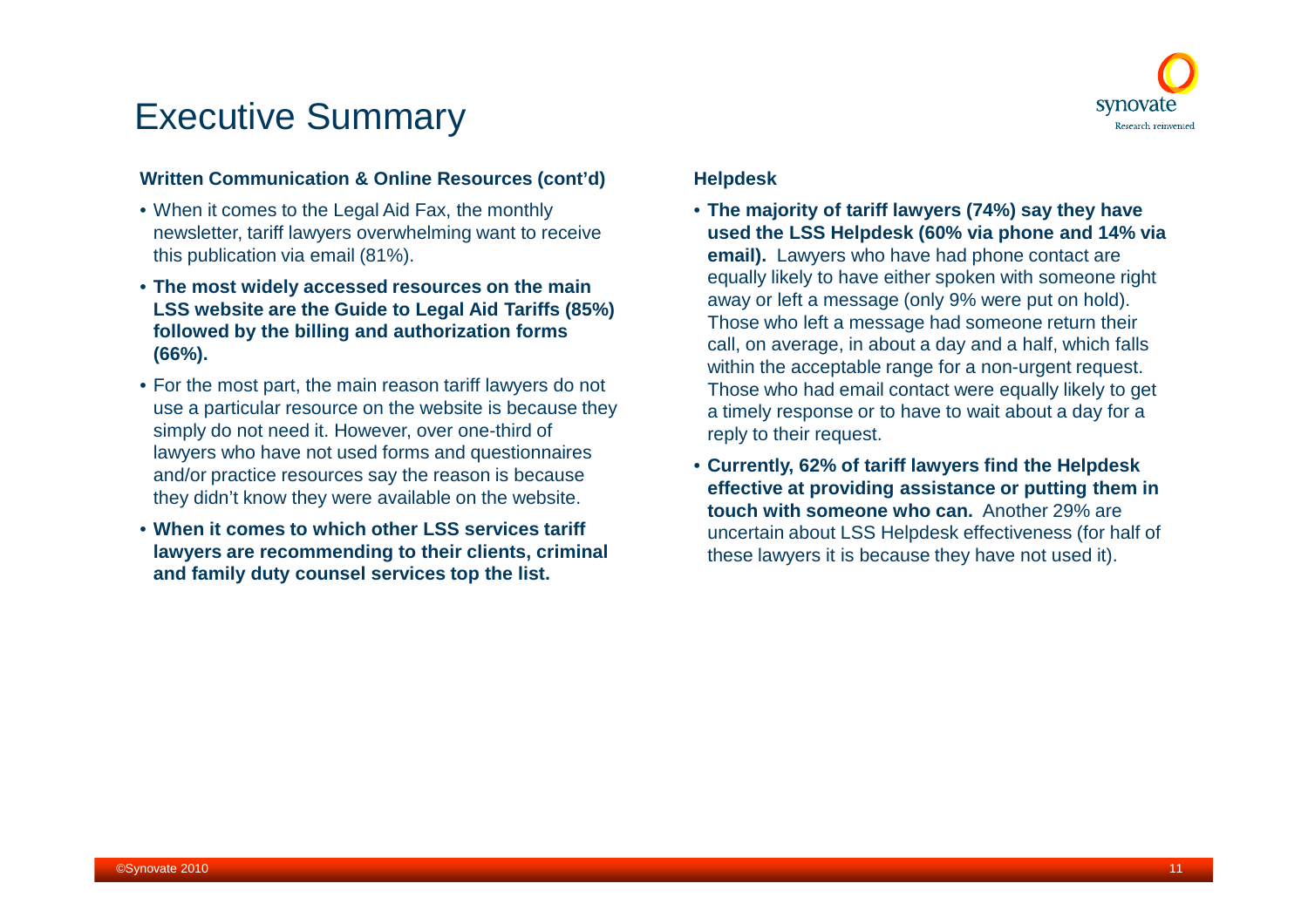

#### **Implications**

LSS currently draws mixed reviews from tariff lawyers.

When it comes to several of the tactical areas, such as written communications and online resources, the timeliness of inquiries, staff courteousness and knowledge, referrals, accounts and the Helpdesk, the majority of lawyers are satisfied. Although satisfaction is lower than it has been historically, in some of these areas, the majority still give positive evaluations.

In the areas of overall performance and LSS priorities, tariff lawyers' opinions tend to be more divided. Only onehalf of lawyers feel LSS values their services and even less are satisfied with the job LSS is doing allocating its limited resources. Furthermore, positive ratings for both of these metrics have fallen significantly since 2007.

While knowledge of LSS's integrated or holistic approach and the associated projects stands at 55% (38% specifically know about the approach, while 17% have just heard of some of the projects), support for the approach is fairly high (71% support it). Yet tariff lawyers are more critical when asked to rate LSS's performance in the areas that support this approach, such as helping lawyers so they can help their clients be more actively involved in their own legal issues or so they can help clients address their related legal issues (such as debt or housing problems).

Despite the mixed evaluations, 80% of tariff lawyers say they plan to take on the same number of, or more, referrals in the coming fiscal year. When asked why, these lawyers are just as apt to mention their monetary or business reasons as they are to mention their altruistic ones.

For LSS, the main focus should be on ensuring lawyers feel that their services are valued. This is the top driver of overall satisfaction with LSS support. Secondary areas of focus should be ensuring they are providing support so that lawyers can help their clients be more actively involved in resolving their legal issues and ensuring they are providing top-notch service in the areas of referrals and authorizations.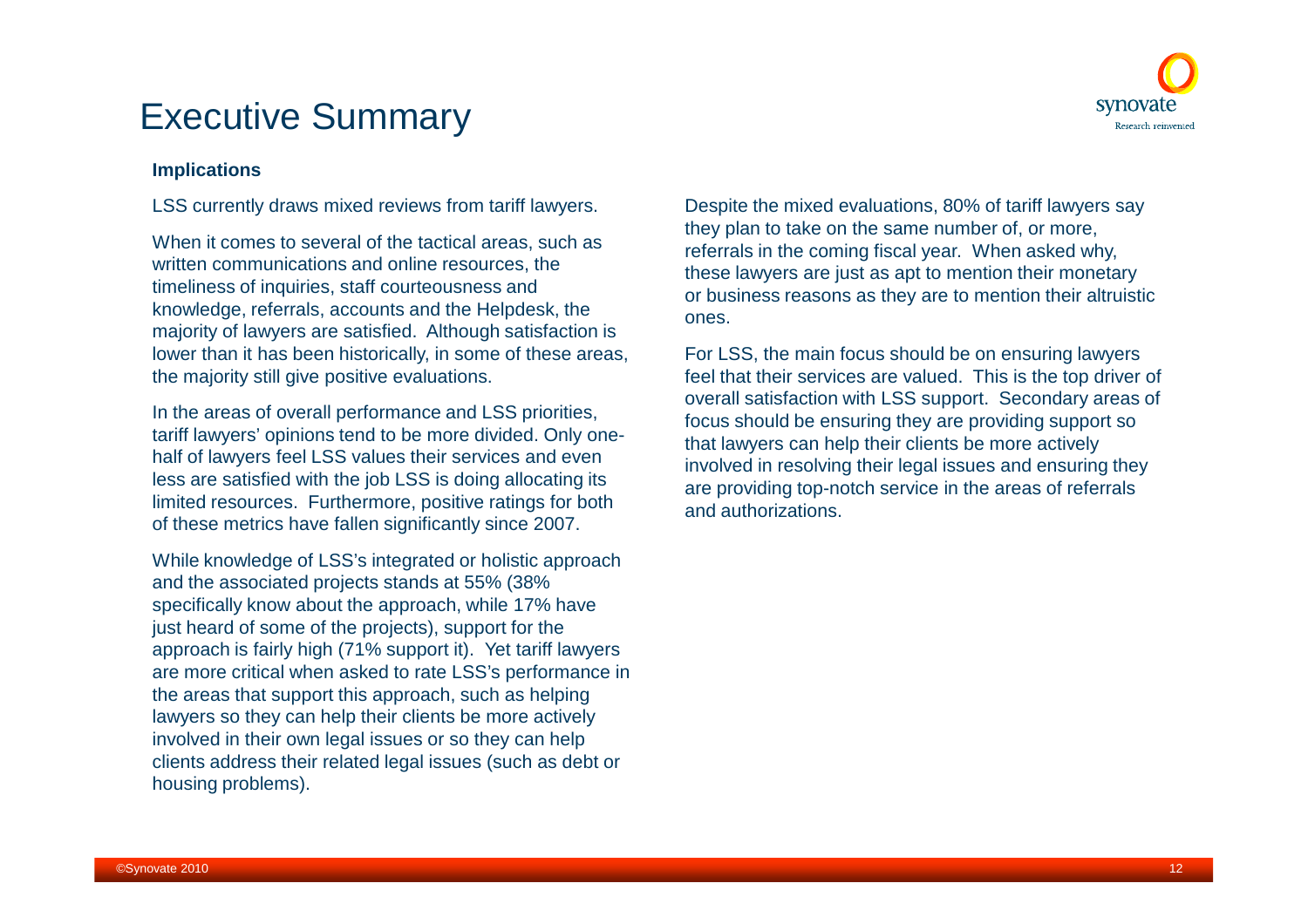# Summary of Key Driver Analysis



What Should LSS Prioritize to Maximize Overall Satisfaction?

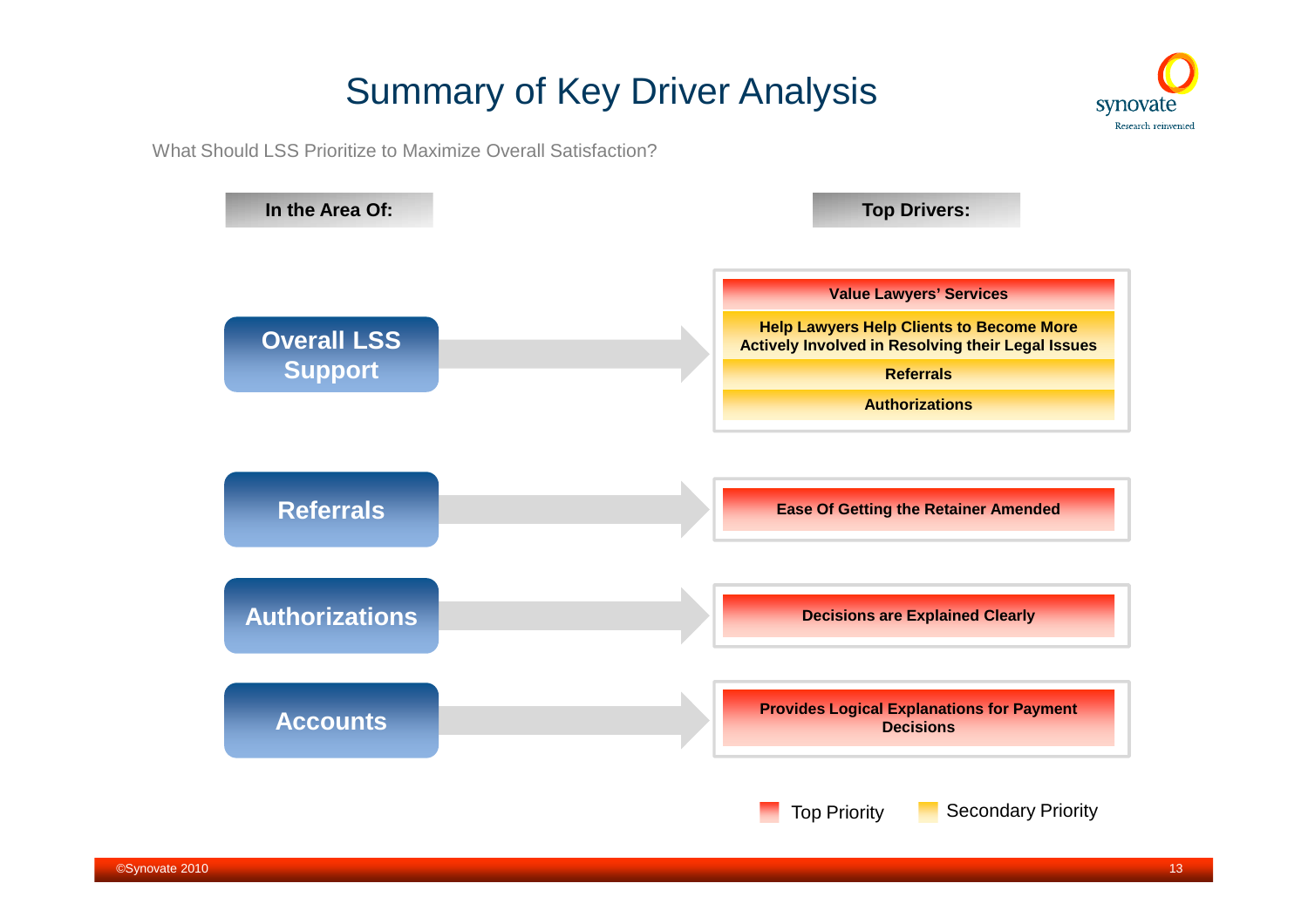

# **Summary of Results**

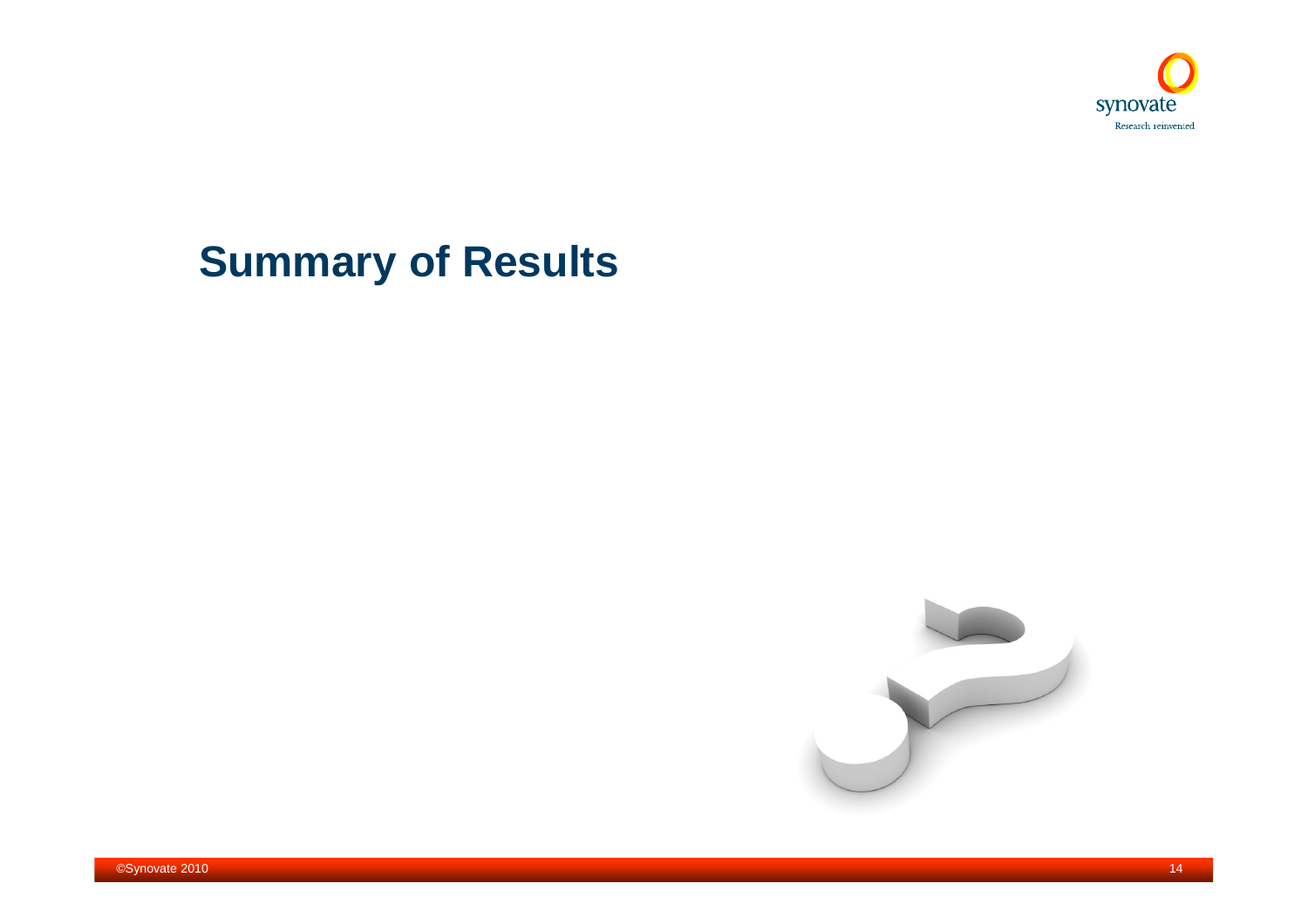### **Referrals**



|                                  | 4. Overall, I am satisfied<br>receive from LSS with | with the support I<br>the referral process. |      | approved a client for legal<br>aid, I receive the referral<br>acceptable length of time. | 1. Once LSS has<br>document in an |      | 2. When I receive the<br>referral document, it<br>contains all the<br>information I need to<br>proceed. |      | retainer amended by LSS | 3. It is easy to get the<br>when changes are<br>required.*1*2 |      |
|----------------------------------|-----------------------------------------------------|---------------------------------------------|------|------------------------------------------------------------------------------------------|-----------------------------------|------|---------------------------------------------------------------------------------------------------------|------|-------------------------|---------------------------------------------------------------|------|
| <b>Total Agreeing</b>            | 69%                                                 | 79%                                         | 72%  | 89%                                                                                      | 95%                               | 92%  | 73%                                                                                                     | 63%  | 51%                     | 63%                                                           | 52%  |
| ■ Strongly<br>Agree              | 17%                                                 | 29%                                         | 28%  | 38%                                                                                      |                                   |      | 27%                                                                                                     | 25%  | 11%                     | 16%                                                           | 16%  |
| ■ Agree                          |                                                     |                                             |      |                                                                                          | 55%                               | 53%  |                                                                                                         |      | 40%                     |                                                               |      |
| Partly Agree/<br><b>Disagree</b> | 52%                                                 | 50%                                         | 44%  |                                                                                          |                                   |      | 46%                                                                                                     | 38%  |                         | 47%                                                           | 36%  |
| Disagree                         |                                                     |                                             |      | 51%                                                                                      |                                   |      |                                                                                                         |      | 32%                     |                                                               | 27%  |
| ■ Strongly<br><b>Disagree</b>    | 23%                                                 | 16%                                         | 19%  |                                                                                          | 40%                               | 39%  | 21%                                                                                                     | 29%  |                         | 25%                                                           | 14%  |
|                                  | 6%                                                  |                                             | 7%   | 10%                                                                                      | 4%                                | 6%   | 6%                                                                                                      | 5%   | 12%<br>5%               | 8%<br>4%                                                      | 7%   |
|                                  | 2004                                                | 2007                                        | 2010 | 2004                                                                                     | 2007                              | 2010 | 2007                                                                                                    | 2010 | 2004                    | 2007                                                          | 2010 |

#### 2004 n=404, 2007 n=379, 2010 n=292

\* <sup>1</sup> 2004/2007 wording: It is easy to get the retainer revised by LSS when changes are required.

\*<sup>2</sup> Percentaged among those who had enough experience to give a rating in each year.

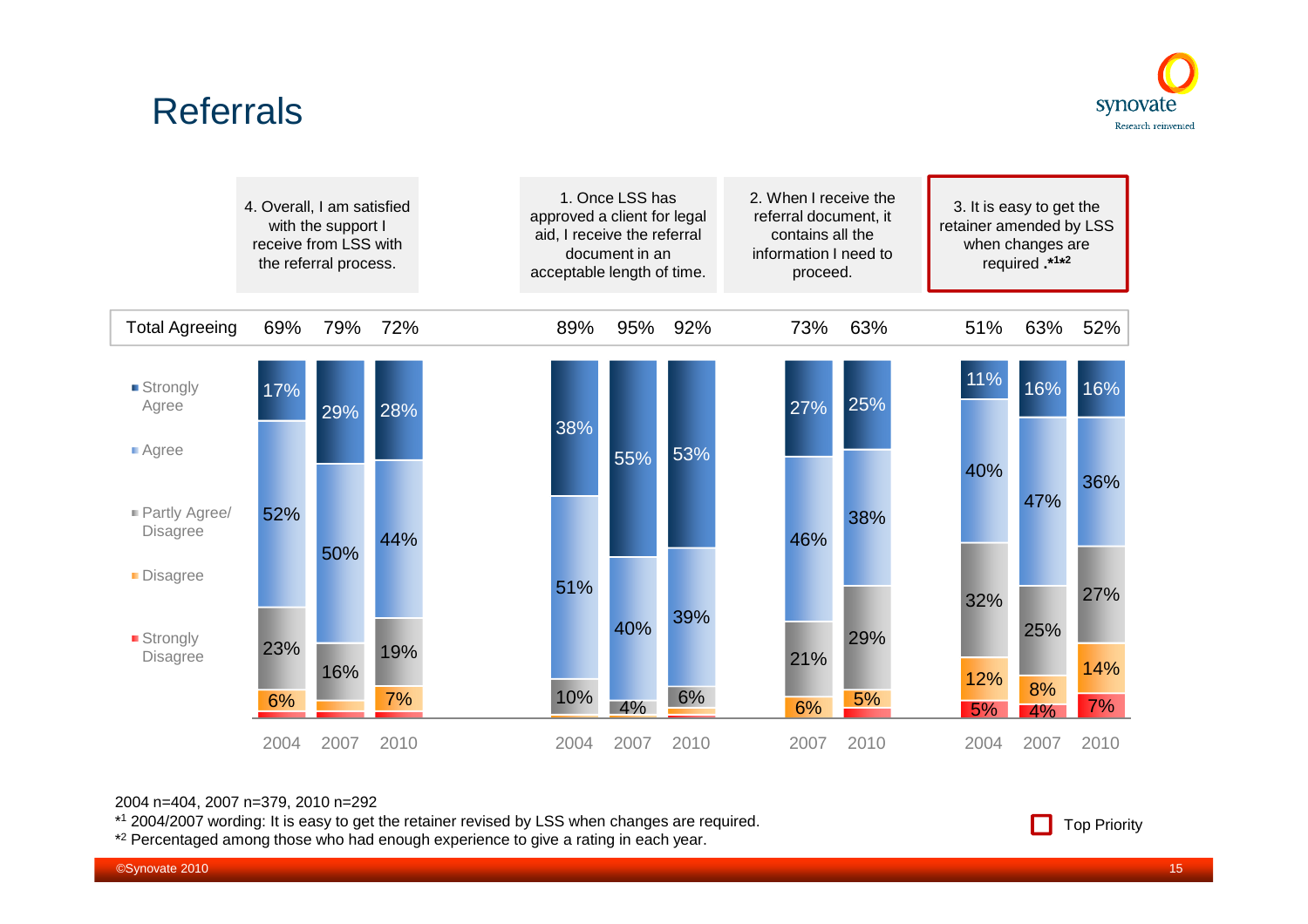### Referrals



- **The majority of tariff lawyers in BC (72%) continue to agree that they are satisfied with the support they receive from LSS with the referral process.** Tariff lawyers who count on LSS for more than 50% of their annual income are especially likely to be strongly satisfied with the support they receive.
- **The most highly rated aspect of referral service is the time it takes to get a referral document once legal aid is approved.** Unchanged from 2007, over 90% of tariff lawyers agree that the time it takes to get referral documents is acceptable.
- **Tariff lawyers are less apt to agree than they were three years ago that referral documents contain all the information they need to proceed.** Currently, 63% agree the referral documents are comprehensive, which is significantly less than the 73% who agreed in 2007.
- **Tariff lawyers are currently somewhat divided in their opinions when it comes to the ease of getting retainers amended when changes are required.** Currently, 52% think that it is easy, 27% are not sure, while 21% disagree. Compared with 2007, perceptions that getting retainers amended is easy have declined (from 63% agreeing it is easy in 2007 to 52% currently). Tariff lawyers who rely on LSS for more than 50% of their annual income are more apt than their counterparts to strongly agree that it is easy to get the retainer amended, which may indicate that familiarity with the process is a factor.

• **Key driver analysis shows that making it easy to get the retainer amended has the most impact on improving overall satisfaction with the referral process.**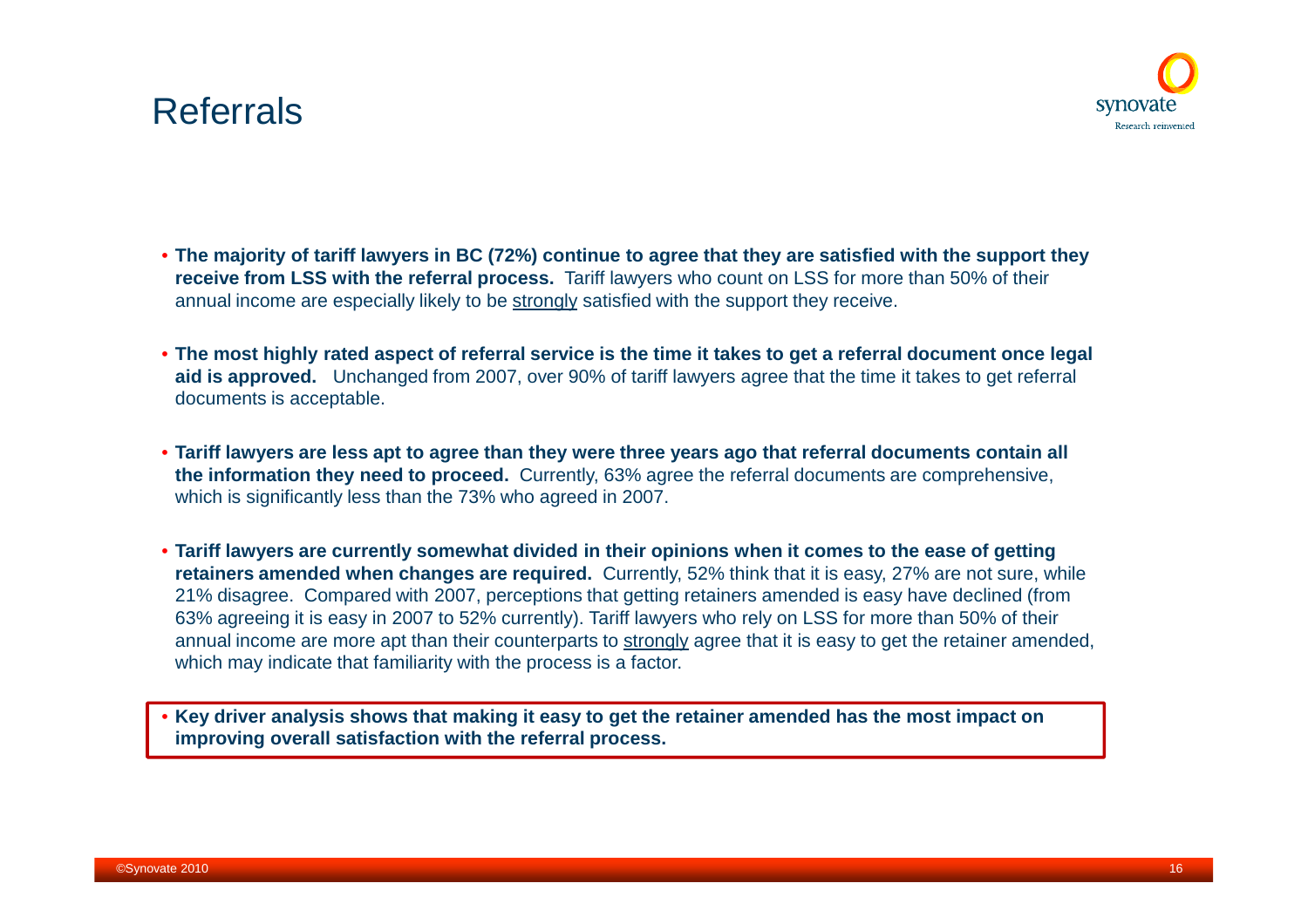## Authorizations (Case Management)





• **Unchanged from 2007; 89% of tariff lawyers say they have submitted a request for authorizations for fees or disbursements.**

synovate Research reinvented

#### 2004 n=404, 2007 n=379, 2010 n=292

\* 2004 wording: Have you ever submitted a request for authorization or for extra/collapse fees?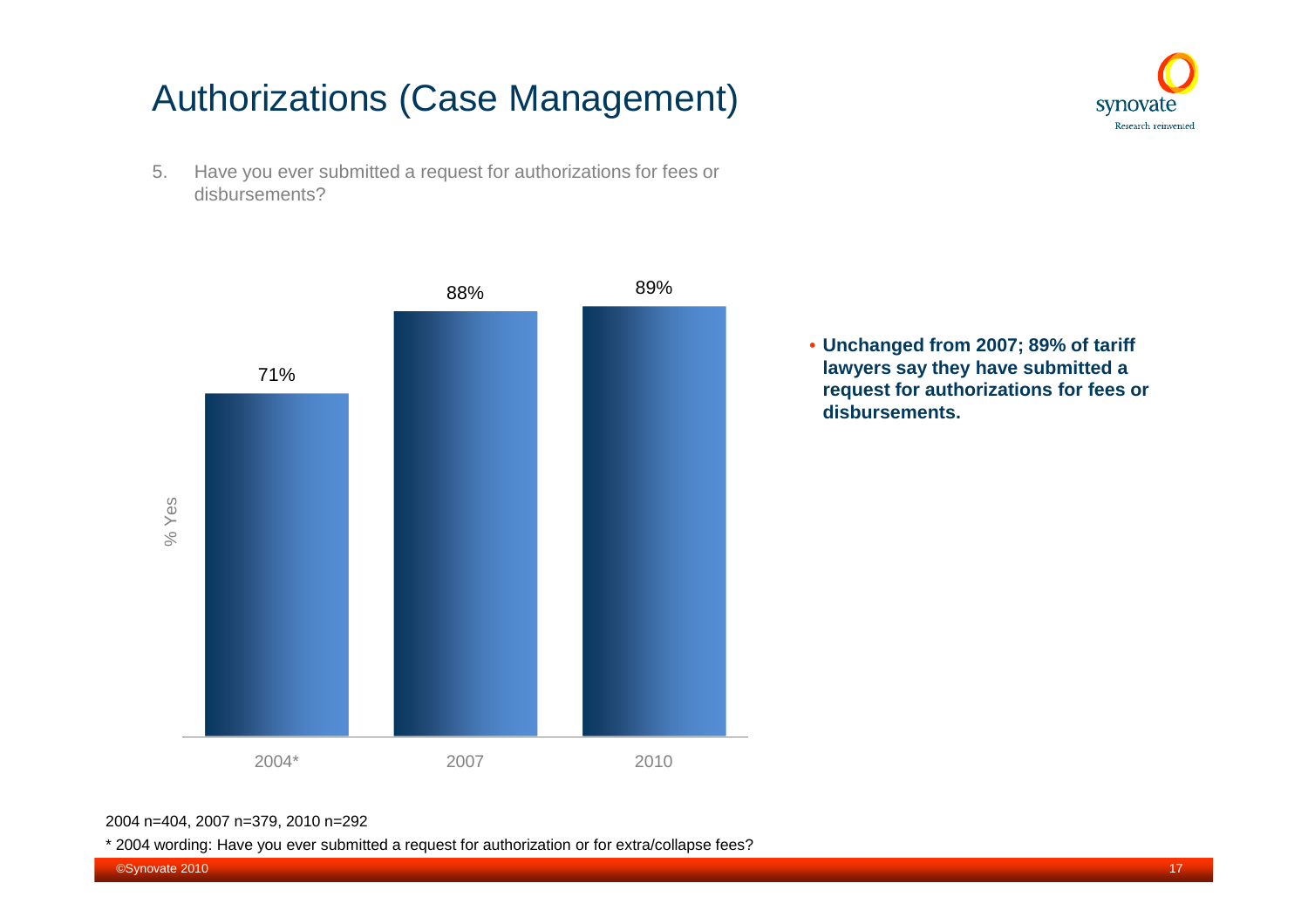### Authorizations (Case Management)





2004 n=281, 2007 n=281, 2010 n=246-259 (Percentaged among those who had enough experience to give a rating in each year) \* <sup>1</sup> 2004/2007 wording: LSS provides urgent authorization decisions within its guideline of one (2004: working/2007: business) day.  $\Box$ Top Priority

\* <sup>2</sup> 2004 /2007 wording: LSS provides non-urgent authorization decisions within (2004: an acceptable length of time/2007: its guideline of five business days).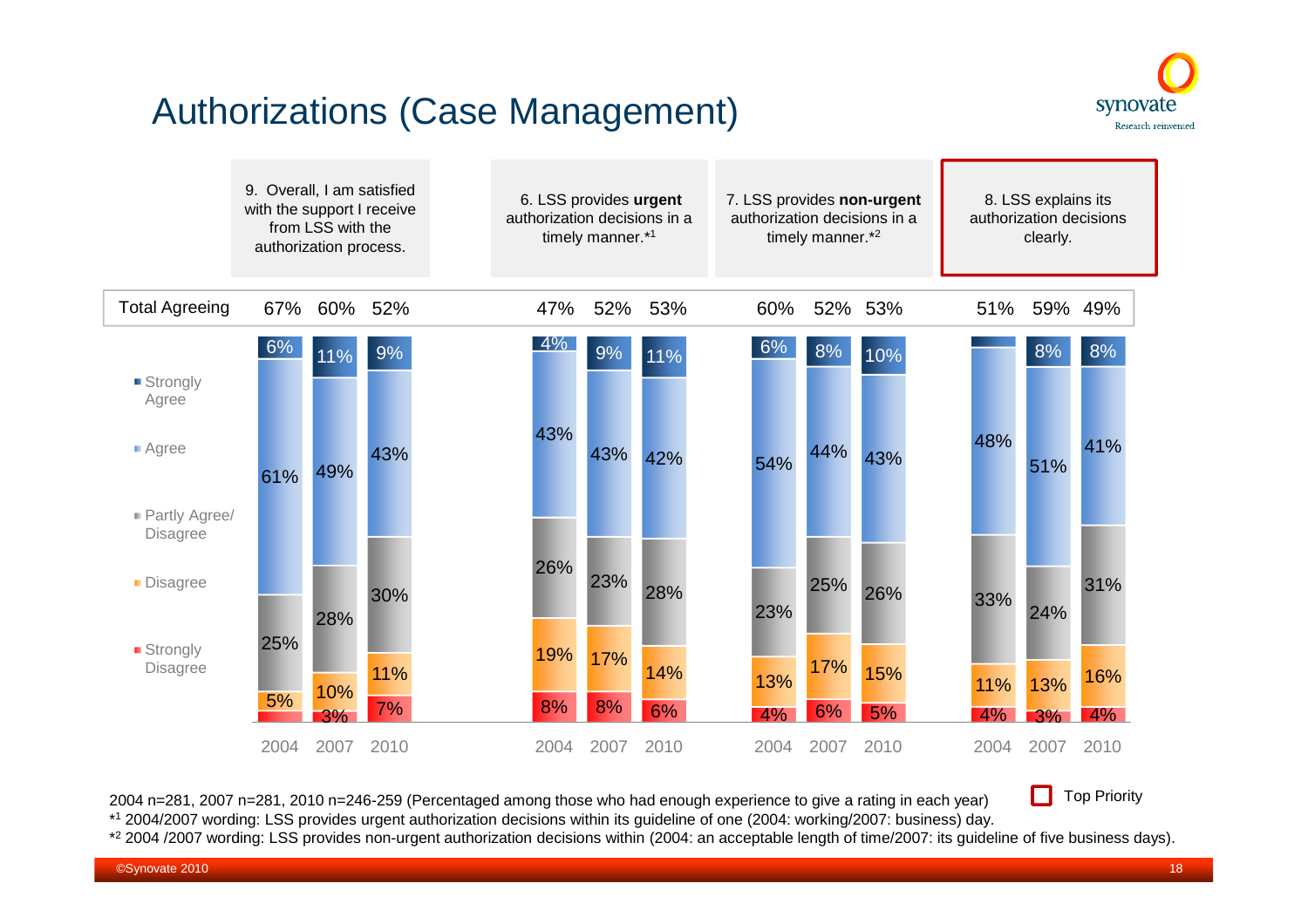### Authorizations (Case Management)



- **Satisfaction with the support provided by LSS for the authorization process has declined since it was last measured in 2007.** Currently, 52% agree they are satisfied with the support they receive from LSS versus 60% in 2007. Prince George tariff lawyers are particularly critical of LSS authorization performance (only 38% are satisfied).
- The timeliness of urgent and non-urgent authorization decisions both earn agreement ratings from just over 50% of tariff lawyers, which is in line with 2007.
- LSS explanations of its authorization decisions earn agreement ratings from 49%, which is significantly lower than the 59% earned in 2007.

• **Key driver analysis shows that a clear explanation of authorization decisions has the most impact on improving overall satisfaction with the authorization process.**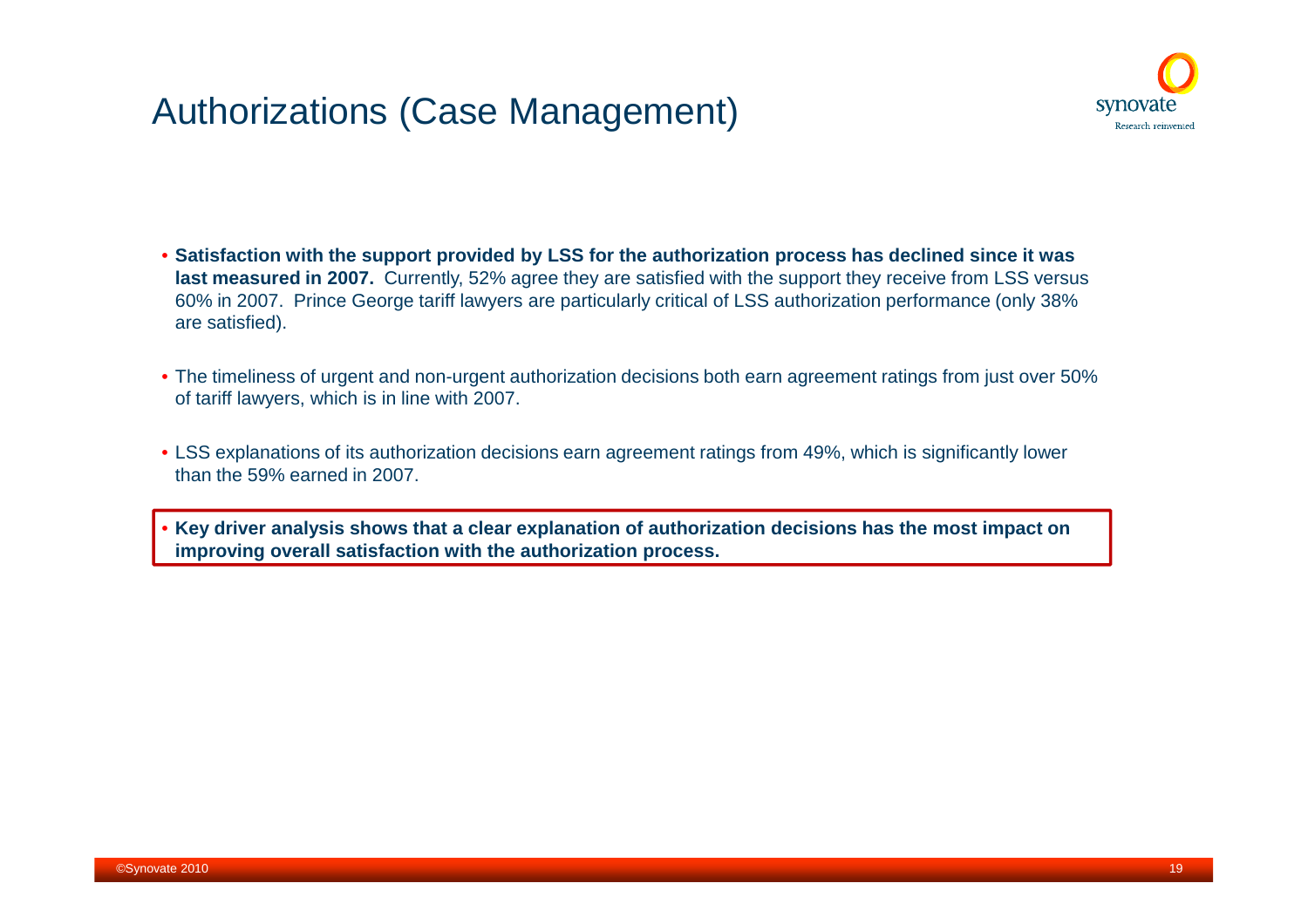### Accounts



|                                             | support I receive from LSS with the | 12. Overall, I am satisfied with the<br>payment process. |                 |           | acceptable length of time. |      | 10. LSS pays my accounts within an | 11. LSS provides logical explanations for | its payment decisions. |                 |
|---------------------------------------------|-------------------------------------|----------------------------------------------------------|-----------------|-----------|----------------------------|------|------------------------------------|-------------------------------------------|------------------------|-----------------|
| <b>Total Agreeing</b>                       | 80%                                 | 82%                                                      | 71%             | 81%       |                            | 87%  | 83%                                | 63%                                       | 68%                    | 63%             |
| ■ Strongly<br>Agree                         | 18%                                 | 23%                                                      | 23%             | 25%       |                            | 36%  | 36%                                | 10%                                       | 15%                    | 16%             |
| ■ Agree<br>Partly Agree/<br><b>Disagree</b> | 62%                                 | 59%                                                      | 48%             | 56%       |                            | 51%  | 47%                                | 53%                                       | 53%                    | 47%             |
| Disagree<br>■ Strongly<br><b>Disagree</b>   | 16%                                 | 13%<br>4%                                                | 17%<br>8%<br>4% | 13%<br>4% |                            | 11%  | 11%<br>5%                          | 27%<br>8%                                 | 25%<br>5%              | 23%<br>8%<br>6% |
|                                             | 2004                                | 2007                                                     | 2010            | 2004      |                            | 2007 | 2010                               | 2004                                      | 2007                   | 2010            |

2004 n=404, 2007 n=379, 2010 n=292

**Top Priority**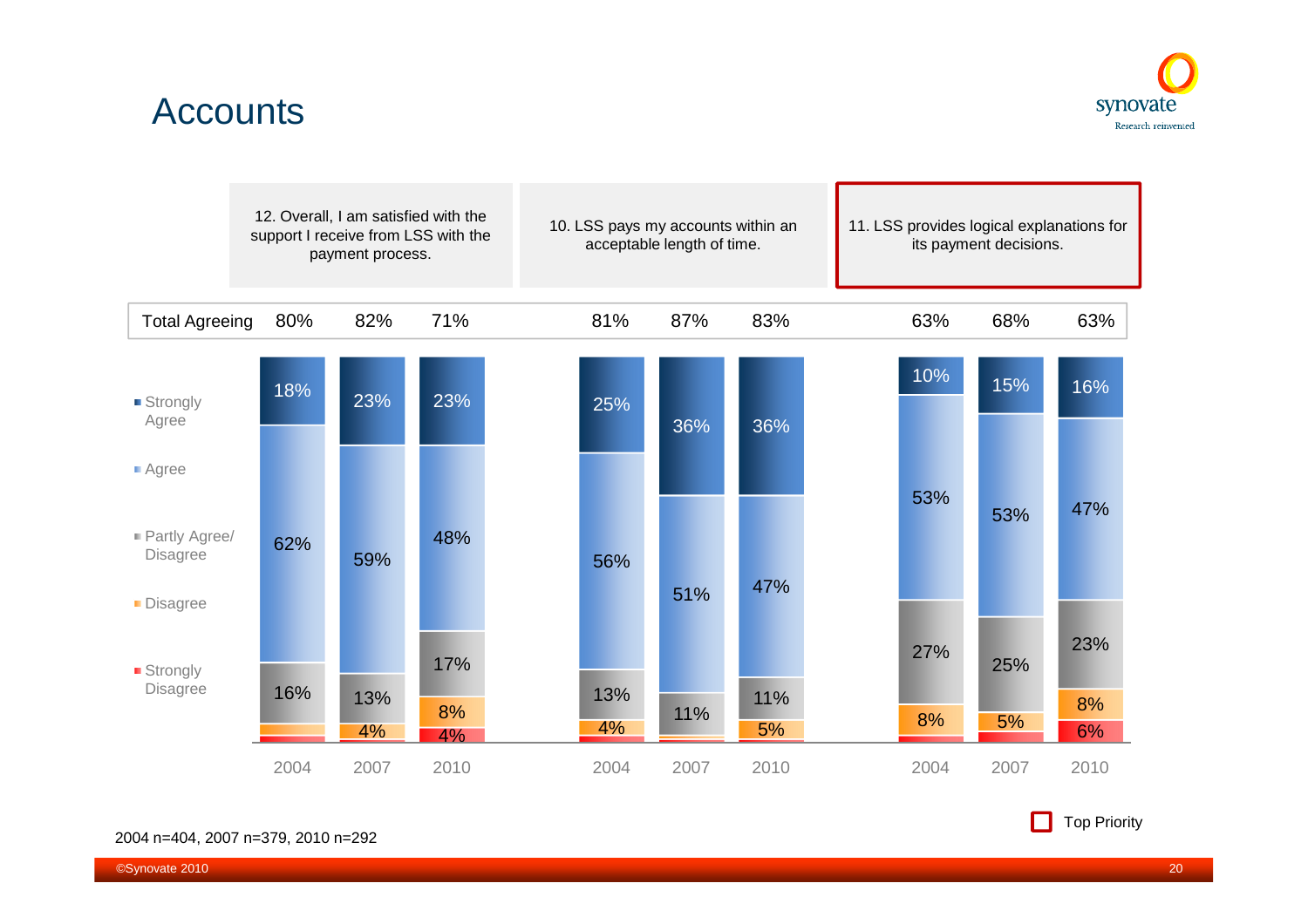### Accounts



- **Tariff lawyer satisfaction with the support received from LSS with the payment process continues to be positive, but is not as positive as it was in 2007.** Currently, 71% agree they are satisfied with the support they receive versus 82% in 2007. While those "strongly agreeing" is unchanged, those "agreeing" has significantly fallen from 59% to 48% over the last three years.
- **Consistent with past trends, tariff lawyers are satisfied with the payment period, but are less apt to feel LSS provides logical explanations for its payment decisions.** Eight in ten lawyers agree that LSS pays accounts in an acceptable length of time, which is broadly consistent with past trends. However, only 63% agree that LSS provides logical explanations for its payment decisions, slightly fewer than in 2007 (68%), but unchanged from 2004 (63%). Prince George lawyers are particularly critical about the explanations provided (only 48% are satisfied).
- **Key driver analysis shows that providing logical explanations for payment decisions has more impact on lawyers' overall satisfaction with the payment process than the length of time it takes to pay an account.**
- *In the 2008 Legal Aid Alberta Survey of Lawyers (page 9), few roster lawyers (only 15%) felt that Legal Aid taking too long to pay accounts was an important reason for their willingness to continue handling handling legal aid certificates (making it the 9th ranked reason out of a possible 12).*
- *In the 2007 Legal Aid Ontario Survey of Lawyers (page 16), 75% of certificate lawyers reported being satisfied with the service they received on their non-discretionary accounts. Lawyers tended to be "satisfied" (46%) rather than "very satisfied" (29%).*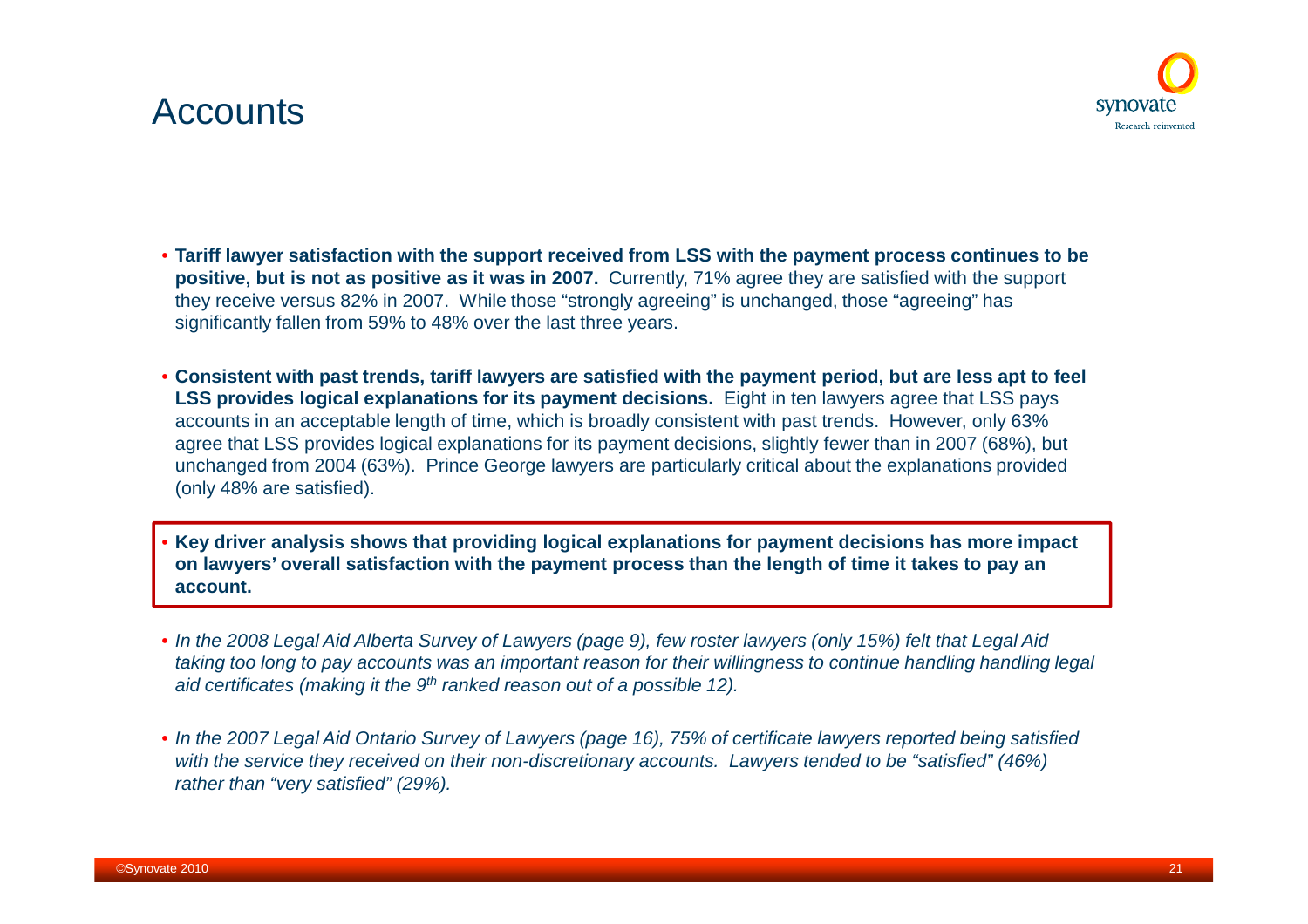



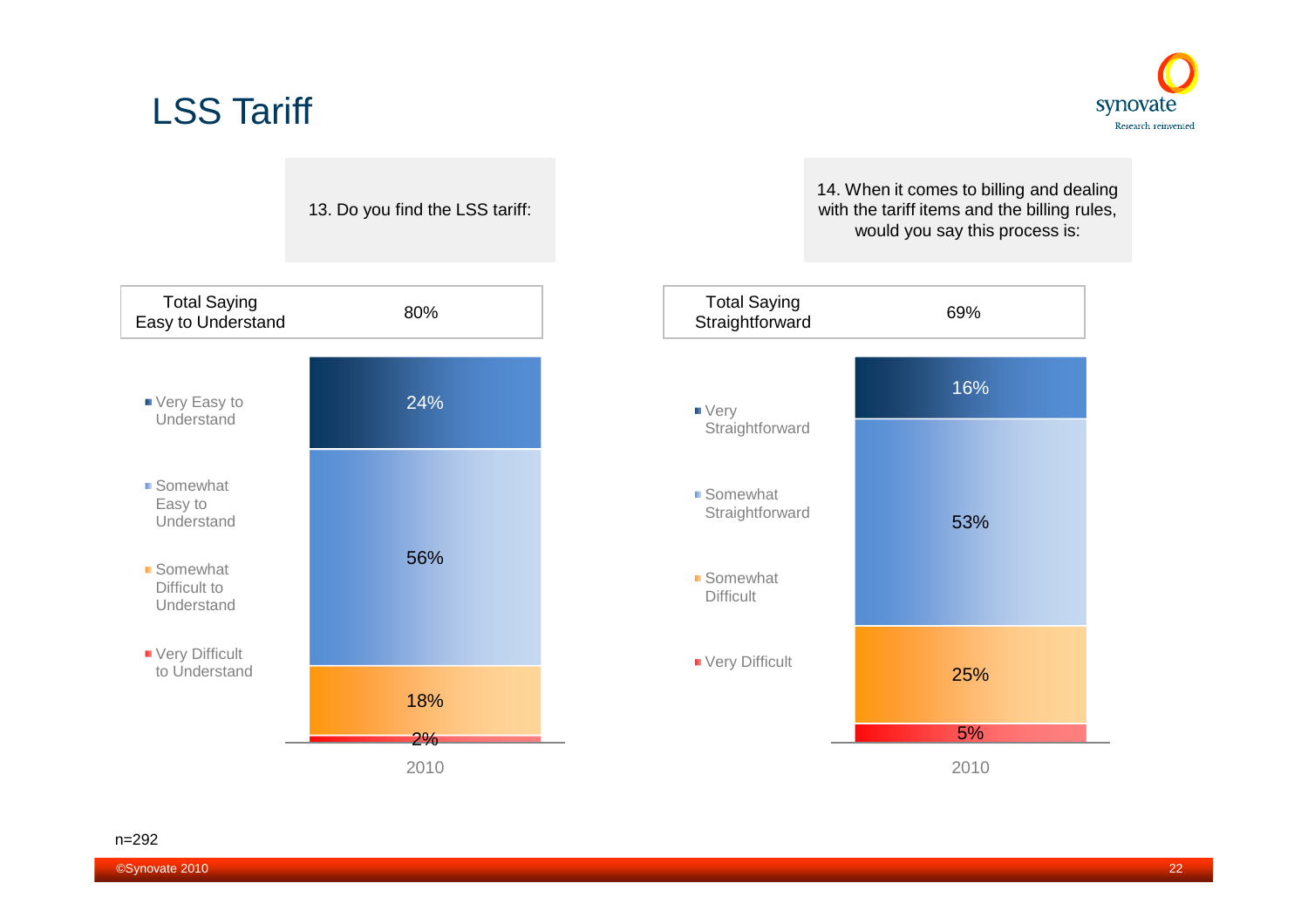### LSS Tariff

- **When it comes to the tariff, billing and dealing with tariff items and billing rules, tariff lawyers are more apt to find the processes easy, rather than difficult, to understand and work with.** Specifically, lawyers most commonly find the tariff and related processes "somewhat" easy and straightforward, rather than difficult.
- **While the tariff itself tends to be at least somewhat easy to understand for 80% of lawyers, the billing, tariff items and billing rules are less clear cut.** In total, 69% consider the billing, items and rules at least somewhat straightforward, while 30% find them difficult. Lawyers with less LSS experience (they have been representing LSS clients for less than three years) and those who mainly handle CFCSA cases for LSS have the most difficultly with the billing and dealing with tariff items and rules.
- **Overall, 18% of lawyers find both the tariff itself and the billing and tariff items difficult to understand. Another 12% understand the tariff, but find the billing and tariff items difficult.**
- *In the 2008 Legal Aid Alberta Survey of Lawyers (page 10), roster lawyers prioritized "changes to the fee structure to allow approval for extra coverage and disbursements on a more generous and timely basis" (73% ranked it as important) and "putting the tariff on a sliding scale so more senior lawyers receive a different remuneration" (54% ranking it as important) over "easier billing" (52% ranked it as important) when it comes to possible tariff and billing factors that are important to increasing the number of legal aid certificates they are willing to handle.*

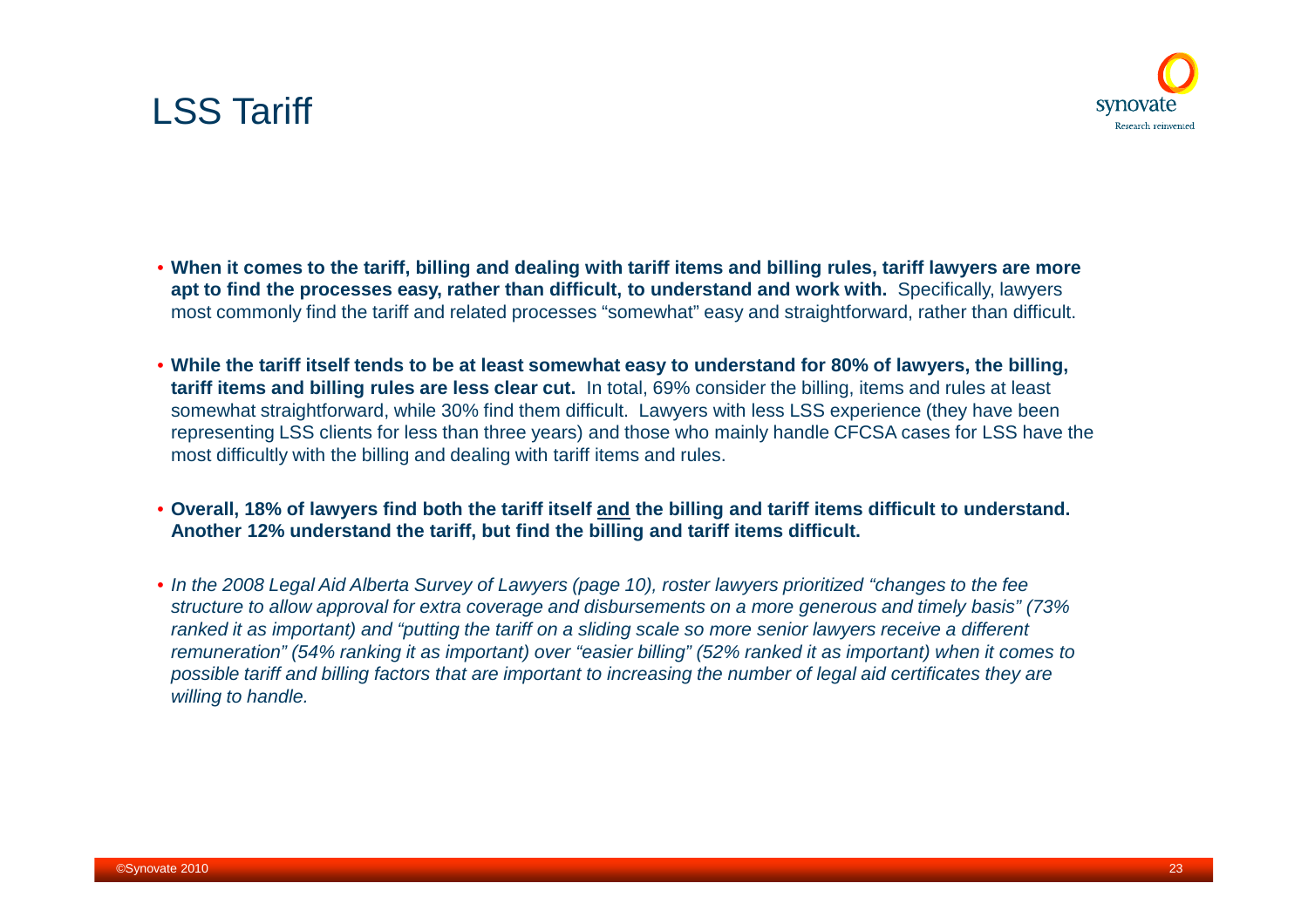

15. On the LSS main website, which of the online resources for lawyers have you used?



• **The Guide to Legal Aid Tariffs is by far the most widely used online resource tariff lawyers on the LSS main website.** The greater the number of LSS clients a tariff lawyer handled last year, the more likely they are to have used the Guide. Usage of the Guide has increased since 2007 (75% used it in 2007 versus 85% currently).

- Billing and authorization forms are also used by the majority of tariff lawyers, but not as widely as they were three years ago (66% currently versus 79% in 2007). Vancouver lawyers are the most common users of these forms (74%).
- About one-half of tariff lawyers report using forms and questionnaires and accessing information about LSS programs and policies.

\*In 2004, 38% of tariff lawyers had not used the LSS website.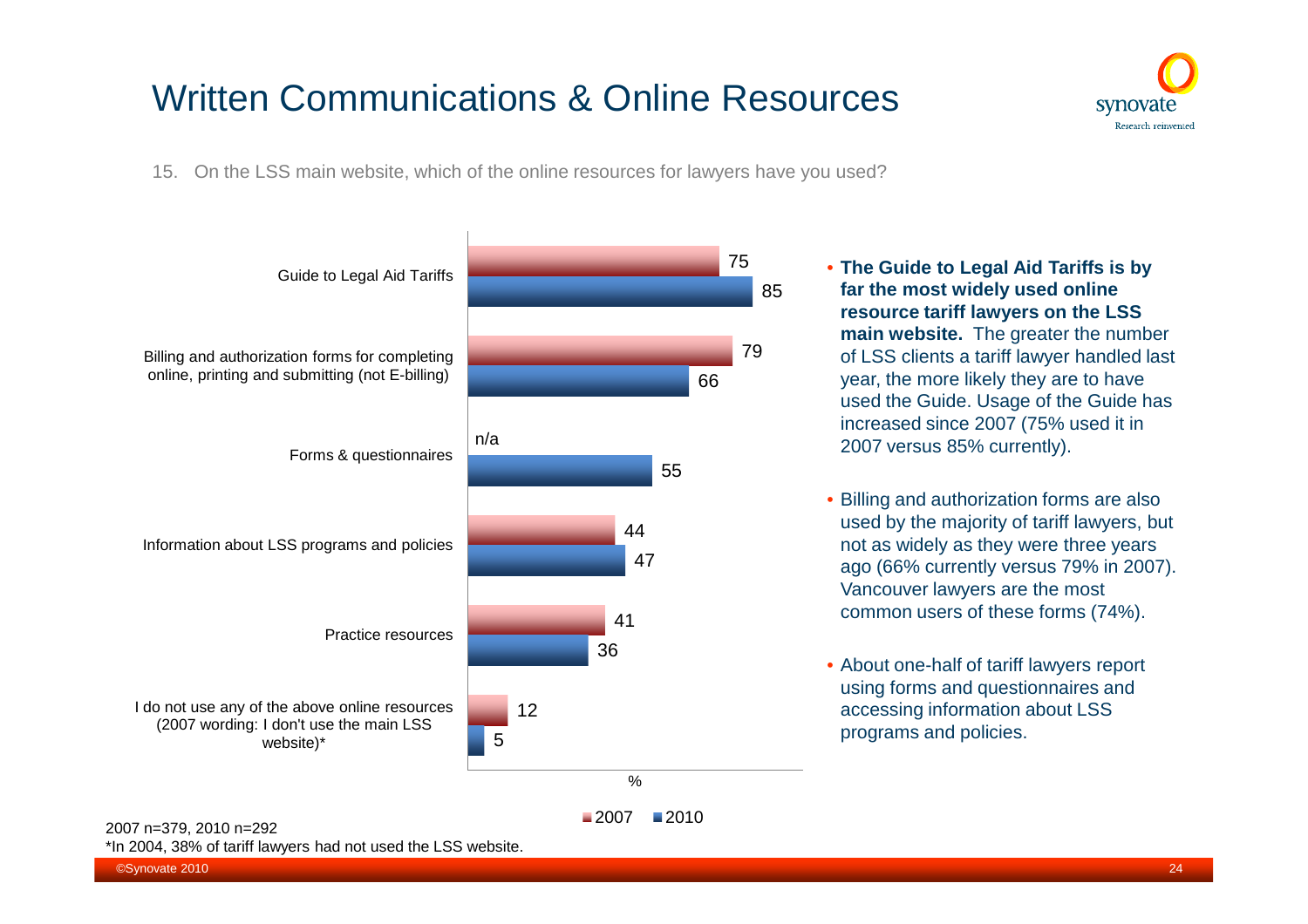

16a-e I have not used (online resource not used in Q15) on the LSS website because:

| <b>Billing &amp; Authorization Forms</b>                    | $(n=100)$<br>$\frac{9}{6}$ |
|-------------------------------------------------------------|----------------------------|
| I don't require this resource                               | 44                         |
| I was unaware of this resource                              | 24                         |
| I get the support I need from LSS in other ways             | 18                         |
| Use e-billing                                               | $\overline{7}$             |
| Haven't used this resource but may in the future/new to LSS | $\overline{4}$             |
| I couldn't find the resource I needed online                | 3                          |
| My assistant/other personnel have used this                 | 3                          |
| Use hardcopy/the print version                              | 1                          |
| Other                                                       | $\overline{2}$             |
| <b>Forms &amp; Questionnaires</b>                           | $(n=132)$<br><u>%</u>      |
| I don't require this resource                               | 43                         |
| I was unaware of this resource                              | 36                         |
| I get the support I need from LSS in other ways             | 20                         |
| Haven't used this resource but may in the future/new to LSS | $\overline{2}$             |
| My assistant/other personnel have used this                 | $\mathbf{1}$               |
| I couldn't find the resource I needed online                | 1                          |
| No reason in particular                                     | $\overline{1}$             |
| <b>Information About LSS Programs &amp; Policies</b>        | $(n=156)$<br><u>%</u>      |
| I don't require this resource                               | 47                         |
| I get the support I need from LSS in other ways             | 26                         |
| I was unaware of this resource                              | 21                         |
| I couldn't find the resource I needed online                | 3                          |
| Haven't used this resource but may in the future/new to LSS | 3                          |
| Use hardcopy/the print version                              | $\overline{2}$             |
| Don't have time                                             | $\overline{2}$             |
| Not useful/doesn't answer my questions                      | 1                          |
| My assistant/other personnel have used this                 | 1                          |
| No reason in particular                                     | 1                          |

#### • **The main reason tariff lawyers have not used a particular website resource is generally because they do not require it.**

- However, for all resources, except for the Guide to Legal Aid Tariffs, a notable number of lawyers lack awareness of the particular resource. Anywhere from 21% to 37% do not know about a particular online resource.
- For the 15% of lawyers who do not use the Guide To Legal Aid Tariffs on the website, most either say they get support from LSS in other ways, they do not need it or they use their hardcopy version.

(continued on next slide)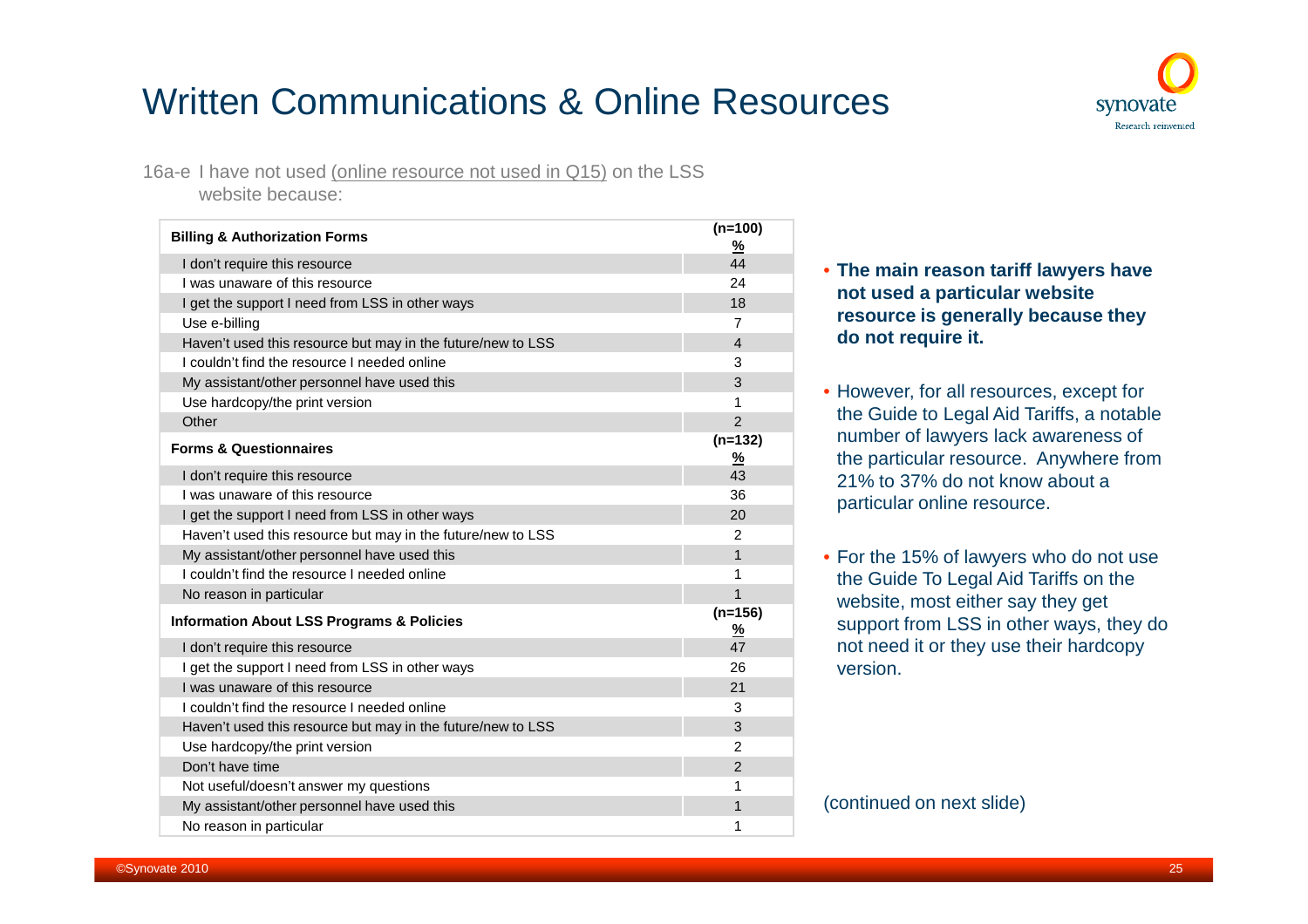

16a-e I have not used (online resource not used in Q15) on the LSS website because: (continued from previous slide)

| <b>Practice Resources</b>                                   | $(n=188)$<br><u>%</u> |
|-------------------------------------------------------------|-----------------------|
| I was unaware of this resource                              | 37                    |
| I don't require this resource                               | 37                    |
| I get the support I need from LSS in other ways             | 20                    |
| I couldn't find the resource I needed online                | 5                     |
| Haven't used this resource but may in the future/new to LSS | 2                     |
| Don't have time                                             | 1                     |
| Not useful/doesn't answer my questions                      | 1                     |
| No reason in particular                                     |                       |
|                                                             |                       |
| <b>Guide to Legal Aid Tariffs</b>                           | $(n=45*)$<br>%        |
| I get the support I need from LSS in other ways             | 40                    |
| I don't require this resource                               | 24                    |
| Use hardcopy/the print version                              | 20                    |
| I was unaware of this resource                              | 7                     |
| My assistant/other personnel have used this                 | $\mathfrak{p}$        |
| Haven't used this resource but may in the future/new to LSS | $\mathfrak{p}$        |
| Not useful/doesn't answer my questions                      | $\mathfrak{p}$        |

\*Caution: small base size.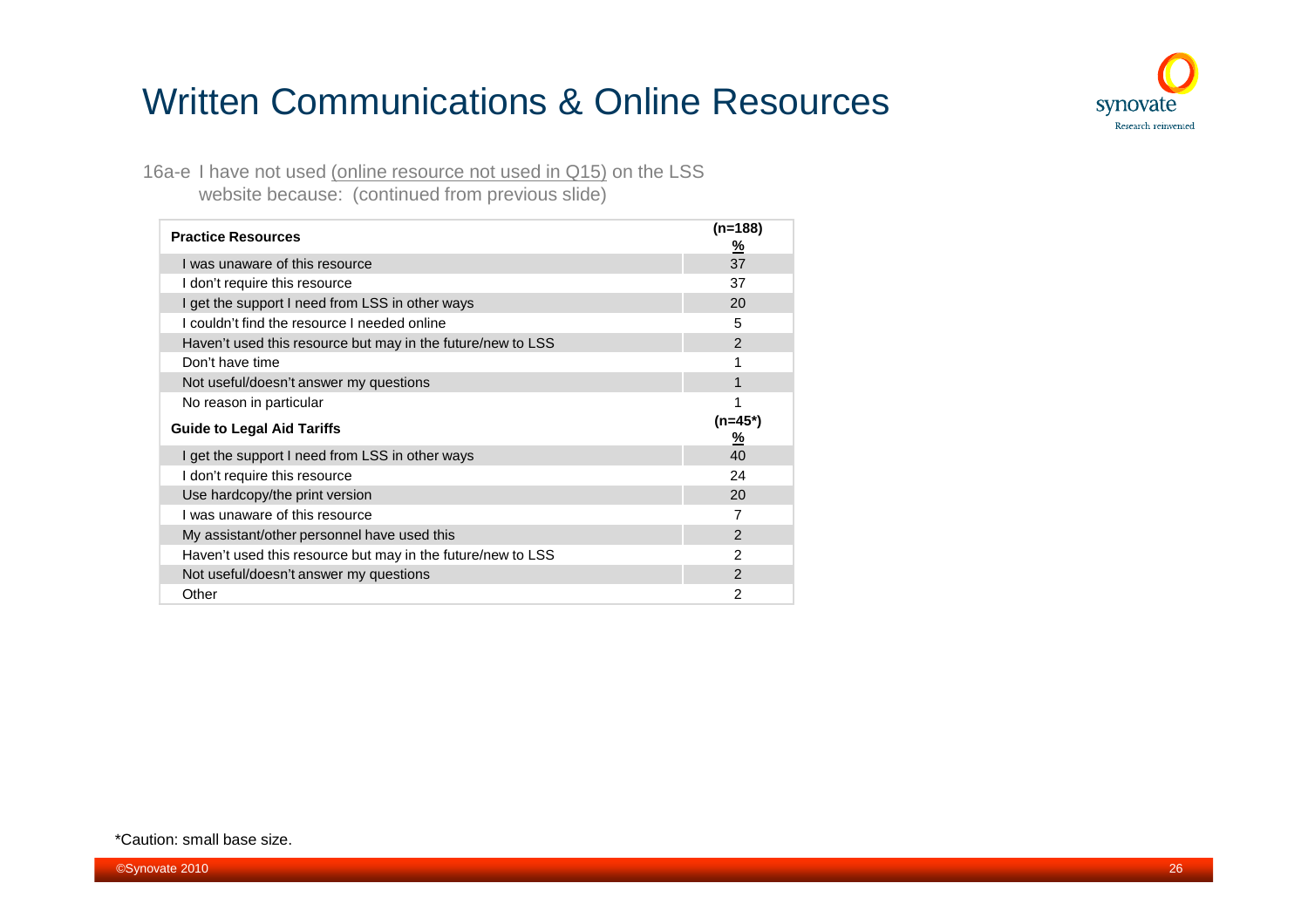- 17. When LSS communicates to you in writing, which of the following methods would you prefer they use?\*
- 18. LSS is considering distributing its monthly newsletter for lawyers, the Legal Aid Fax, by email rather than fax. This would allow LSS to add links to other resources or otherwise enhance the content of the newsletter. How would you prefer to receive the newsletter?



• **Tariff lawyers would prefer communications that come from LSS to be sent via email (54%) rather than by fax (46%), although the preference is slight.** Compared with three years ago, preference for email correspondence has increased. The preference for email correspondence is particularly high among those lawyers who handle fewer LSS cases in a year (15 or less), while those handling over 15 cases tend to slightly favour fax correspondence over email.

synovate Research reinvented

• **Tariff lawyers would prefer to receive the monthly newsletter (the Legal Aid Fax) via email (81%) rather than via fax (19%).**

2004 n=404, 2007 n=379, 2010 n=292

\*2004: Postal Service & LSS website also offered as options. 2007: Postal Service also offered as an option.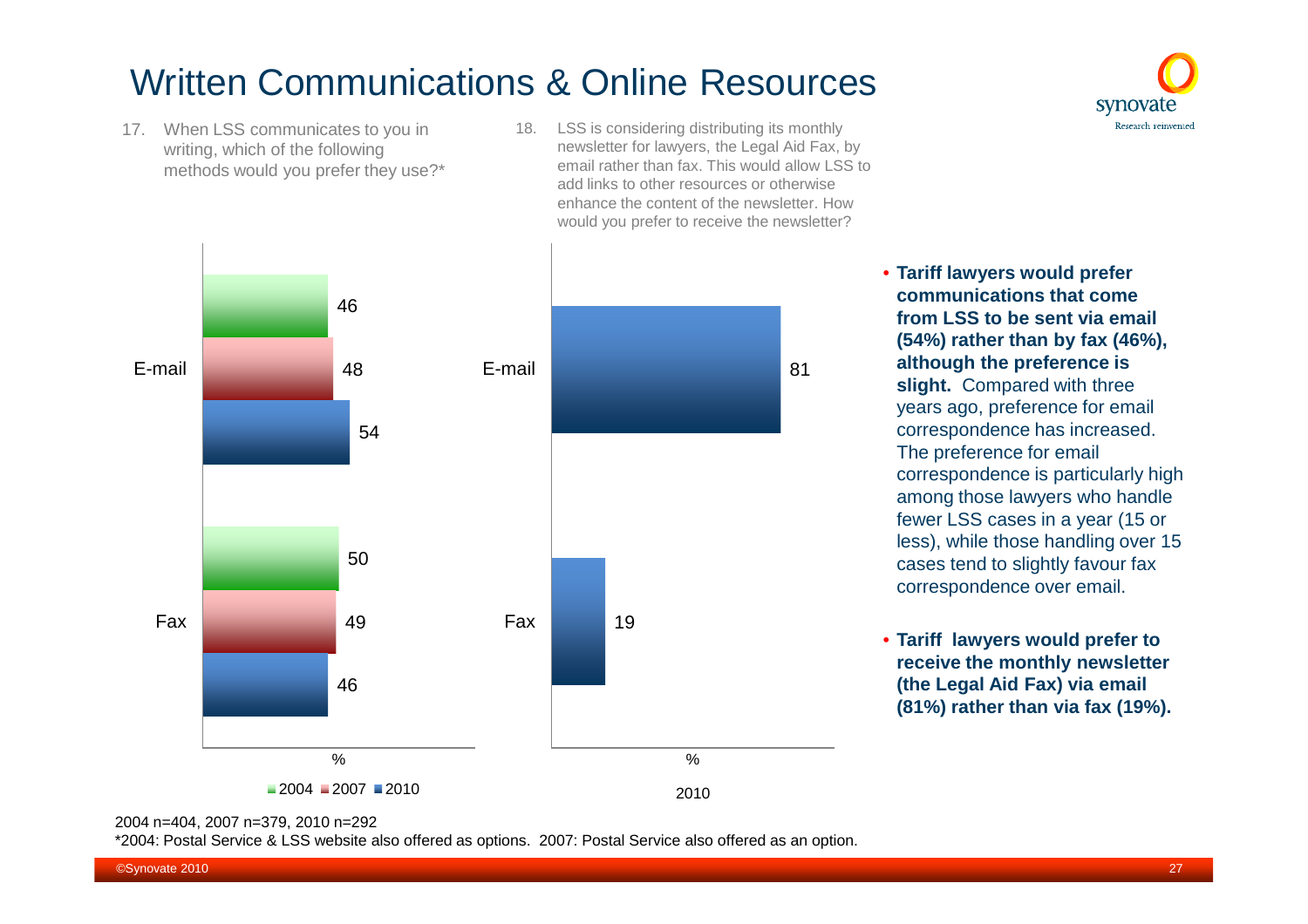

19. Overall, I am satisfied with the written communications and online resources I receive from LSS (letters, faxes, emails, websites, newsletters).



- **For the most part, tariff lawyers are satisfied with the written communications and online resources they receive from LSS.**
- However, compared with historical trends, overall satisfaction has declined steadily since 2004 (85% to 80% to 76% currently). Yet those strongly satisfied has remained stable over the past three years and is currently almost double what it was in 2004.
- *In the 2007 Legal Aid Ontario Survey of Lawyers (page 68), 83% of certificate lawyers report being satisfied with the LAO website. Further, 87% of certificate lawyers said that in the end, they got what they needed from the LAO site (page 70).*

#### 2004 n=404, 2007 n=379, 2010 n=292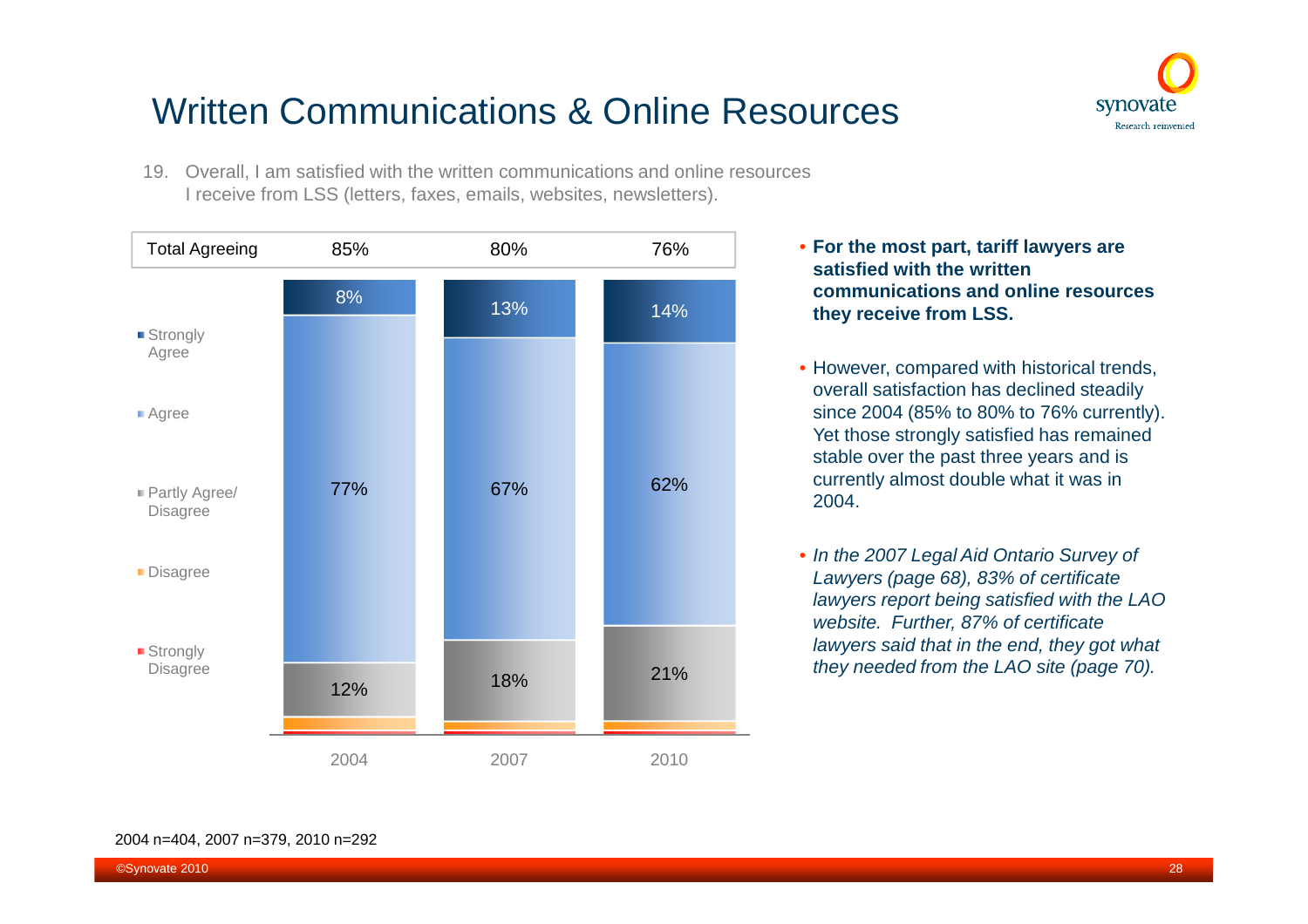### synovate Research reinvented

## Written Communications & Online Resources

20. LSS provides a range of legal advice and information services in addition to legal representation. Which of the following other LSS services, if any, have you recommended to your clients? (We are referring to both LSS and non-LSS clients.)\*

|                                                        | <b>Directed</b><br><b>Non-LSS Clients Only</b> | Recommended<br><b>To All Clients</b> |                                    |
|--------------------------------------------------------|------------------------------------------------|--------------------------------------|------------------------------------|
|                                                        | $2004*$                                        | $2007*$                              | 2010                               |
|                                                        | $(n=404)$<br>$\frac{\%}{\sqrt{2}}$             | $(n=379)$<br>$\frac{9}{6}$           | $(n=292)$<br>$\frac{\%}{\sqrt{2}}$ |
| Criminal duty counsel                                  | 42                                             | 40                                   | 65                                 |
| Family duty counsel                                    | 45                                             | 44                                   | 63                                 |
| <b>LSS Call Centre</b>                                 | n/a                                            | 25                                   | 35                                 |
| Family Law in BC website                               | 15                                             | 12                                   | 22                                 |
| LawLINE                                                | 17                                             | 16                                   | 22                                 |
| LSS publications                                       | 12                                             | 12                                   | 15                                 |
| <b>Brydges Line</b>                                    | $\overline{7}$                                 | 9                                    | 12                                 |
| Legal Information Outreach Workers                     | n/a                                            | 8                                    | 9                                  |
| Have not directed clients to any other LSS<br>services | 40                                             | 42                                   | 14                                 |

- **Criminal and family duty counsel are the services tariff lawyers most commonly recommend to their clients.**
- The LSS Call Centre, the Family Law in BC website and the LawLINE are also recommended by tariff lawyers, but notably less often than the former two services.
- While historical trends focused on services lawyers recommended to their non-LSS clients, criminal and family duty counsel services topped the list in prior years as well.
- Terrace tariff lawyers are particularly likely to recommend Legal Information Outreach Workers to clients.

\* 2004/2007 wording: To which of the following other LSS services have you directed non-LSS clients?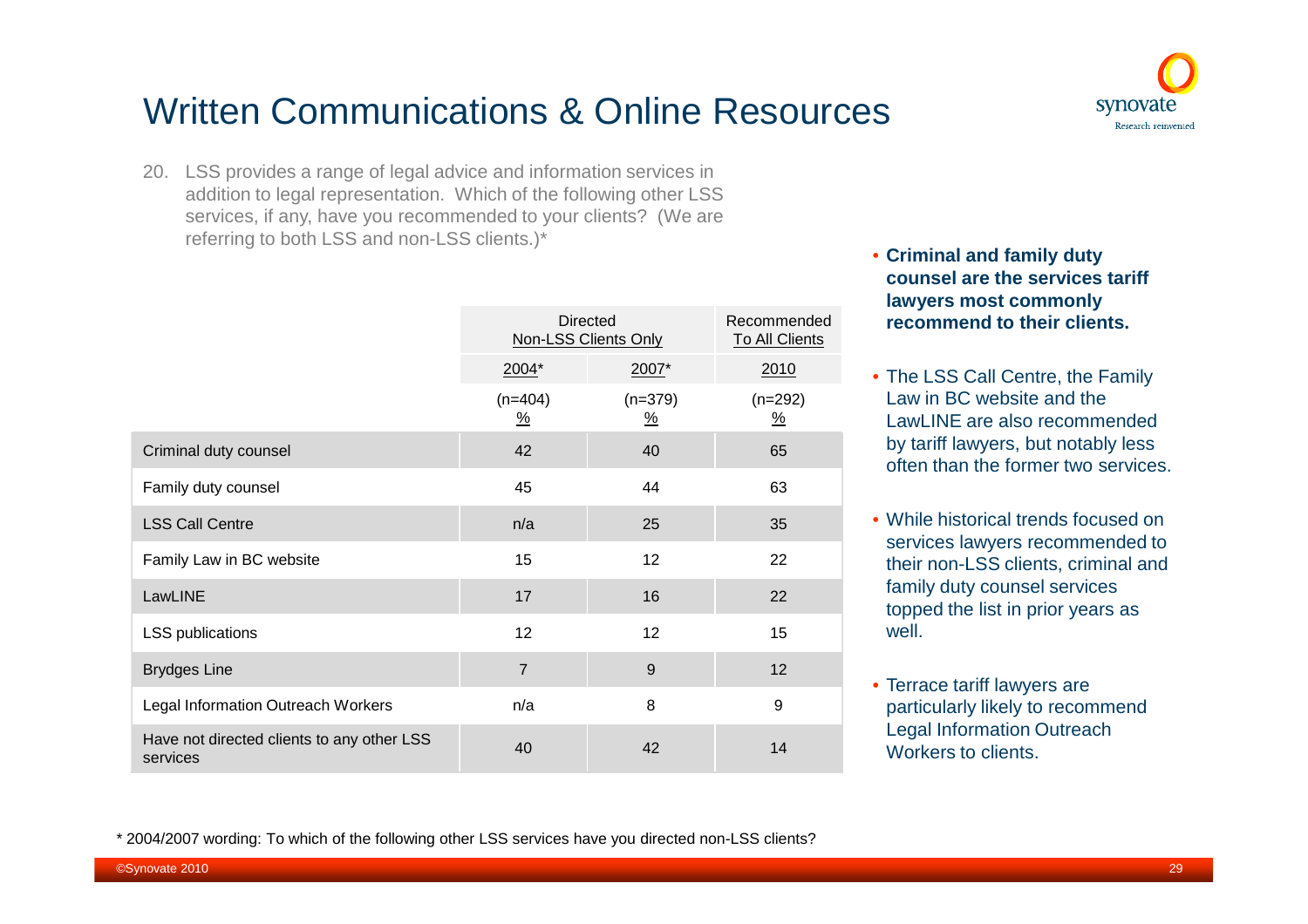



#### 2004 n=404, 2007 n=379, 2010 n=292

\*2004 & 2007 wording: When I make phone calls to LSS, I get an answer to my inquiry within (2004: an acceptable length of time/2007: two business days).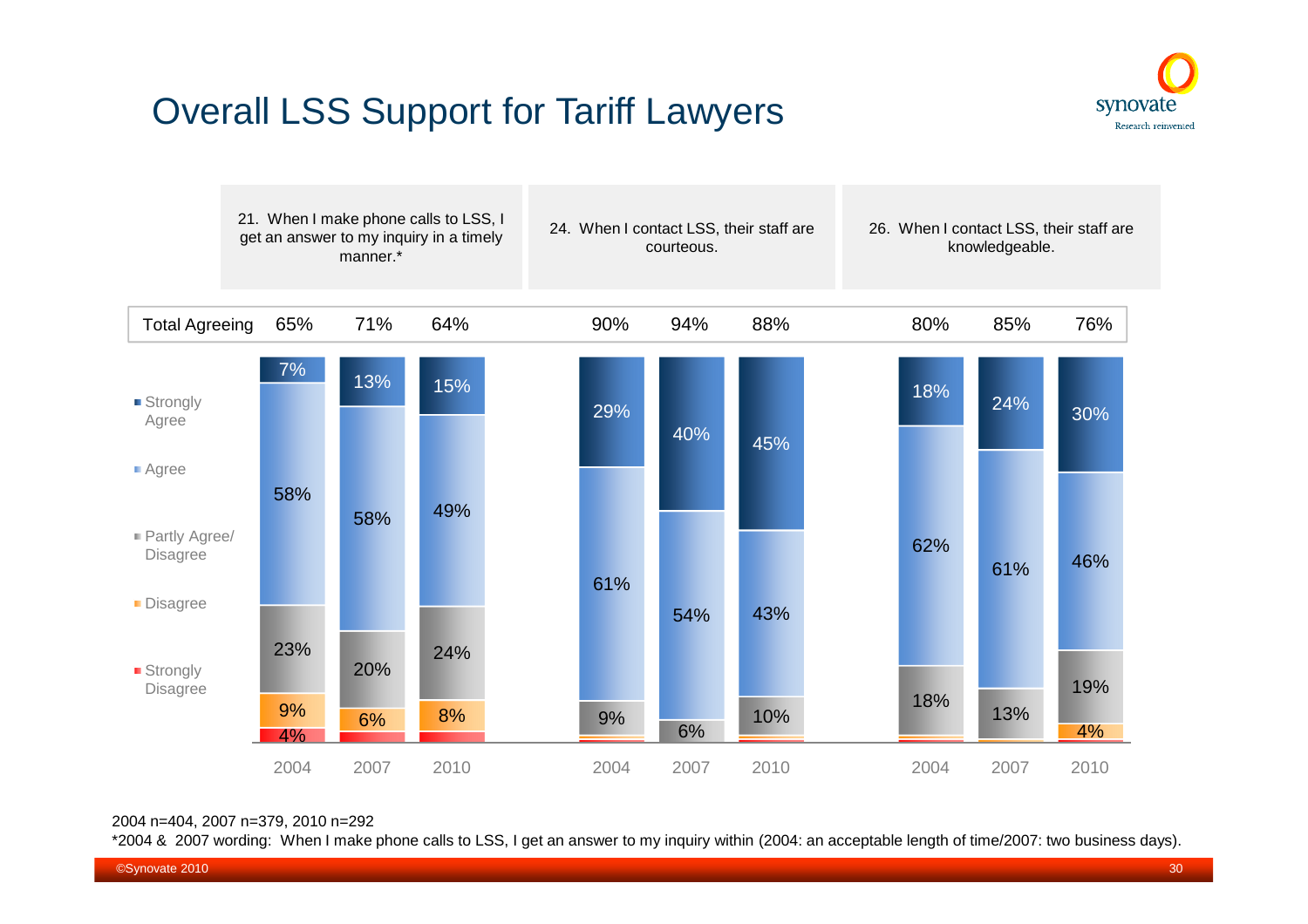

- **Tariff lawyers continue to give positive feedback about the timeliness of phone inquiries and especially for the courteousness and knowledge of staff.** While overall positive ratings are lower than historical trends, strong positive ratings (strongly agree) for courteousness and knowledge are higher than three years ago.
- Specifically:
	- 64% agree when they call LSS they get an answer to their inquiry in a timely manner (versus 71% in 2007),
	- 88% agree staff is courteous (versus 94% in 2007), and
	- 76% agree staff is knowledgeable (versus 85% in 2007).
- Terrace lawyers are the most critical of the response being timely, while Victoria lawyers give the most positive feedback about the staff's demeanor.
- *In the 2007 Legal Aid Ontario Survey of Lawyers (page 10), broadly 90% of certificate lawyers report being satisfied with the amount of time it takes to get services and over 90% agree that staff are knowledgeable and competent.*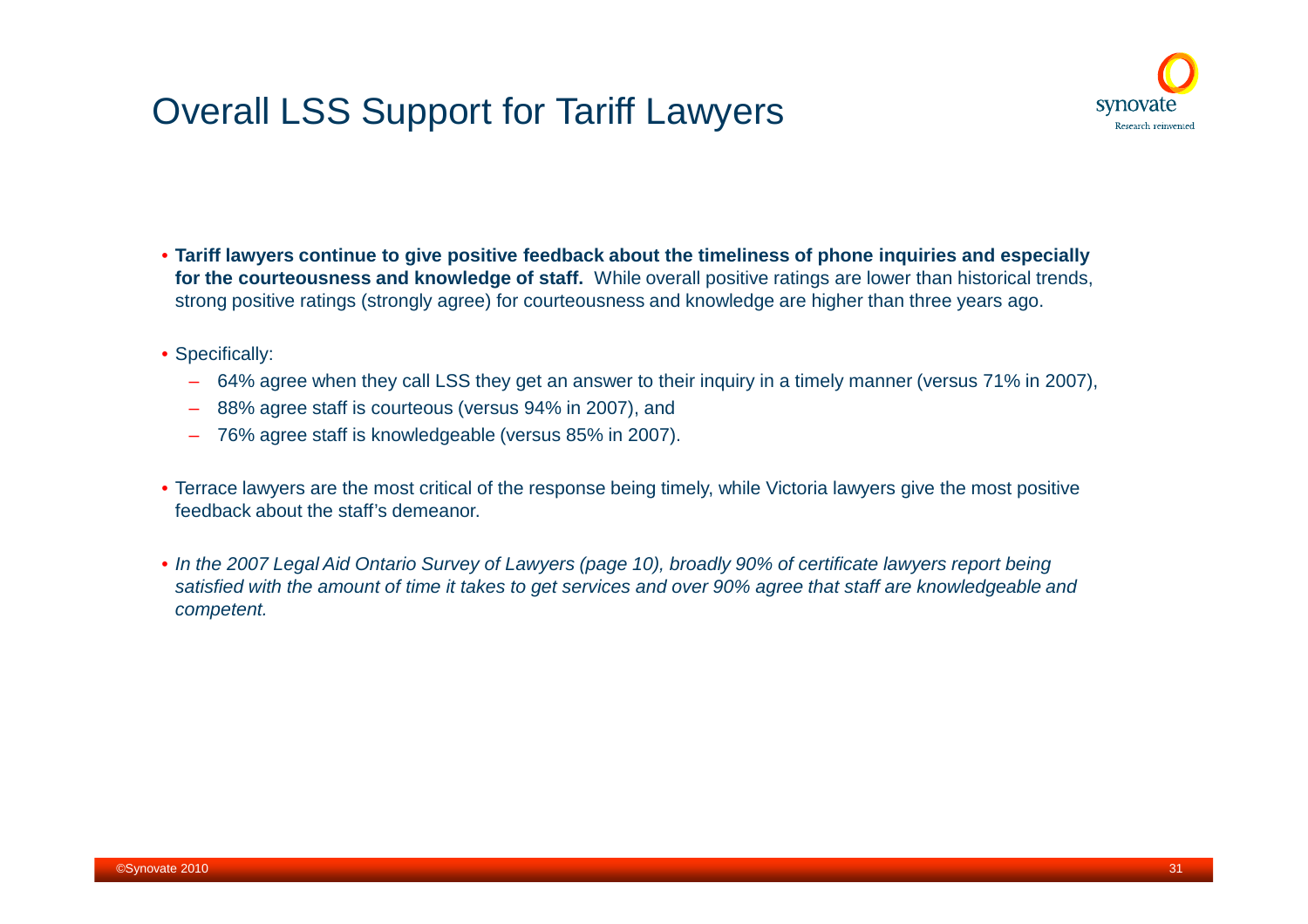

synovate Research reinvented

- **Consistent with past trends, tariff lawyers who have not received an answer to a phone inquiry in a timely manner or who found staff to be unknowledgeable are more likely to be calling about an authorization issue, rather than about a referral or account issue.**
- When it comes to staff not being courteous, while there are few incidences of this, most tend to centre around accounts or authorizations, rather than referrals.

\* <sup>1</sup> 2004 /2007 wording: … you have not received an answer to a non-urgent phone inquiry within (2004: an acceptable length of time/2007: two business days). \* <sup>2</sup> Caution: small base size.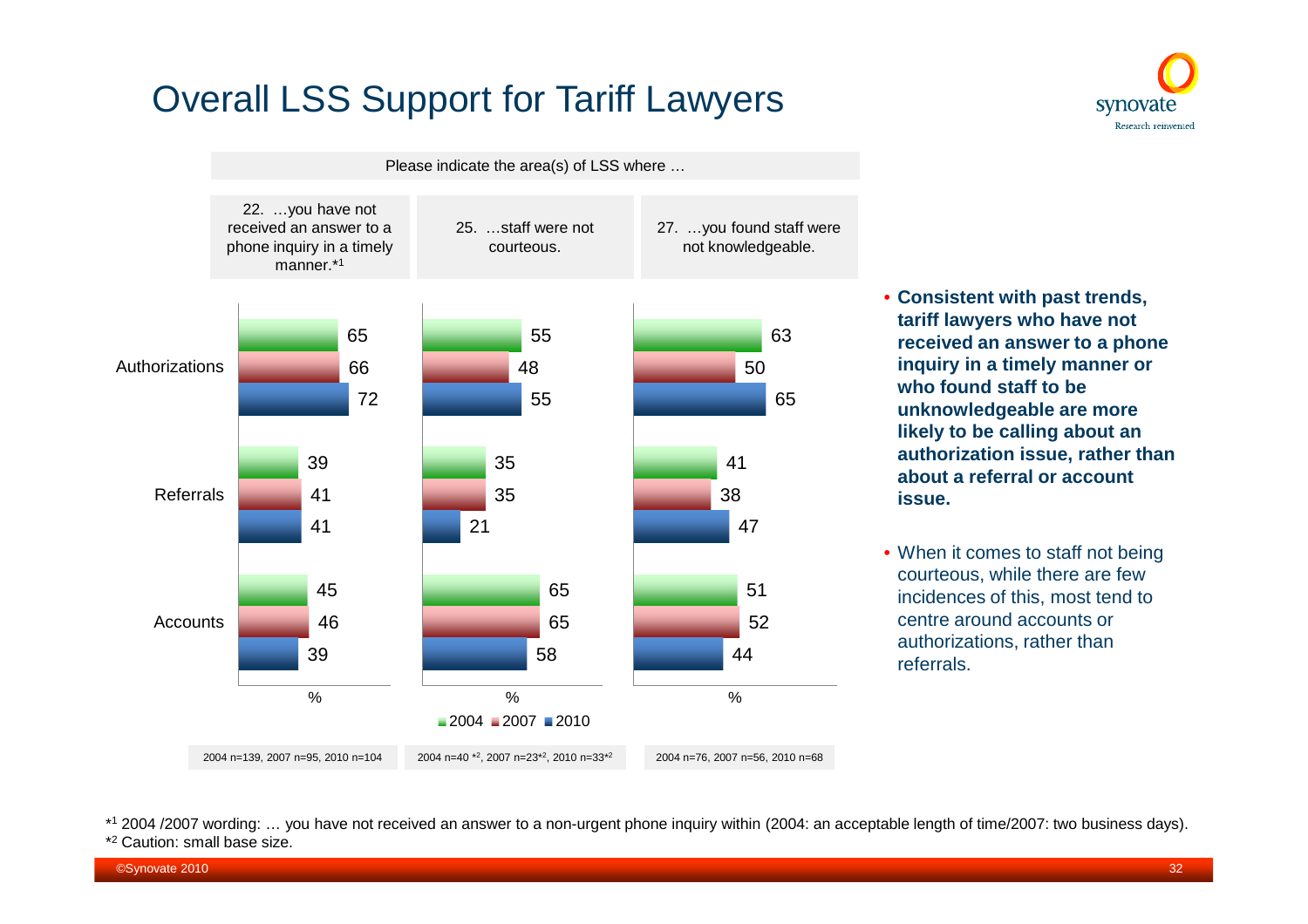23. In your opinion, what is an acceptable length of time to wait for an answer to…



2004 n=404, 2007 n=379, 2010 n=292

synovate Research reinvented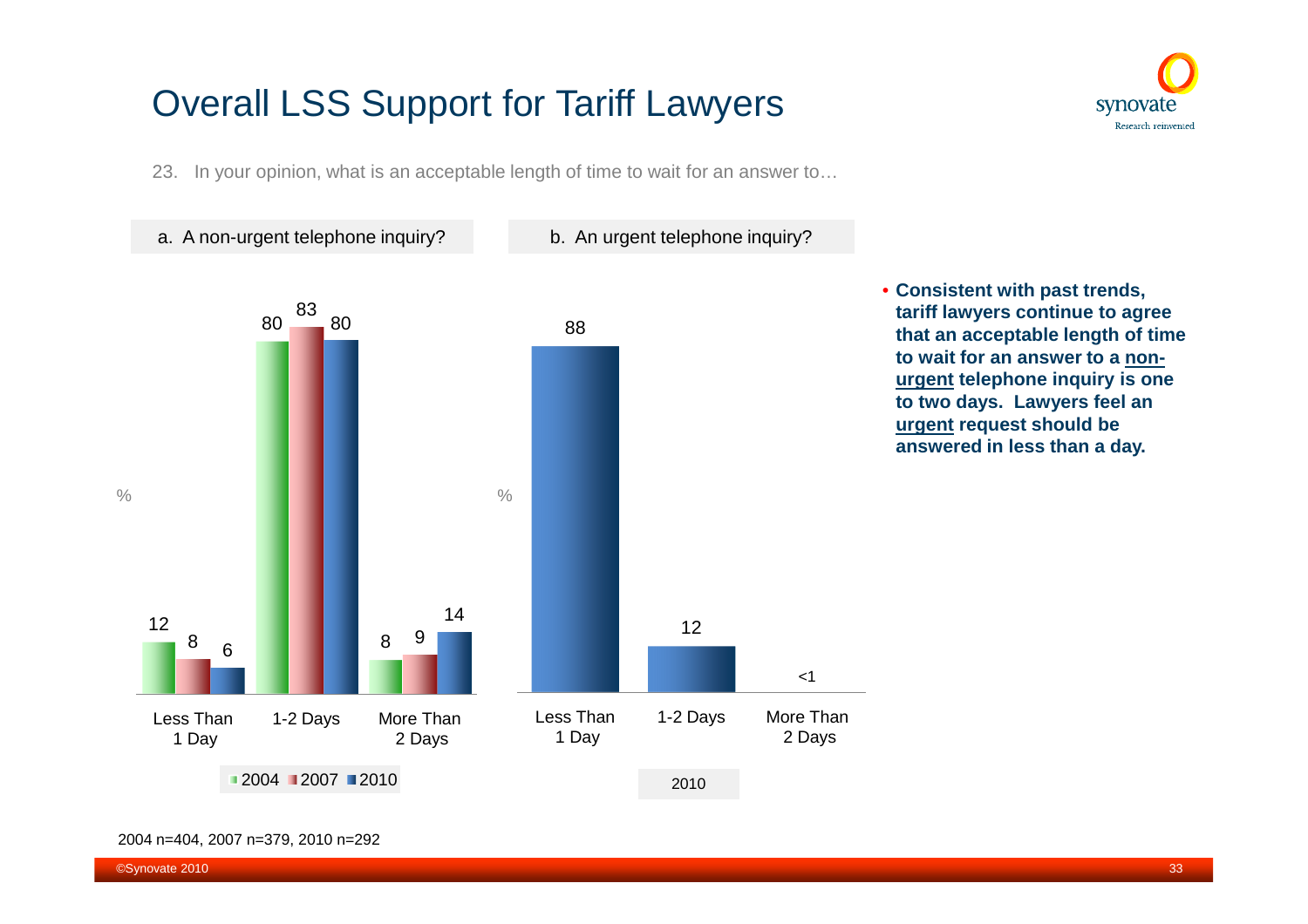## Helpdesk

Now we'd like you to think about the last time you contacted one of the LSS Helpdesks. (LSS offers phone and email "Helpdesks," through the Vancouver Regional Centre, on specific issues — intake, case management, appeals, tariff — to respond to lawyers' questions.)

28. Was this by phone or email?



#### • **Currently, 74% of tariff lawyers have had contact with the Helpdesk.**

synovate Research reinvented

• **Helpdesk contact by tariff lawyers tends to be by phone (60%) rather than email (14%).** Those lawyers who handle a high volume of LSS cases (over 40 in a year) are more apt to have had email contact (20%), but still tend to rely on the phone (58%) for the majority of their Helpdesk interaction.

#### n=292

©Synovate 2010 34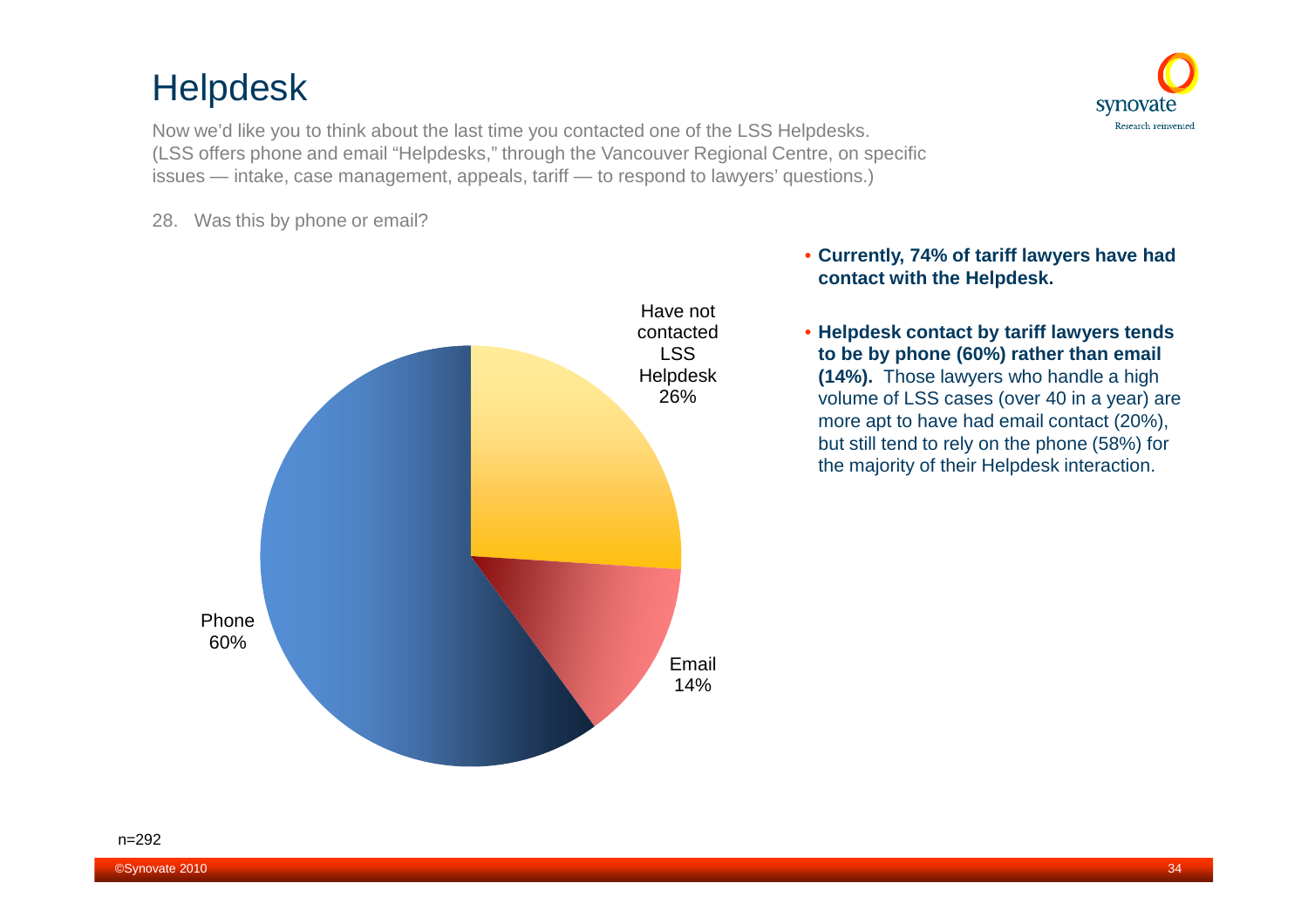### Helpdesk





30. By email: Did you receive a reply in a timely manner?

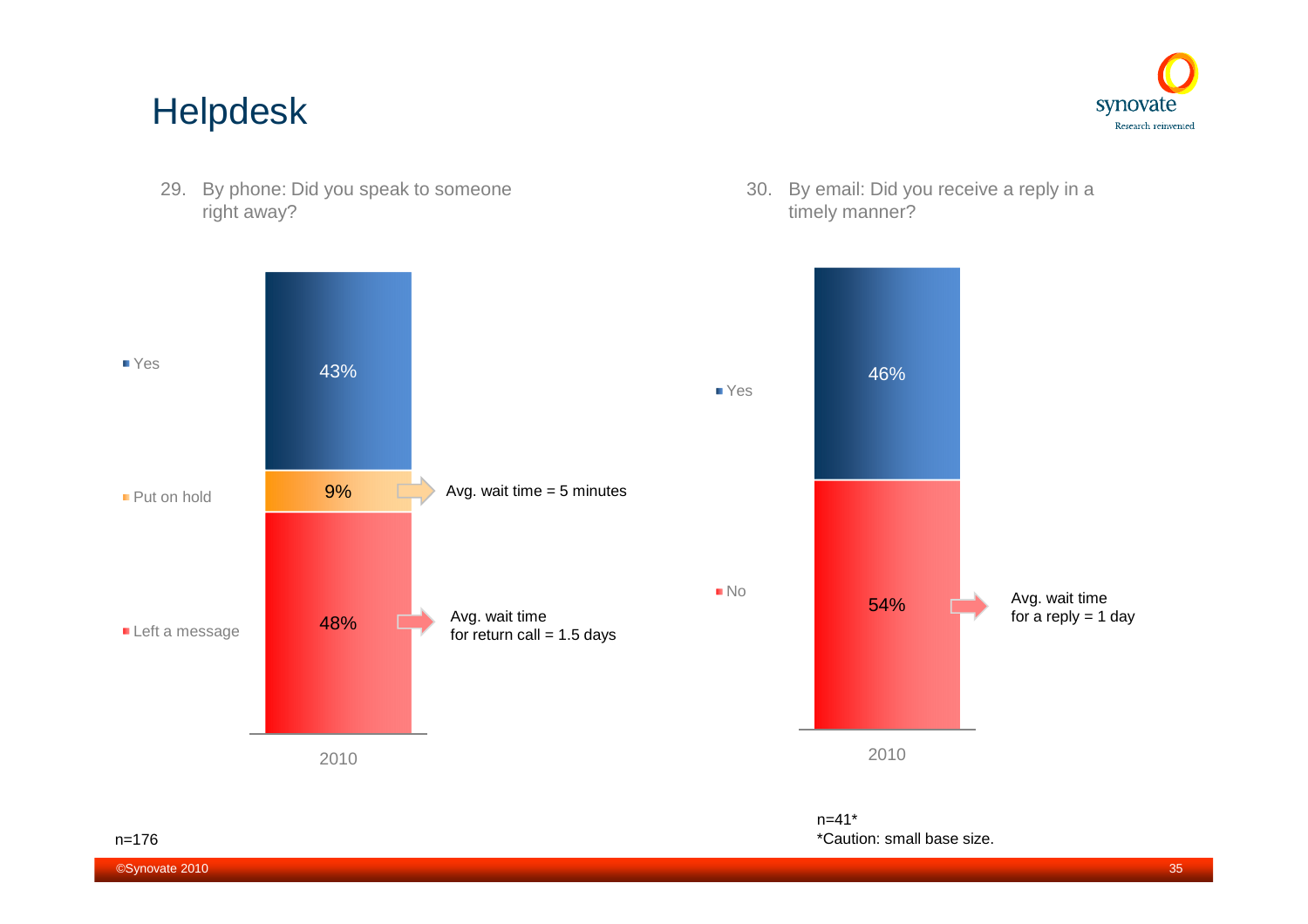



- **Among those lawyers who last contacted the Helpdesk by phone, they were almost equally likely to speak to someone right away as they were to have left a message (43% versus 48%, respectively**).
- The average wait time for receiving a return call (among those who left a message) is one and a half days, which falls within the acceptable range for a non-urgent request, but would be considered unacceptable by most lawyers if the request was urgent.
- For the small number of tariff lawyers that were placed on hold the last time they called the Helpdesk, the average wait time was about five minutes.
- **Among lawyers who last had email contact with the Helpdesk, opinions are fairly divided as to whether or not the reply was timely (46% say it was and 54% say it wasn't).** For those who felt the reply was untimely, the average wait time for a reply was one day.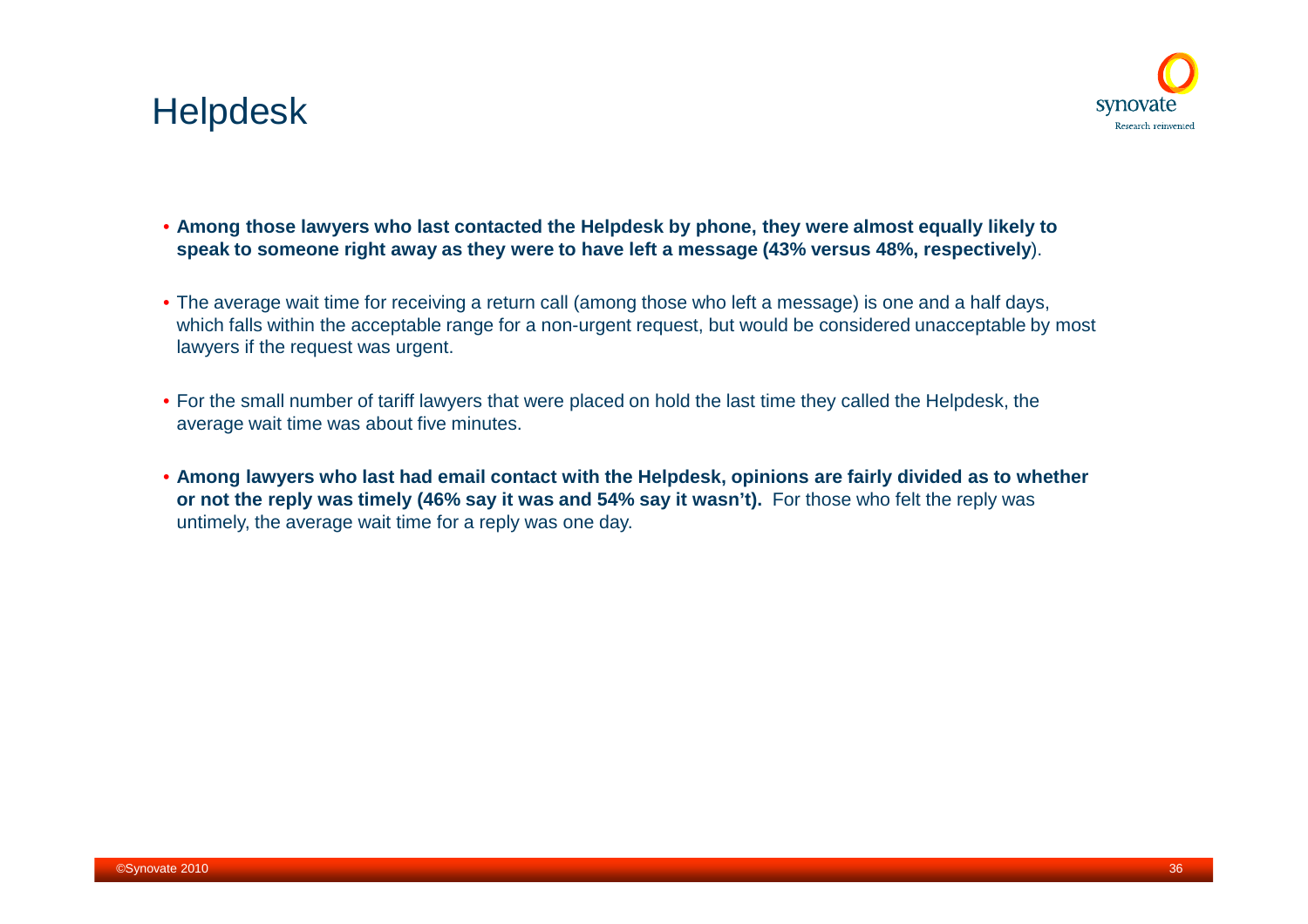### Helpdesk

31. The LSS Helpdesks are effective at providing assistance or putting me in touch with someone who can.



- **Just over six in ten tariff lawyers agree that the LSS Helpdesks are effective at providing assistance or putting them in touch with someone who can.**
- Lawyers who operate in the Surrey region find the Helpdesks particularly effective (86% agreeing).
- *In the 2007 Legal Aid Ontario Survey of Lawyers (page 56), over 80% of certificate lawyers report being satisfied with the service they receive from the Lawyer Service Centre.*

n=288

synovate Research reinvented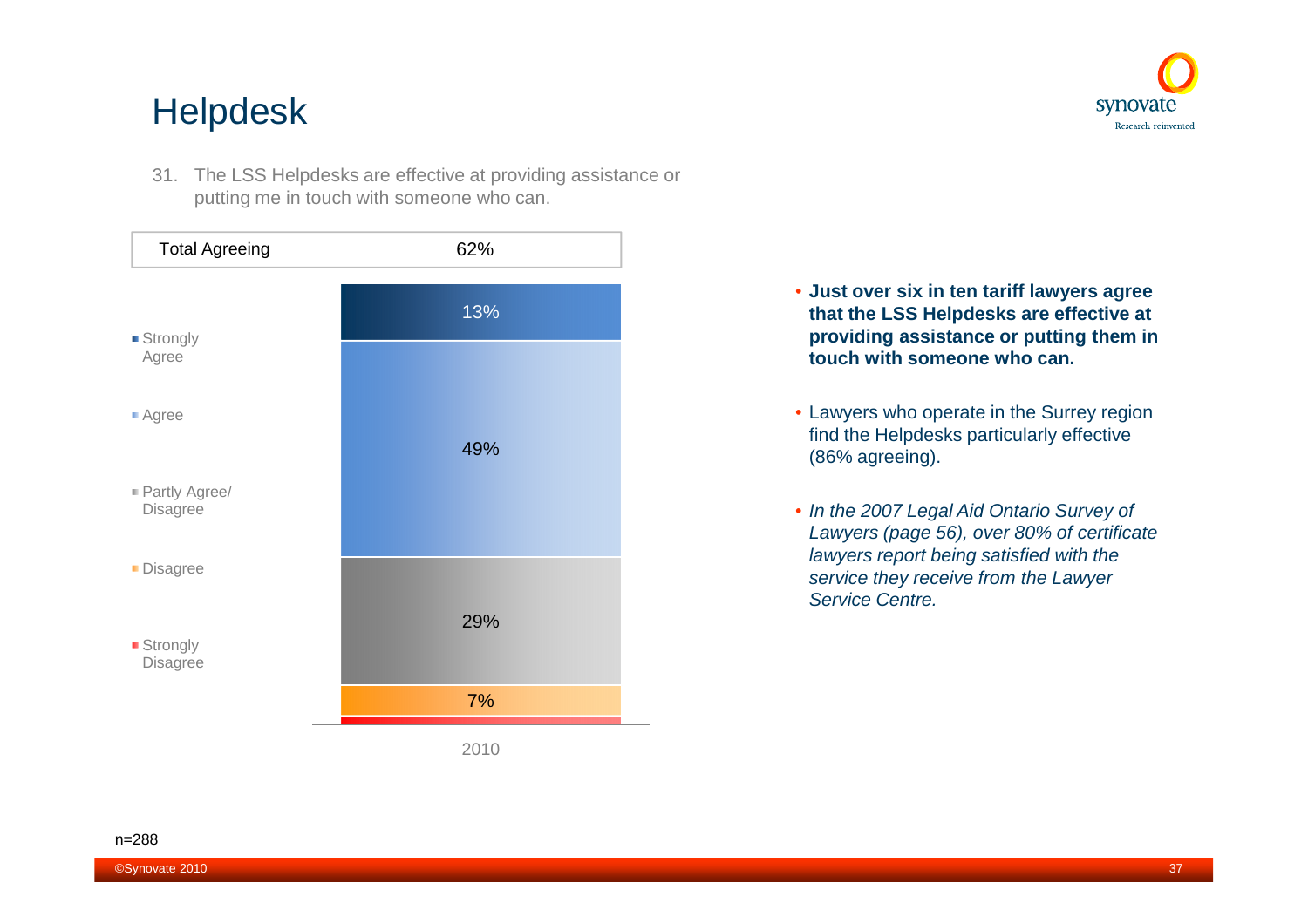### Overall Performance



32. I feel that LSS values my services.



- **Tariff lawyers currently have somewhat mixed feelings as to whether or not LSS values their services.** While almost half (47%) feel their services are valued, 29% are unsure and 24% feel they are not.
- Perceptions are currently not as positive as they were in 2007, when 58% felt their services were valued.
- Regionally, lawyers in Kelowna (59%), Surrey (54%) and Vancouver (55%) tend to feel more valued their than counterparts in other regions.

#### 2004 n=404, 2007 n=379, 2010 n=292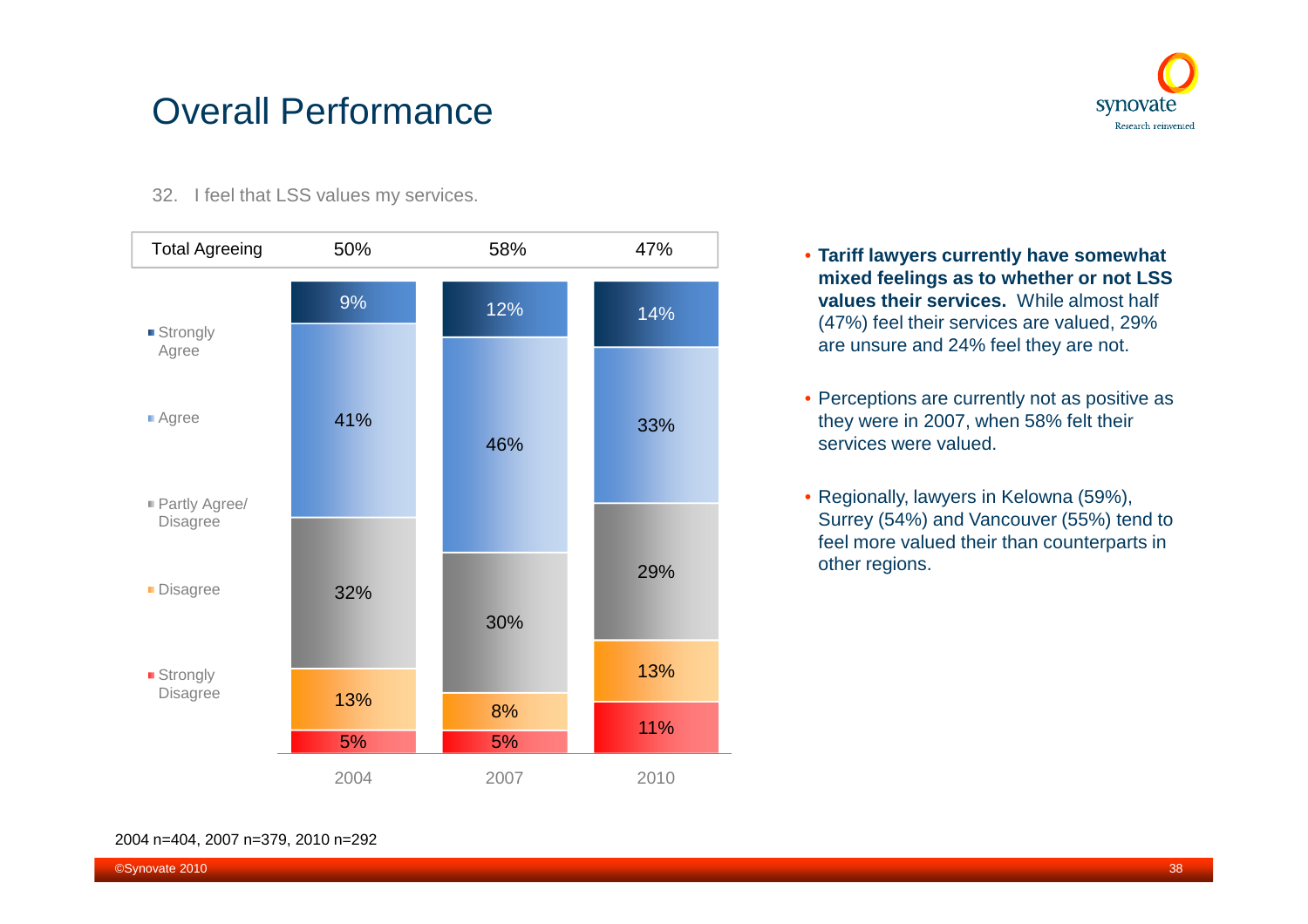### synovate Research reinvented

## Overall Performance

33. Why do you feel that way?\* (Main mentions only.)

|                                                                                                                                     | 2004           | 2007           | 2010                               |
|-------------------------------------------------------------------------------------------------------------------------------------|----------------|----------------|------------------------------------|
| <b>Agree That LSS Values My Services</b>                                                                                            |                |                | $(n=130)$<br>$\frac{\%}{\sqrt{2}}$ |
| Staff is friendly/helpful /respectful                                                                                               |                |                | 68                                 |
| I receive referrals                                                                                                                 |                |                | 14                                 |
| They provide assistance/resources                                                                                                   |                |                | 12                                 |
| Staff is fast/efficient                                                                                                             |                |                | 10                                 |
| Payment is fast/on time                                                                                                             |                |                | $\overline{7}$                     |
| Unsure If Or Disagree LSS Values My Services                                                                                        | $(n=156)$<br>% | $(n=132)$<br>% | $(n=150)$<br>$\frac{9}{6}$         |
| Tariff fee is too low                                                                                                               | 53             | 51             | 50                                 |
| The number of hours and range of services covered by<br>the tariff does not reflect the time required to deliver<br>quality service | 49             | 45             | 25                                 |
| LSS does not recognize sacrifices tariff lawyers<br>make/LSS thinks doing lawyers a favour                                          | 25             | 45             | 17                                 |
| Referrals distributed unfairly                                                                                                      |                | 5              | 9                                  |
| LSS is a bureaucracy/too much paperwork/focused<br>inward and not on clients                                                        | 19             | 5              | 8                                  |
| Funding cuts/closing of regional offices                                                                                            | 4              |                | $\overline{7}$                     |
| Tariff structure rewards litigation                                                                                                 | $\overline{4}$ | $\overline{2}$ |                                    |

#### • **The friendly/helpful/respectful LSS staff are the main reason 47% of lawyers feel their services are valued.**

• Those who do not feel their services are valued or who are unsure, tend to feel the tariff is too low (a complaint that has been echoed consistently for the past six years), followed by the perception that the number of hours and range of services covered by the tariff does not reflect the time required to deliver quality service.

<sup>\* 2004/2007</sup> Wording: Please explain why you feel that LSS does not value your services.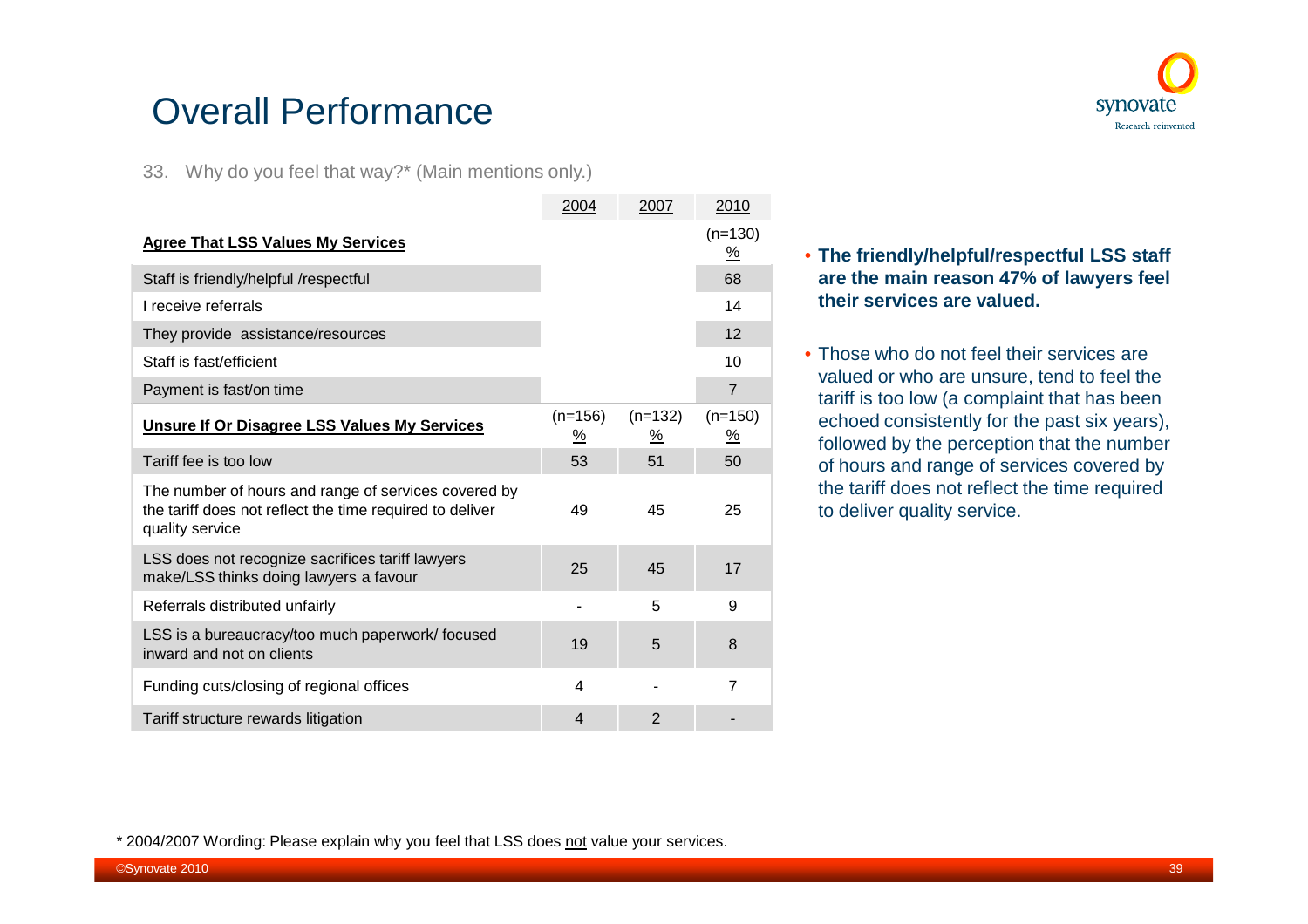### Overall Performance



34. Overall, I am satisfied with the level of support I receive from LSS.



- **Currently, 62% of tariff lawyers agree that they are satisfied with the level of support they receive from LSS.** While this is significantly less than in 2007 (when 75% reported being satisfied), the proportion of lawyers saying they strongly agree that they are satisfied with the level of support has remained stable.
- Lawyers working in the Surrey region express the greatest satisfaction with LSS support (76%).
- *In the 2007 Legal Aid Ontario Survey of Lawyers (page 6), 72% of certificate lawyers report being satisfied with legal aid services.*

#### 2004 n=404, 2007 n=379, 2010 n=292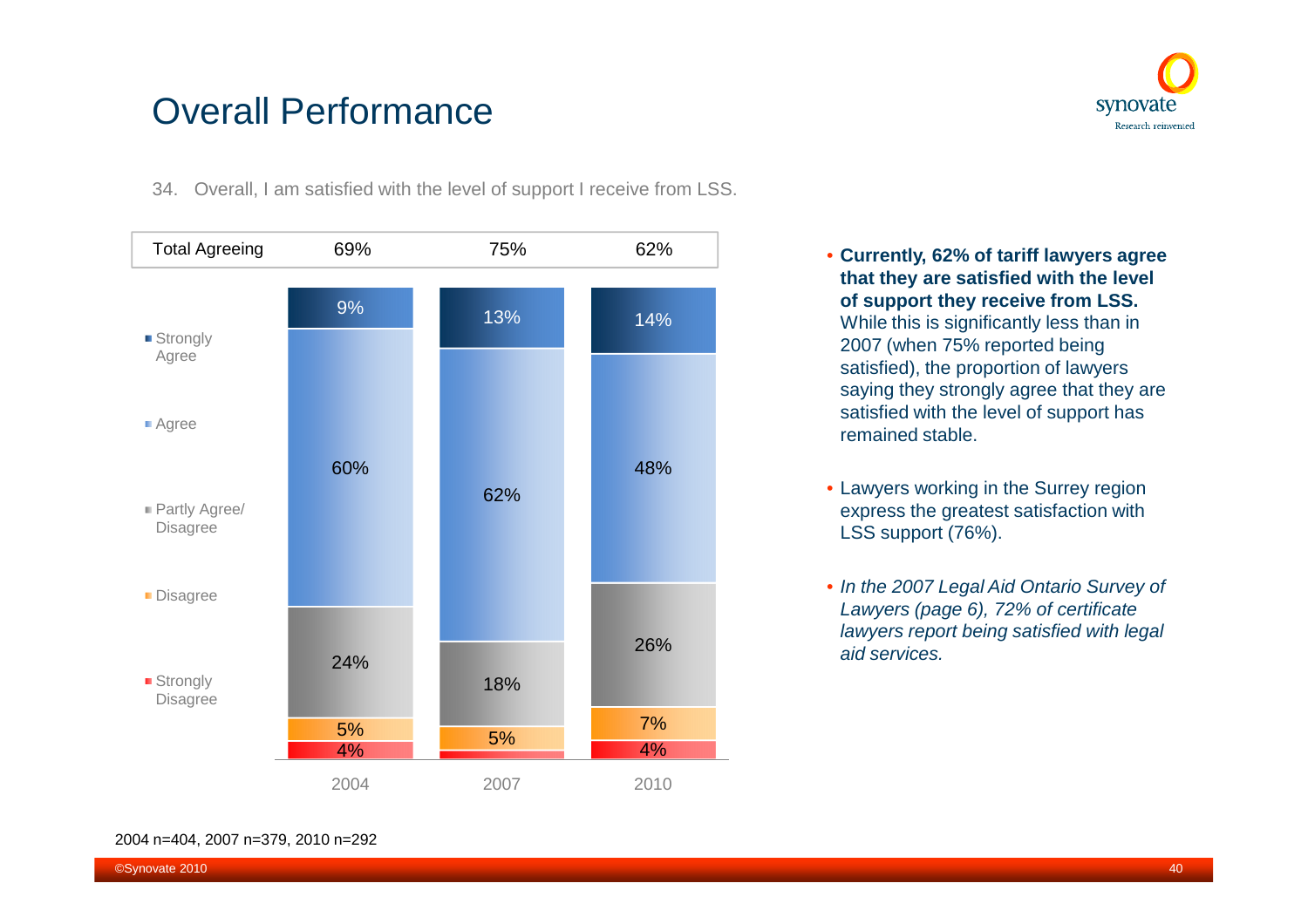## Overall Performance



35. What is the primary change that LSS could make to improve its overall support for you? (Main mentions only.)

|                                                                                                                                   | 2004          | 2007           | 2010           |
|-----------------------------------------------------------------------------------------------------------------------------------|---------------|----------------|----------------|
|                                                                                                                                   | $(n=156)$     | $(n=278)$      | $(n=279)$      |
|                                                                                                                                   | $\frac{9}{6}$ | %              | $\frac{9}{6}$  |
| Tariff rates that value the work performed and that keep pace<br>with inflation                                                   | 44            | 30             | 16             |
| Timely processing of authorizations and disbursements and<br>clear explanations                                                   | 8             | 12             | 15             |
| Increased range of services covered by tariff (e.g., bail hearings,<br>sentencing, guilty pleas, CFCSA mediation)                 |               | 26             | 10             |
| More knowledgeable people answering phones, telephone<br>directory for LSS staff, people answering phones instead of<br>voicemail |               | 13             | 9              |
| Need to respect counsel's views regarding what is required for<br>client's defense and how long it takes                          |               | $\overline{7}$ | 9              |
| Tariff system is complicated/simplify billing                                                                                     |               |                | 8              |
| Greater flexibility in application of the tariff (e.g., in authorizing<br>add-ons)                                                |               | 9              | 8              |
| A fair referral process and allocation of duty counsel I work/more<br>referrals                                                   | 9             | 8              | $\overline{7}$ |
| Greater use of email/email notifications/allow e-billing for<br>everything                                                        |               |                | 6              |
| Retain regional offices                                                                                                           |               |                | 5              |
| Improve e-billing/automatic calculations/drop-down menus                                                                          |               |                | $\overline{4}$ |
| Faster response to our demands/queries                                                                                            |               |                | 4              |
| Lobby for increased funding/stop cutbacks *                                                                                       | 6             |                | $\overline{4}$ |
| Improve/have more online resources                                                                                                |               |                | 2              |
| No changes - happy with overall support                                                                                           | 12            | 8              | $\overline{2}$ |
| Reduced bureaucracy                                                                                                               |               | 5              | $\overline{2}$ |

• **The main changes tariff lawyers would like to see are to have tariff rates that value the work performed and to have more timely processing of authorizations and disbursements and clear explanations.** Lawyers who are not satisfied with the support they receive from LSS are particularly apt to mention having rates that value the work performed.

- Secondary suggestions include increasing the range of services covered by the tariff, having more knowledgeable people answering the phone and respecting counsel's views regarding what is required for a client's defense and how long it takes.
- *In the 2008 Legal Aid Alberta (LAA) Survey of Lawyers (page 18), the top suggestions given by roster lawyers to increase the LAA's profile in the legal community and encourage lawyers to take legal aid certificates were to increase the fees and simplify billing and the overall legal aid process/tariff.*

\*2004/2007 code wording: More funding is needed for legal aid/LSS should do more lobbying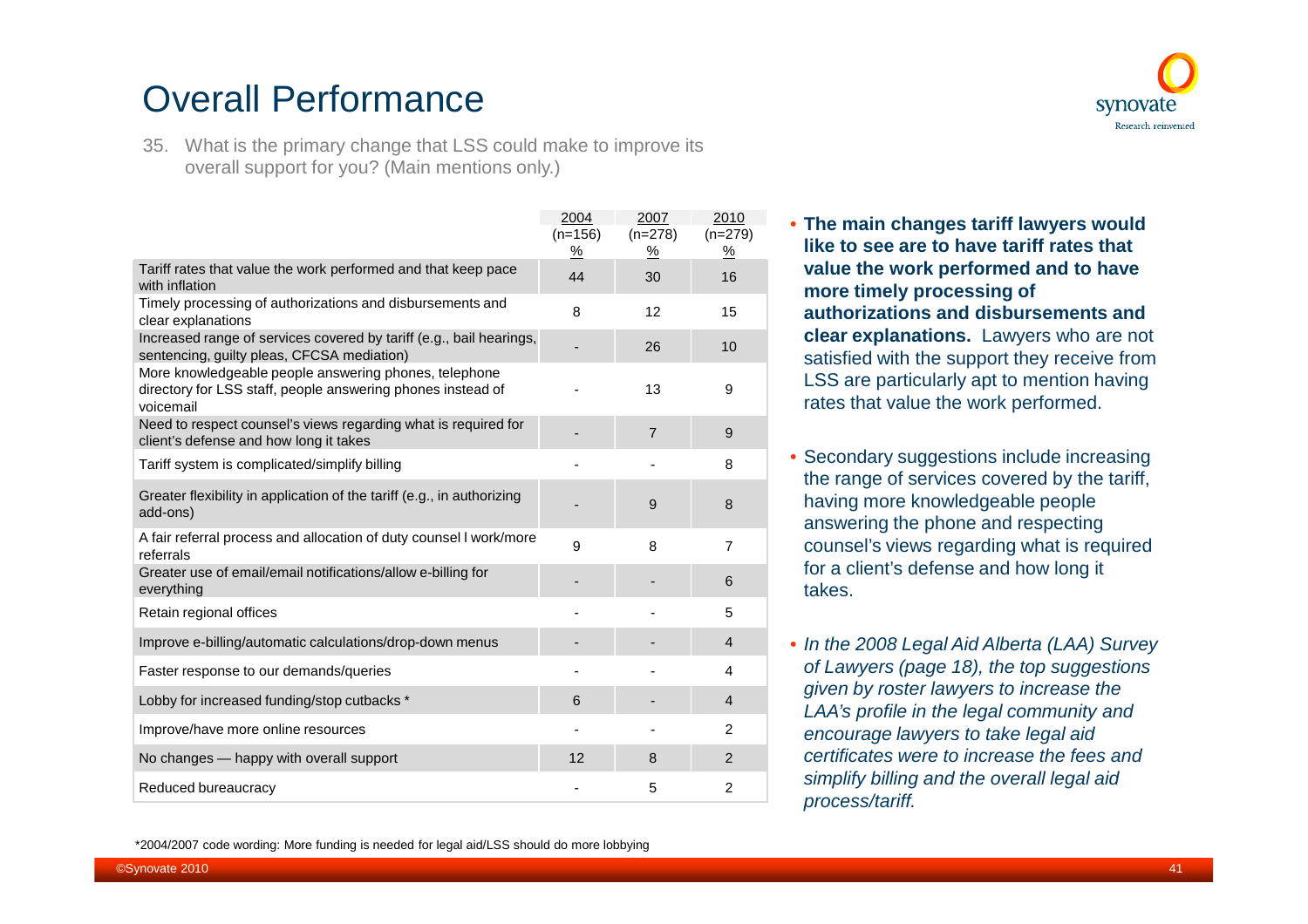### Overall Performance Key Driver Analysis





#### 2010 n=292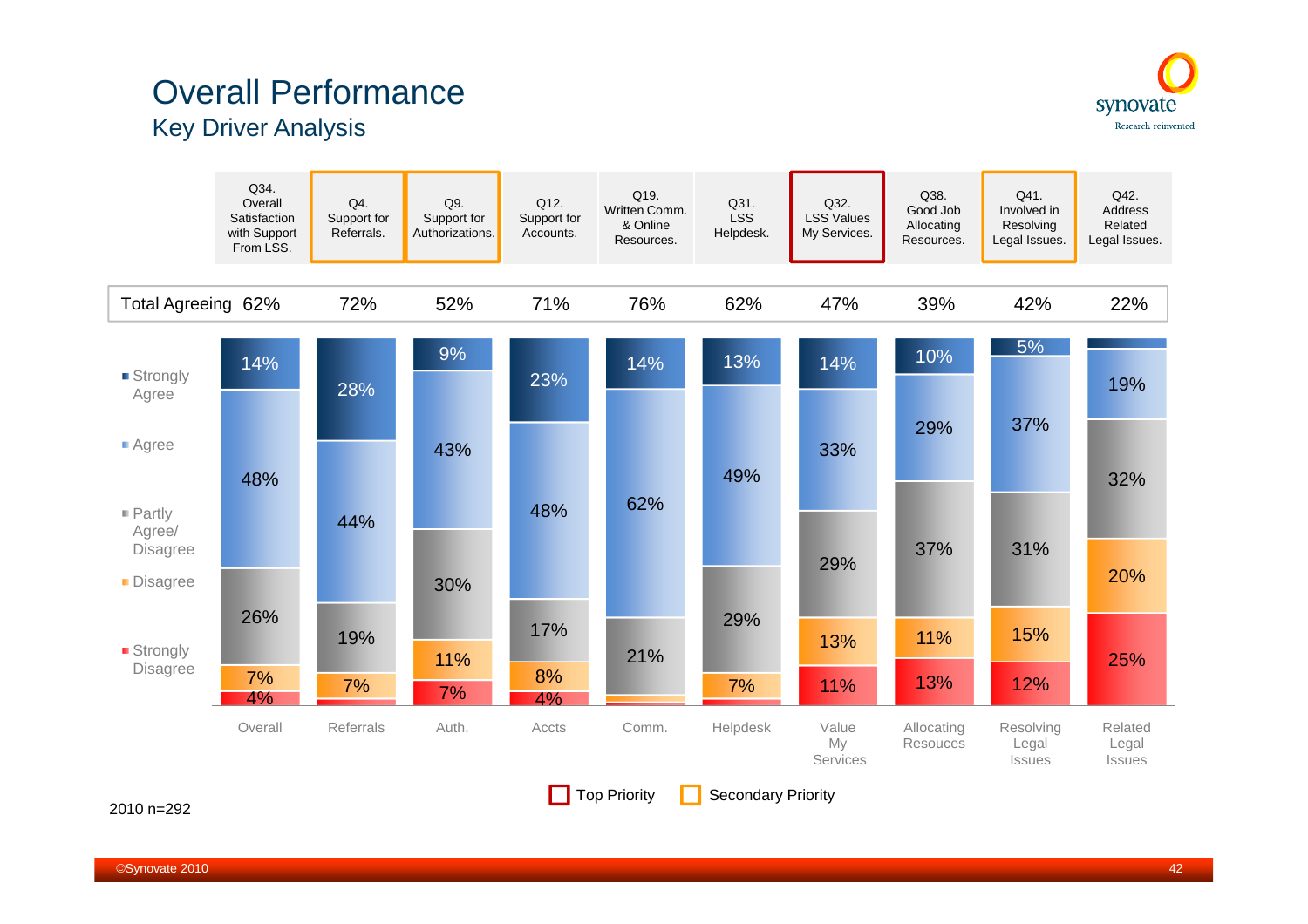#### Overall Performance Key Driver Analysis



- **A key driver analysis was run to determine which aspects of LSS service and performance have the greatest potential to improve overall perceptions of the support LSS provides to tariff lawyers.**
- **Ensuring tariff lawyers feel that LSS values their services should be a top priority for LSS. Key driver analysis reveals that this has the greatest potential to improve overall satisfaction with the support provided to tariff lawyers.**
- Secondary priority areas include :
	- o The support LSS gives tariff lawyers so they can help their clients be more actively involved in resolving their legal issues
	- o Referral support
	- o Authorization support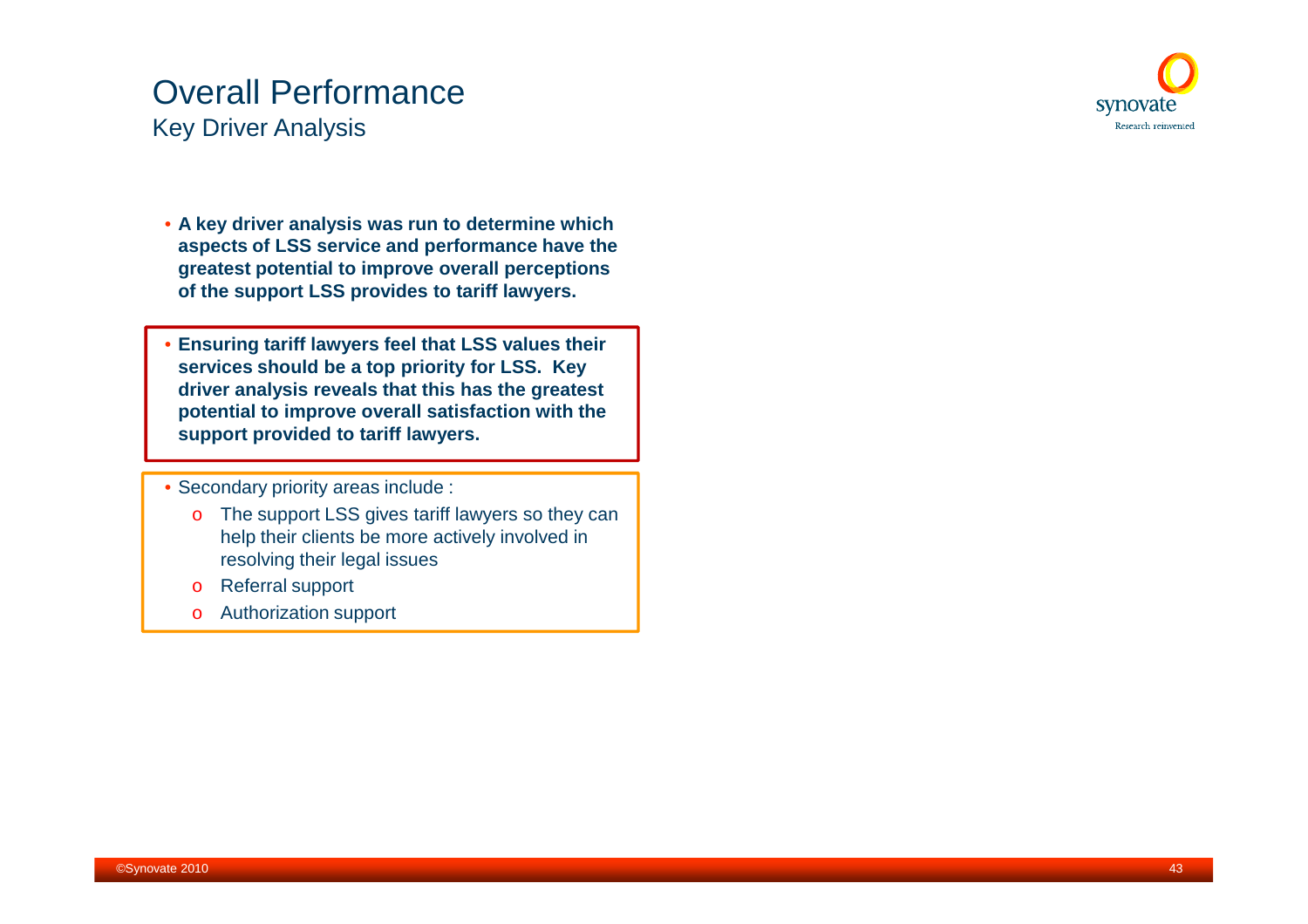### Overall Performance

36. Assuming that demand for legal aid referrals continues, what are your intentions for the 2010/2011 year?



• **The majority of tariff lawyers predict they will take the same number or more legal aid referrals in 2010/2011.**

synovate Research reinvented

- Specifically, 46% predict they will take the same amount and 34% predict they will take more. This leaves only 19% who think they will not take any or take fewer referrals in 2010/2011.
- Tariff lawyers who relied on LSS for 75% or more of their 2009 income are the most apt to predict they will take more cases in the coming 2010/2011 year (58% say they will take more referrals).
- *In the 2008 Legal Aid Alberta Survey of Lawyers (page 7), 47% of roster lawyers predicted they would do the same amount of work for legal aid over the next 12 months, while 13% predicted they would do more and 28% would do less.*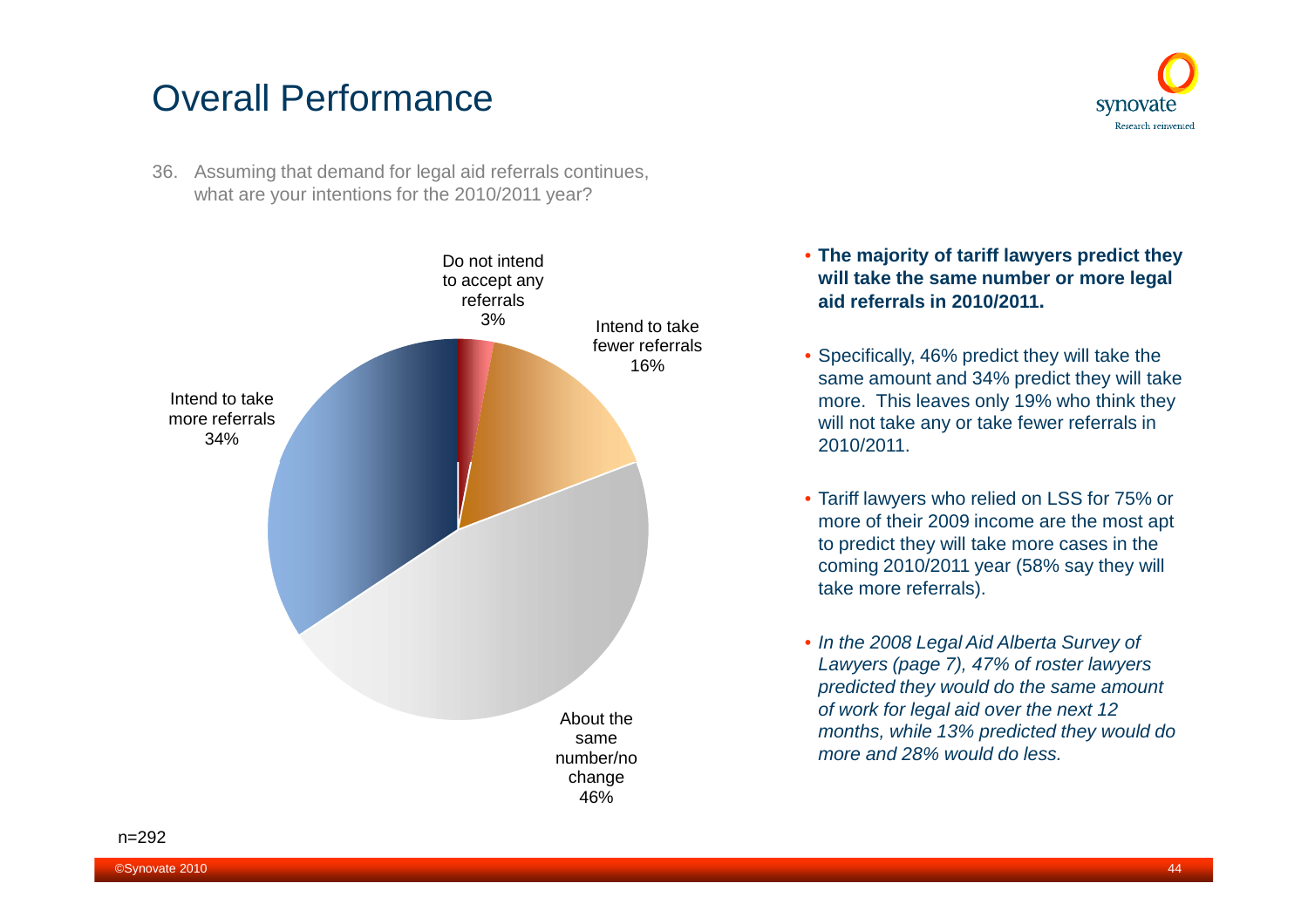### Overall Performance

37. Why is that your intention?

| <b>Plan On Taking MORE Referrals</b>                                 | $(n=98)$<br>$\frac{9}{6}$  |
|----------------------------------------------------------------------|----------------------------|
| Trying to grow the practice/want more work/more money                | 28                         |
| Believe in social justice/access to justice/support LSS              | 27                         |
| This is the work we do/this is our primary source of work            | 13                         |
| I enjoy doing this work                                              | 12                         |
| Have more time/assistance available                                  | 10                         |
| Want to expand/change the range of my services                       | 6                          |
| Like dealing with LSS staff                                          | 6                          |
| New lawyer                                                           | 5                          |
| LSS has good payment process/timely payment                          | $\overline{4}$             |
| There is a shortage of lawyers taking referrals in the local area    | 3                          |
| Need to make up revenue lost to LSS cutbacks                         | 3                          |
| <b>Plan On Taking The SAME Number of Referrals</b>                   | $(n=127)$<br>$\frac{9}{6}$ |
| Satisfied with current workload/can't handle more work               | 36                         |
| Believe in social justice/access to justice/support LSS              | 22                         |
| Tariff fee is too low                                                | 14                         |
| I take the referrals offered/no reason to believe they will increase | 10                         |
| It is part of my business/there is no change in my practice          | 9                          |
| LSS does not cover enough hours/services                             | 4                          |
| I enjoy doing this work                                              | 3                          |
| This is the work we do/this our primary source of work               | $\overline{2}$             |
| <b>LSS</b> cutbacks                                                  | $\overline{2}$             |
| <b>Plan On Taking FEWER Referrals</b>                                | $(n=48*)$<br><u>%</u>      |
| Tariff fee is too low                                                | 42                         |
| LSS does not cover enough hours/services                             | 23                         |
| <b>LSS</b> cutbacks                                                  | 21                         |
| LSS bureaucracy/payment problems                                     | 15                         |
| Poor recognition/lack of respect from LSS                            | 10                         |
| Changing type/range of practice                                      | 10                         |



• **The main reasons tariff lawyers plan on taking more referrals in the coming year is to grow their practice, get more money and/or to support their belief in social justice and LSS.**

- Those planning to maintain their LSS case load into the coming year, also take on LSS work because they believe in social justice and LSS. However, 36% of these lawyers also say they just do not have the capacity to handle more work and are satisfied with the current workload.
- Tariff lawyers planning to take fewer referrals in the coming year say the reason is because the tariff fee is too low, LSS does not cover enough hours or services or say it is because of LSS cutbacks, bureaucracy or payment problems.

\*Caution: small base size.

Note: Among the 3% of tariff lawyers who said they will not take any referrals in 2010/2011, they either feel the tariff fee is too low or feel LSS doesn't cover enough hours/services.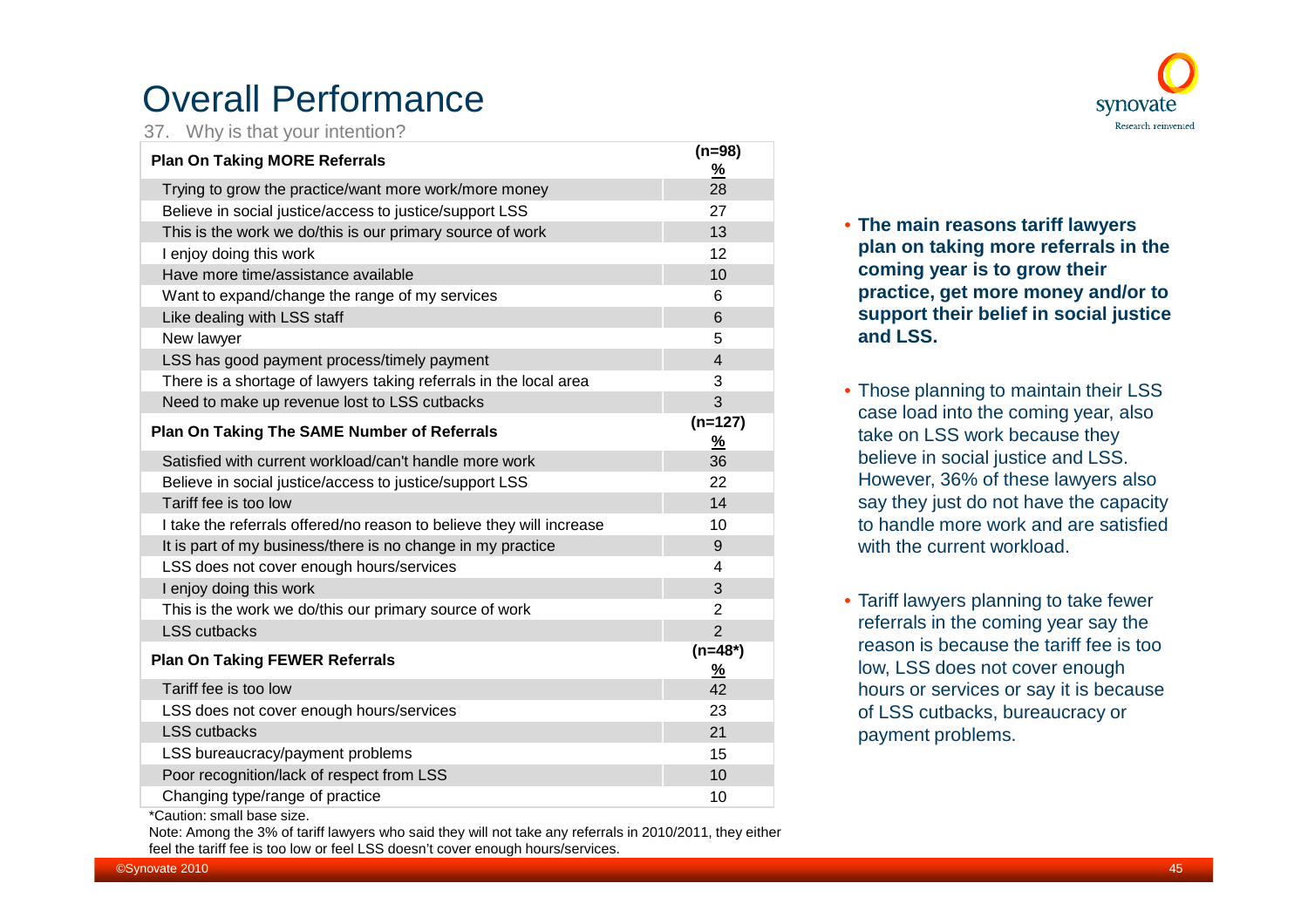38. In my opinion, LSS does a good job overall of allocating its limited resources to meet the legal needs of people with low incomes.



synovate Research reinvented

- **Tariff lawyers are currently divided as to whether or not LSS does a good job of allocating its limited resources to meet the legal needs of people with low incomes and they are significantly less positive than they were three years ago.**
- Specifically, 39% agree that LSS is doing a good job in this area, 37% are unsure, while 24% do not think LSS is performing well on this front. Current opinions are similar to 2004, but below 2007 when 59% agreed LSS was doing a good job.
- While there are no regional differences in opinions, tariff lawyers who mainly handle CFCSA LSS cases are particularly critical of the LSS's allocation of resources (only 24% believe LSS is doing a good job).

Note: Percentaged among those with enough experience to give a rating

<sup>2004</sup> n=363, 2007 n=349, 2010 n=292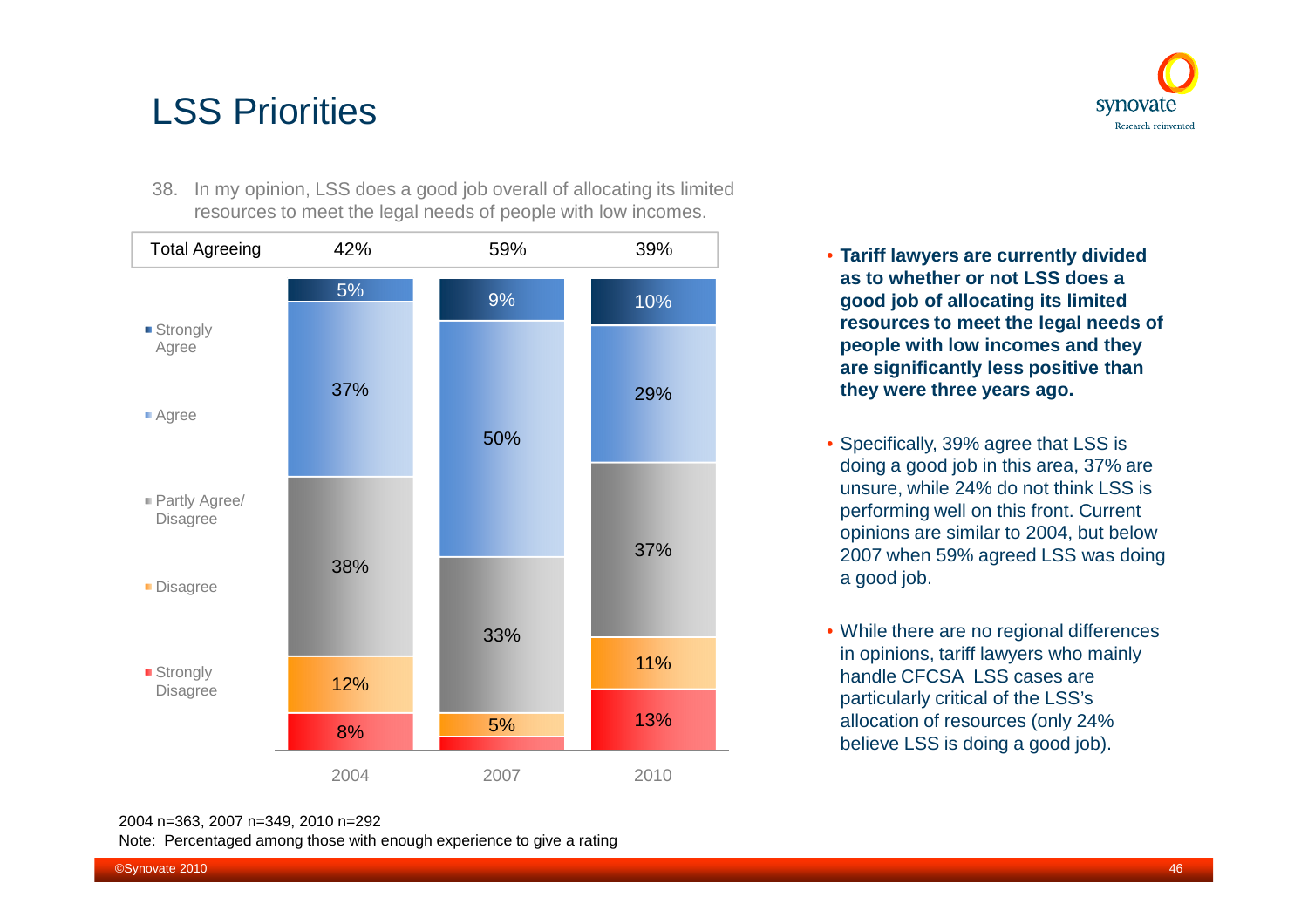39. In 2007/2008, LSS began to work with other service providers on projects to:

(1) help clients get access to legal aid and at the same time get access to other services that address their related economic and/or health issue(s), and; (2) encourage clients to play a larger role in finding solutions to their legal problems. Some of these projects include the Nanaimo Justice Access Centre, services for Aboriginal clients, and the Poverty Law Manual.

These projects represent a new "integrated" or "holistic" approach to providing legal aid. Prior to this survey, were you aware of any of these projects or this approach?





- **Awareness of LSS's integrated or holistic approach to providing legal aid currently stands at 38%** (15% aware of the approach, but not the specific projects + 23% who are aware of both).
- **Total awareness of the integrated approach and/or the related projects stands at 55%.**
- Total awareness tends to correlate with the length of time lawyers have been representing LSS clients and with the number of clients handled. Those with more LSS experience and who handle more cases are more apt to be aware of both the approach and the projects than their counterparts.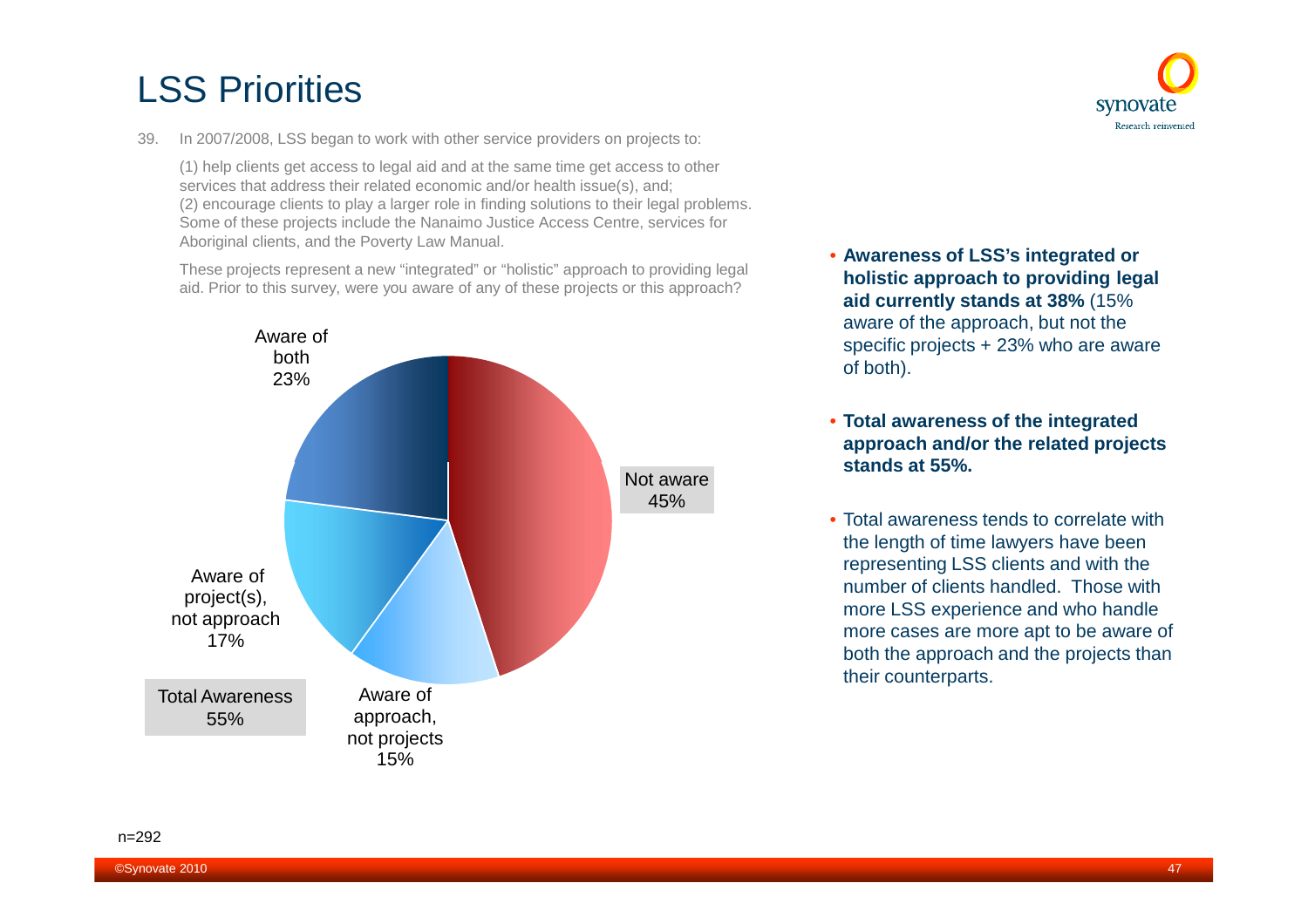

- 40. I support LSS taking this integrated or holistic approach to providing legal aid services; that is, working with other service providers, to ensure that along with legal aid, clients get access to services that address their related issues, so they can achieve lasting resolutions to their legal problems.
- 41. I am satisfied with the level of support LSS gives me so I can help clients be more actively involved in resolving their legal issues.
- 42. I am satisfied with the level of support LSS gives me so I can help clients address their related legal issues (such as housing problems, debt, health problems, etc.).

.

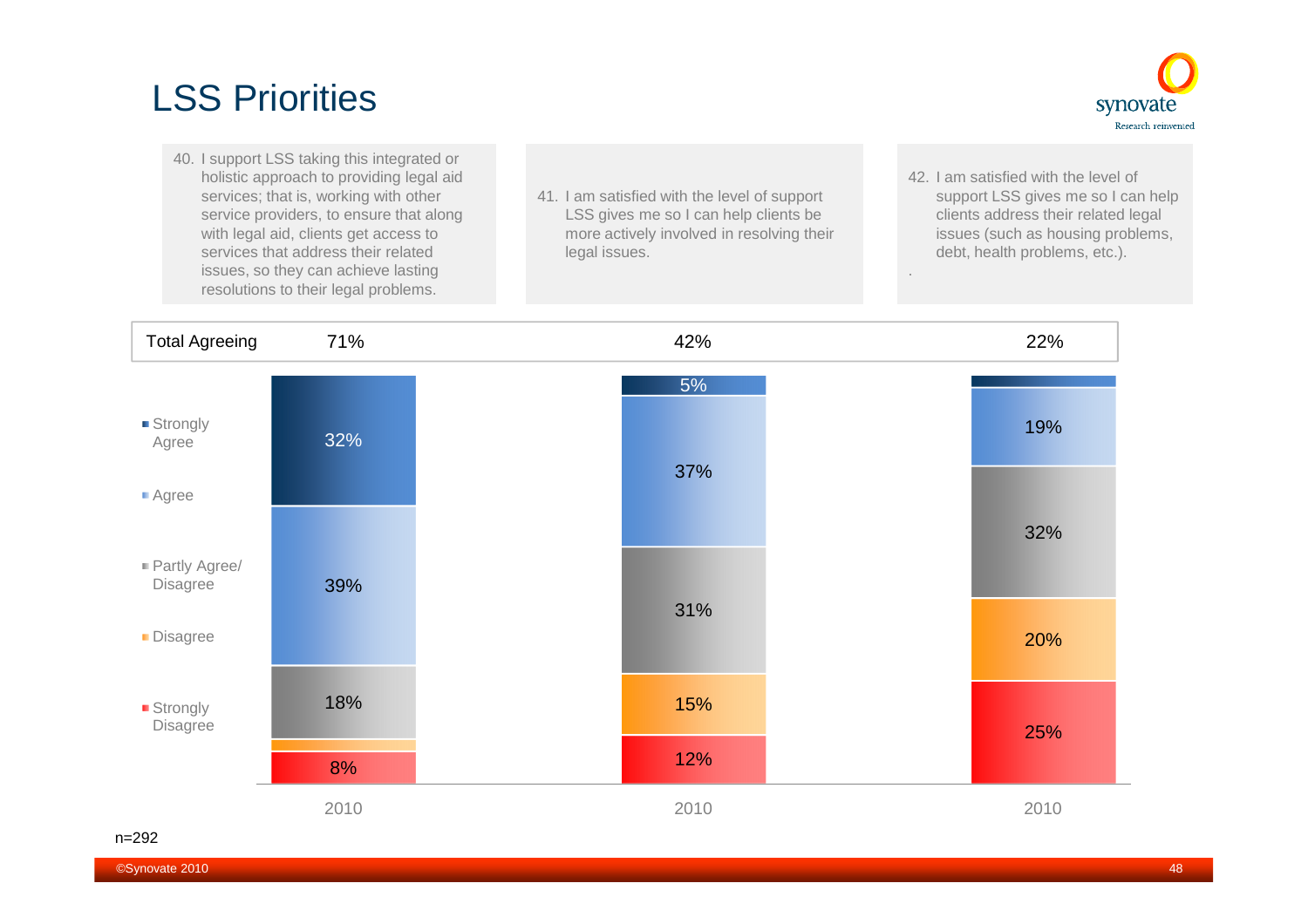

- **Tariff lawyers give fairly strong support to LSS's integrated approach. Overall, 71% support LSS taking this approach, with 32% strongly agreeing.** Lawyers working in the Prince George and Surrey regions are particularly supportive (47% and 43%, respectively, strongly agree with the approach LSS is taking).
- Other tariff lawyers who are particularly supportive of LSS's holistic approach (compared with their counterparts) include: newer LSS lawyers (those who have been representing LSS clients for less than 10 years), those who handle only a small number of LSS cases (15 or less in the last year) and lawyers who handle mainly family and immigration cases.
- Even those lawyers who were not aware of the approach and the associated projects give their support (73% of lawyers not aware support the approach).
- **However, tariff lawyers are not fully satisfied with the level of support they receive from LSS on two other fronts; (1) support to get clients to be more involved in resolving their own legal issues and (2) support to help lawyers help clients address related legal issues (such as housing problems, debt, etc.).**
- When it come to providing support to tariff lawyers so they can help clients be more actively involved in resolving their own legal issues, opinions tend to be divided: 42% agree they are satisfied with LSS's support, 31% are unsure and 27% are not satisfied. Lawyers with the heaviest LSS case load (40+ cases in a year) tend to feel the least supported. Regionally, lawyers working in Kelowna (57%) and Surrey (59%) are more apt to be satisfied than their counterparts. Prince George and Terrace lawyers tend to be the most dissatisfied.
- Providing support to tariff lawyers so they can help their clients address their related legal issues is an area where LSS has considerable room to improve. Only 22% of lawyers are satisfied with LSS on this front, while 32% are unsure and 45% are dissatisfied. Again, Prince George and Terrace lawyers express the greatest dissatisfaction.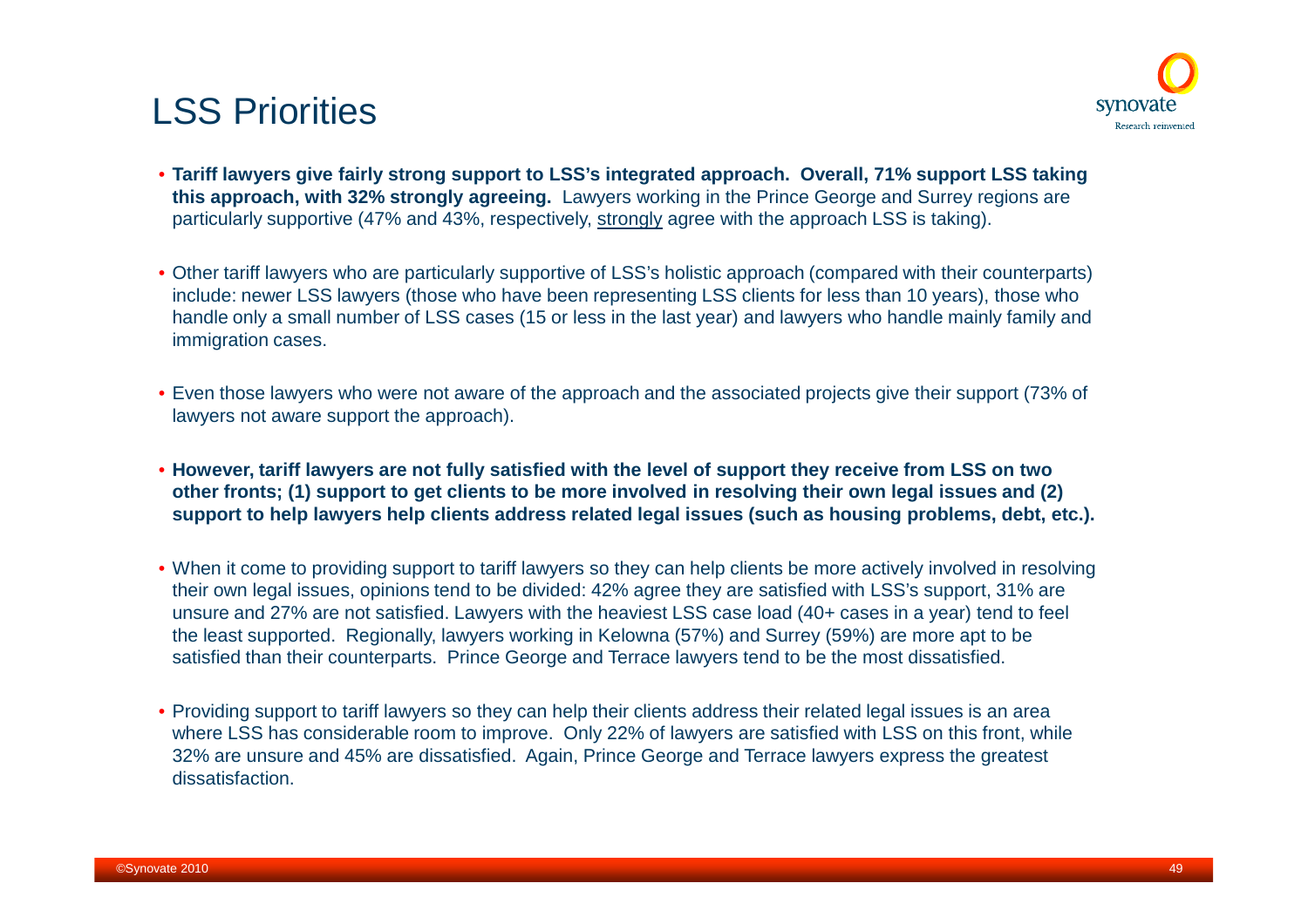43. While this survey focuses primarily on the services provided to tariff lawyers, ultimately LSS aims to address the legal needs of people with low incomes. In your opinion, how could LSS improve the availability of services to meet the legal needs of people with low incomes in BC?

|                                                                                                                    | 2004                       | 2007                               | 2010           |
|--------------------------------------------------------------------------------------------------------------------|----------------------------|------------------------------------|----------------|
|                                                                                                                    | $(n=249)$<br>$\frac{9}{6}$ | $(n=248)$<br>$\frac{\%}{\sqrt{2}}$ | $(n=275)$<br>% |
| Expand coverage/services in poverty law, welfare, WCB,<br>criminal, immigration and other additional areas         | 13                         | 10                                 | 20             |
| Seek improved funding/lobby government/apply PST charged<br>on legal services to legal aid                         | 19                         | 8                                  | 17             |
| Restructure the tariff to increase rate of pay and services and<br>hours funded/less money to head office          | 11                         | 11                                 | 12             |
| Provide more local offices/local support/more local hours                                                          | 8                          | $\overline{7}$                     | 12             |
| Relax eligibility requirements for legal aid/simplify application<br>process/access for the working poor           | 27                         | 23                                 | 11             |
| Provide more family law service/relax eligibility and improve<br>coverage of services for family law               | 16                         | 14                                 | $\overline{7}$ |
| Provide more legal aid and poverty law clinics                                                                     | 8                          | $\overline{4}$                     | 5              |
| Restrict services/cutback to essential services only/social<br>problems should be handled by government ministries |                            |                                    | 5              |
| Expand hours and coverage of duty counsel                                                                          | 5                          | 10                                 | 3              |
| Address misuse of system by lawyers/clients/don't keep<br>refunding repeat offenders                               | 6                          | 8                                  | 3              |
| Provide information about extra-legal resources/mediation/<br>social services                                      |                            |                                    | $\overline{2}$ |
| Do not restrict funding to cases where Crown is seeking jail                                                       |                            | 10                                 | 1              |
| Stop cutbacks in services                                                                                          |                            |                                    | 1              |



synovate Research reinvented

• Other suggestions to improve the availability of legal aid services are to restructure the tariff, provide more local offices (lawyers in Kamloops and Prince George are the most apt to have given this suggestion) and relax the eligibility requirements (the latter being mentioned significantly less often than it was three years ago).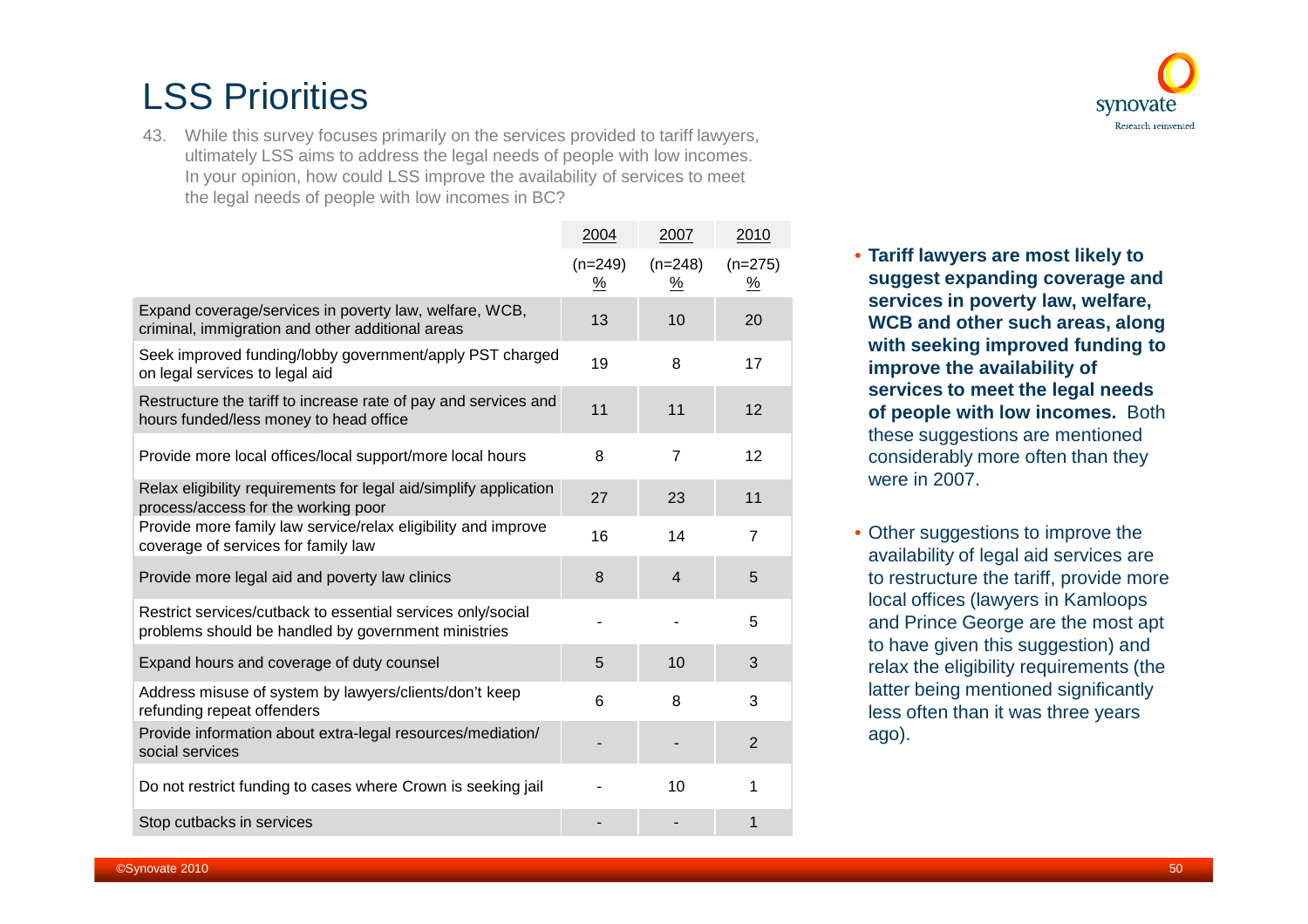### Lawyer LSS Profile





- Consistent with past trends, the majority of tariff lawyers handle over 15 clients per year (40% handle over 40) with the majority of cases being criminal (58%) or family law (29%).
- For the majority of tariff lawyers (62%), LSS cases account for half or less of their total income.
- 59% of tariff lawyers have been representing LSS clients for more than 10 years, leaving 41% who have been handling them for 10 years or less.

\* Percentaged among those who responded.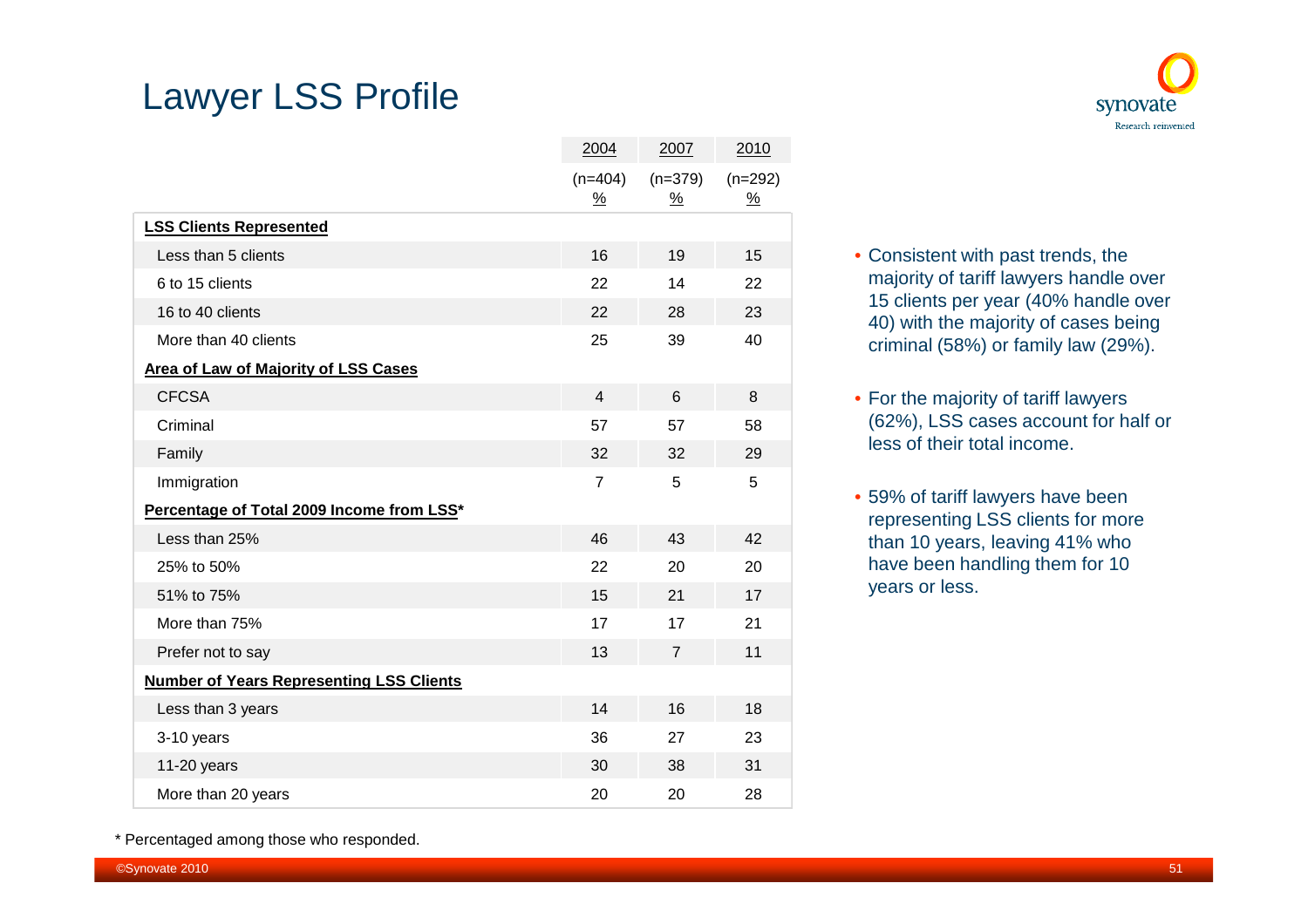### Demographic Profile of Lawyers

|                                                   | 2004                       | 2007                  | 2010                       |
|---------------------------------------------------|----------------------------|-----------------------|----------------------------|
|                                                   | $(n=404)$<br>$\frac{9}{6}$ | $(n=379)$<br><u>%</u> | $(n=292)$<br>$\frac{9}{6}$ |
| Gender*                                           |                            |                       |                            |
| Male                                              | 68                         | 68                    | 66                         |
| Female                                            | 32                         | 32                    | 34                         |
| Prefer not to say                                 | 10                         | 3                     | 6                          |
| Age*                                              |                            |                       |                            |
| Less than 30 years                                | 3                          | 5                     | 6                          |
| 30 to 40 years                                    | 29                         | 22                    | 24                         |
| 41 to 50 years                                    | 35                         | 38                    | 29                         |
| 51 to 60 years                                    | 30                         | 28                    | 28                         |
| More than 60 years                                |                            | 8                     | 13                         |
| Prefer not to say                                 |                            | 3                     | 4                          |
| <b>Years Since Called to the Bar</b>              |                            |                       |                            |
| Less than 5 years                                 | 14                         | 14                    | 16                         |
| 5 to 10 years                                     | 23                         | 17                    | 19                         |
| 11 to 15 years                                    | 23                         | 20                    | 9                          |
| 16 to 25 years                                    | 26                         | 30                    | 33                         |
| More than 25 years                                | 14                         | 18                    | 23                         |
| <b>Community Closest to Where Work Most Often</b> |                            |                       |                            |
| Kamloops                                          | 12                         | 8                     | 5                          |
| Kelowna                                           | $\overline{7}$             | 11                    | 9                          |
| <b>Prince George</b>                              | $\overline{7}$             | 5                     | $\overline{7}$             |
| Surrey                                            | 13                         | 15                    | 17                         |
| Terrace                                           | $\overline{4}$             | 5                     | $\overline{4}$             |
| Vancouver                                         | 39                         | 37                    | 40                         |
| Victoria                                          | 18                         | 20                    | 17                         |



- Tariff lawyers have the following set of demographic characteristics:
	- The majority are men (66%)
	- The majority are between 30 and 60 years of age.
	- The typical tariff lawyer was called to the bar in 1993 (or 17 years ago).
	- 40% work in Vancouver, 17% in Surrey, 17% in Victoria, and 25% in other regions.

\* Percentaged among those who responded.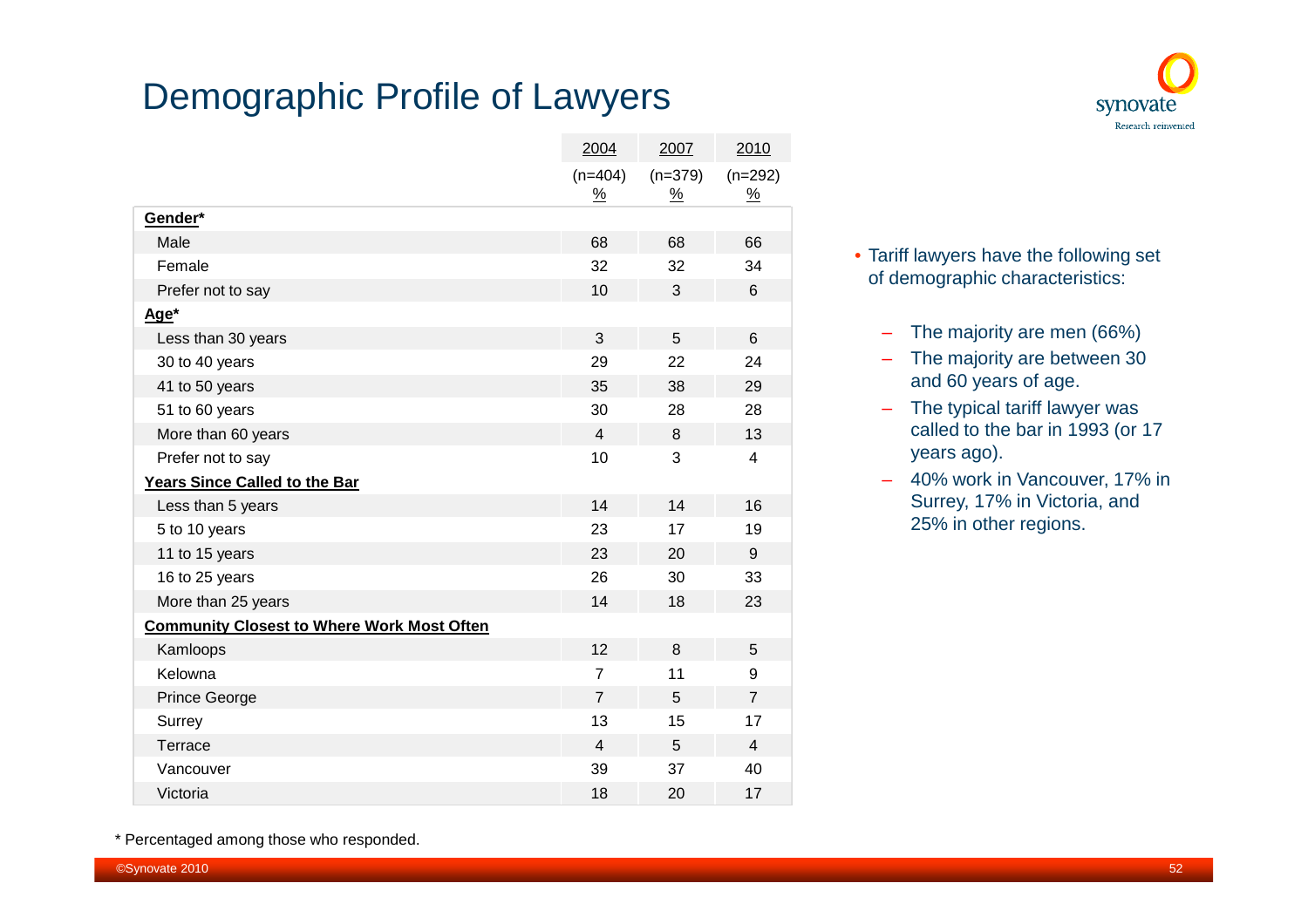

# **Appendix**

Telephone Reminder/Follow-up Call Statistics & Comments

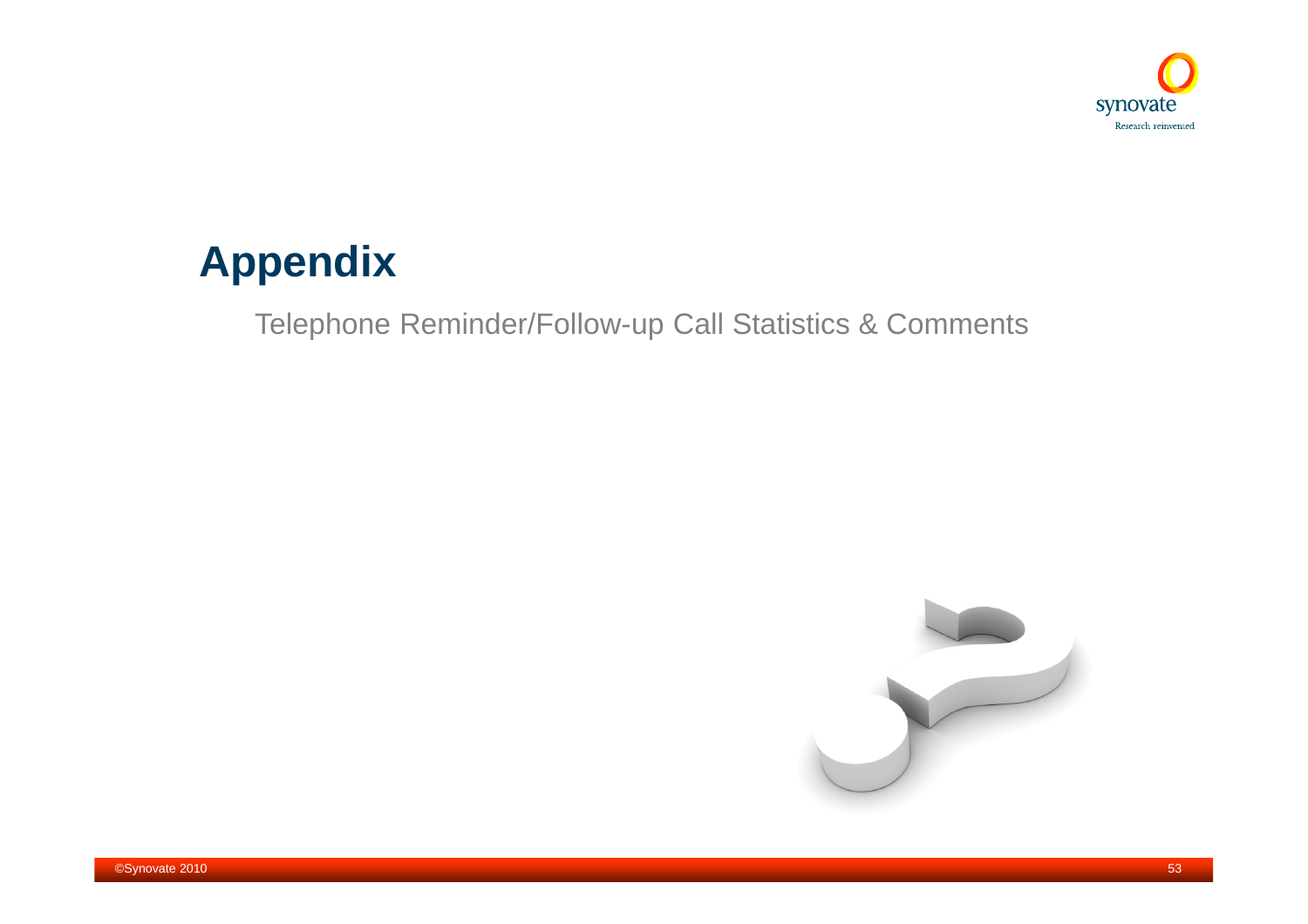### Reminder/Follow-up Statistics



| <b>Call Outcome:</b>                                                                       | #   |
|--------------------------------------------------------------------------------------------|-----|
| Email re-sent with survey link                                                             | 92  |
| Survey link provided verbally on the call                                                  | 35  |
| Lawyer declined participation and gave feedback (see the following page)                   | 29  |
| Lawyer claimed they already completed the survey                                           | 4   |
| Lawyer said they will complete the survey                                                  | 27  |
| Receptionist said they will remind the lawyer to complete the survey                       | 12  |
| <b>Voicemail left</b>                                                                      | 219 |
| Lawyer not available — away until after end date, busy, no answer, bad phone numbers, etc. | 120 |
| Lawyer no longer there — moved on                                                          | 17  |
| Total number of calls                                                                      | 555 |

The telephone reminder/follow-up calls resulted in 40 additional surveys being completed.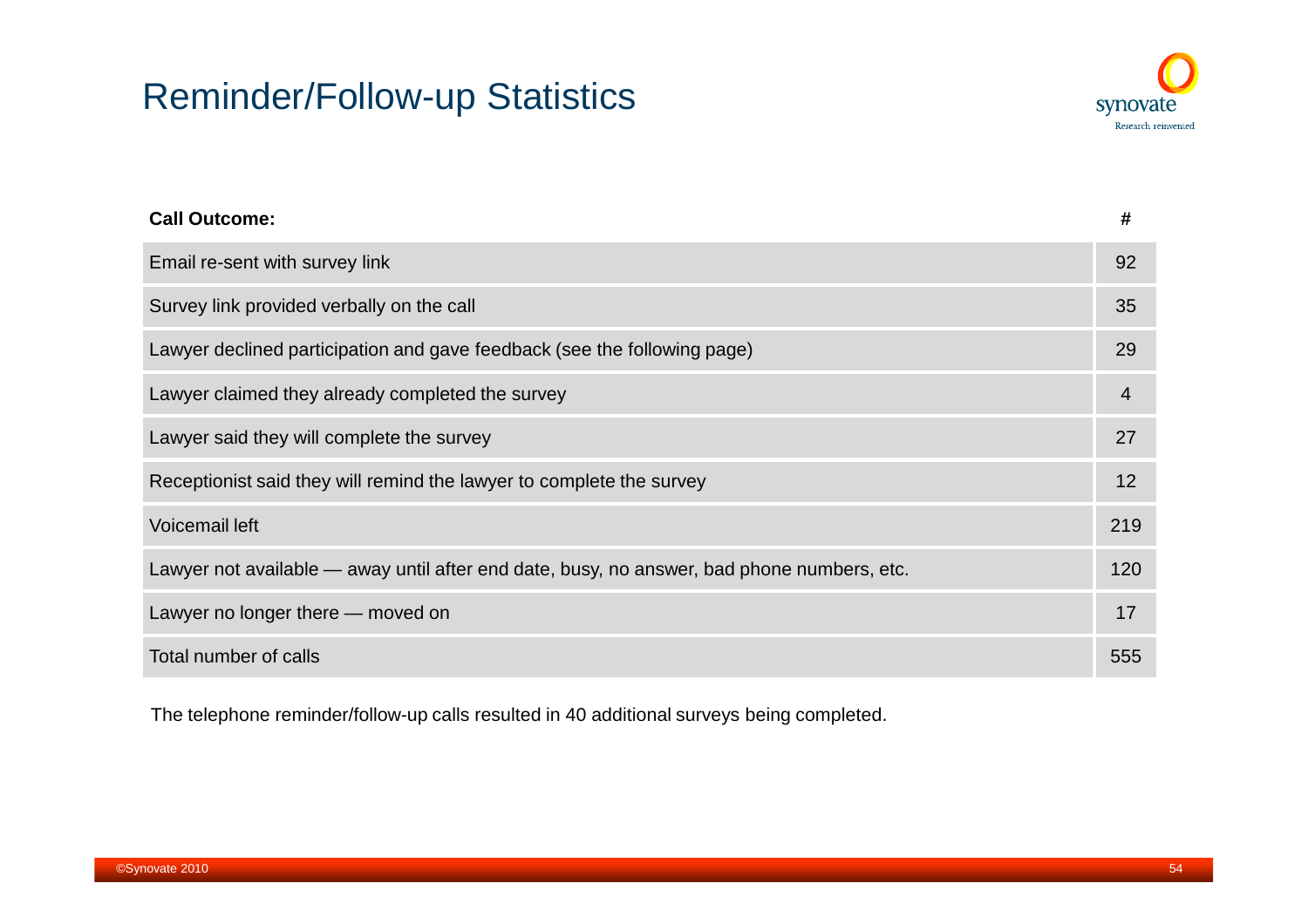## Reminder/Follow-up Comments



| Dropped out of Legal Services Society 5 months ago. Has other commitments.                                                                   |
|----------------------------------------------------------------------------------------------------------------------------------------------|
| Not taking any legal aid cases this year. Included in other matters which takes up time.                                                     |
| Waiting for the tender for Victoria. Had to be notified by Feb 5th. No one has bothered to follow up. Participating but left these comments. |
| Declined to participate as she says she is too busy.                                                                                         |
| Declined because super busy.                                                                                                                 |
| Too busy, won't take 10 minutes to complete survey, just trying to make a living.                                                            |
| Has only had one legal aid client, none from family law and only a few from criminal law.                                                    |
| Passed on message to receptionist that he doesn't have time for that.                                                                        |
| Only had one case. Hardly worth his while. Will be just don't know, don't know, don't know.                                                  |
| Declined to participate. Refused to give reason.                                                                                             |
| Too busy.                                                                                                                                    |
| Don't wish to do it.                                                                                                                         |
| Declined, concerned about confidentiality online.                                                                                            |
| Only one in law firm now, no time, too busy.                                                                                                 |
| Has too much to do between now and tomorrow.                                                                                                 |
| Civilian priorities tied up with the Olympics. Also is legal officer for Canadian Forces.                                                    |
| Started survey and then deleted it as they are asking for too much detail.                                                                   |
| Busy and somewhat indifferent. Give feedback in other ways.                                                                                  |
| Won't have the time.                                                                                                                         |
| Not doing a lot of legal aid. Doing other things that eat up his time.                                                                       |
| No legal aid work in over a year.                                                                                                            |
| Just didn't feel like doing it.                                                                                                              |
| Won't have time.                                                                                                                             |
| Has only done one or two LSS cases. Today she is busy looking after her two children.                                                        |
| Too much priority work to get to.                                                                                                            |
| Won't have time. Gave the particulars of all the cases have to deal with.                                                                    |
| Declined. If you can't say something good about someone, then don't say anything at all.                                                     |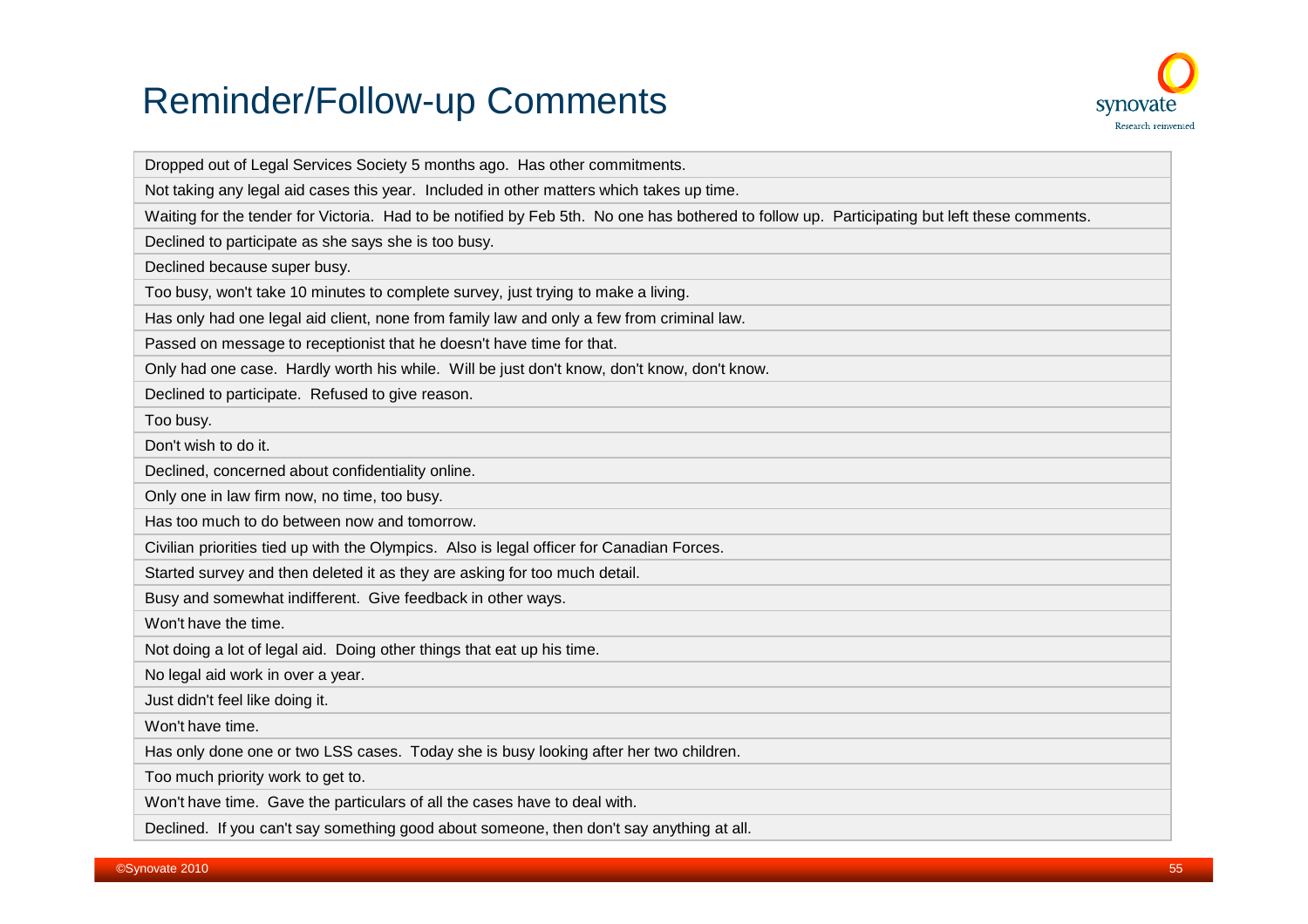

# **Appendix**

**Questionnaire** 

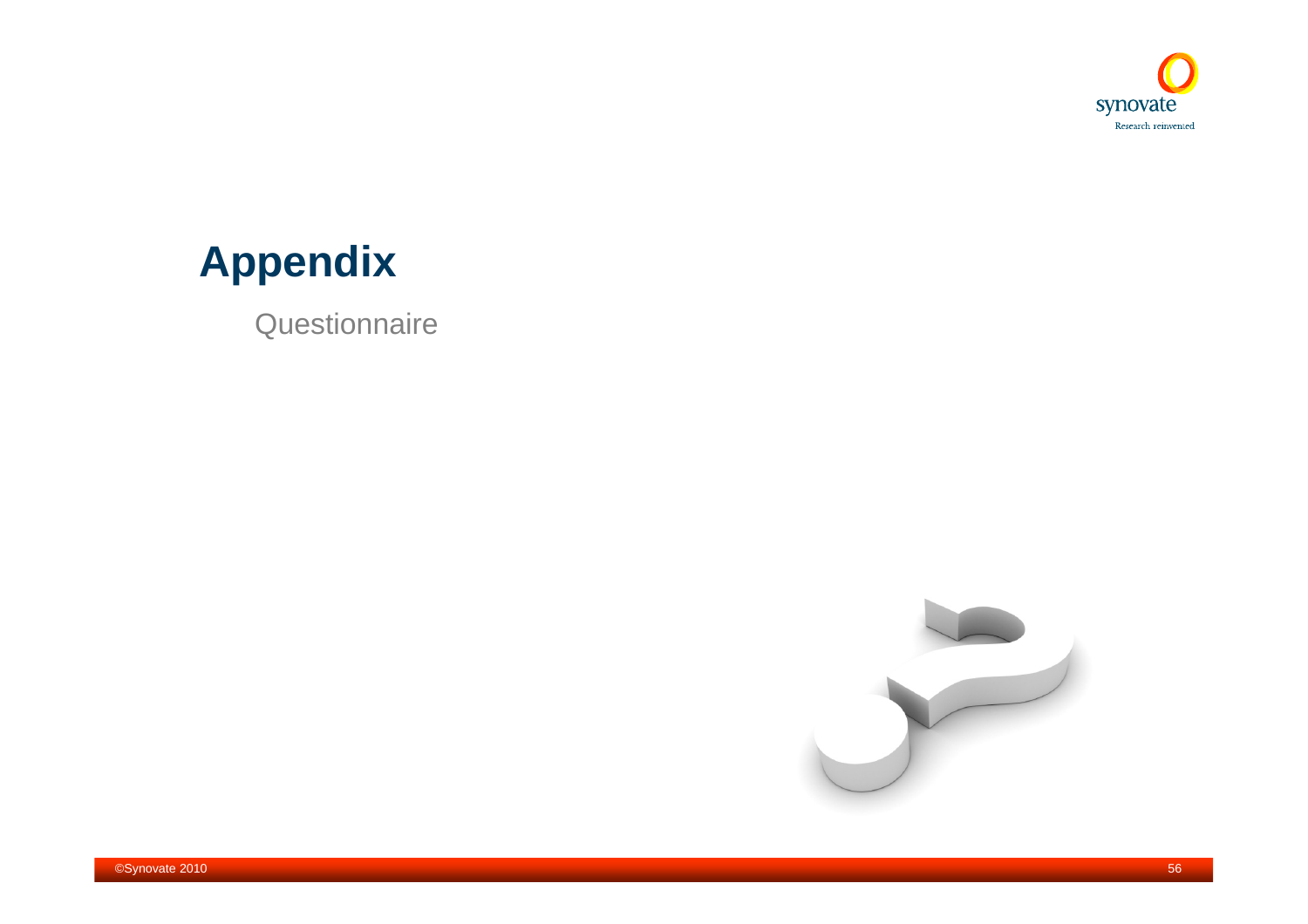#### **2010 LSS Tariff Lawyer Satisfaction Survey - Revised**

\_\_\_\_\_\_\_\_\_\_\_\_\_\_\_\_\_\_\_\_\_\_\_\_\_\_\_\_\_\_\_\_\_\_\_\_\_\_\_\_\_\_\_\_\_\_\_\_\_\_\_\_\_\_\_\_\_\_\_\_\_\_\_\_\_\_\_\_\_\_\_\_\_\_\_\_\_

(PROGRAMMER: INTRODUCTION SCREEN)

Dear <lawyer>,

The Legal Services Society (LSS) is asking lawyers who have taken a legal aid referral or billed LSS in 2009 to share their feedback with us. (Even if your involvement in legal aid in 2009 was limited, we still value your opinions). While LSS continues to face budget pressures, our focus remains on improving our services and support to tariff lawyers. To ensure your answers are confidential and anonymous, we have commissioned Synovate, an independent research firm, to conduct the survey on our behalf.

**All lawyers who participate in the survey will be entered in a draw to win one of five prizes, each valued at \$200.** Each of the five winners will be able to choose a prize from the following: court attire (select what you need and LSS will reimburse you up to \$200), a Continuing Legal Education course voucher, or a Future Shop gift certificate.

#### **To complete this survey, simply click the "Enter Survey" button at the bottom of this screen. To start, you will be asked to enter your LSS vendor ID number.**

The survey should take about 15 to 20 minutes to complete and should be completed by February 26th, 2010.

If you have any questions about the survey, contact Janice Staryk at janice.staryk@lss.bc.ca or by phone at 604-601-6148. If you need help filling out your survey, please contact Stephanie Yuen at Synovateat [stephanie.yuen@synovate.com](mailto:stephanie.yuen@synovate.com) or by phone at 604 664 2471.

We appreciate your feedback.

#### (PROGRAMMER:NEXT INTRO SCREEN)

Please enter your 6 digit LSS vendor number.

Vendor Number

If you decide at any time to stop completing the survey and want to return to it later, just click on the "Save and Resume Later" button at the bottom of any screen. When you return to the survey you will need to re-enter your 6 digit LSS vendor number.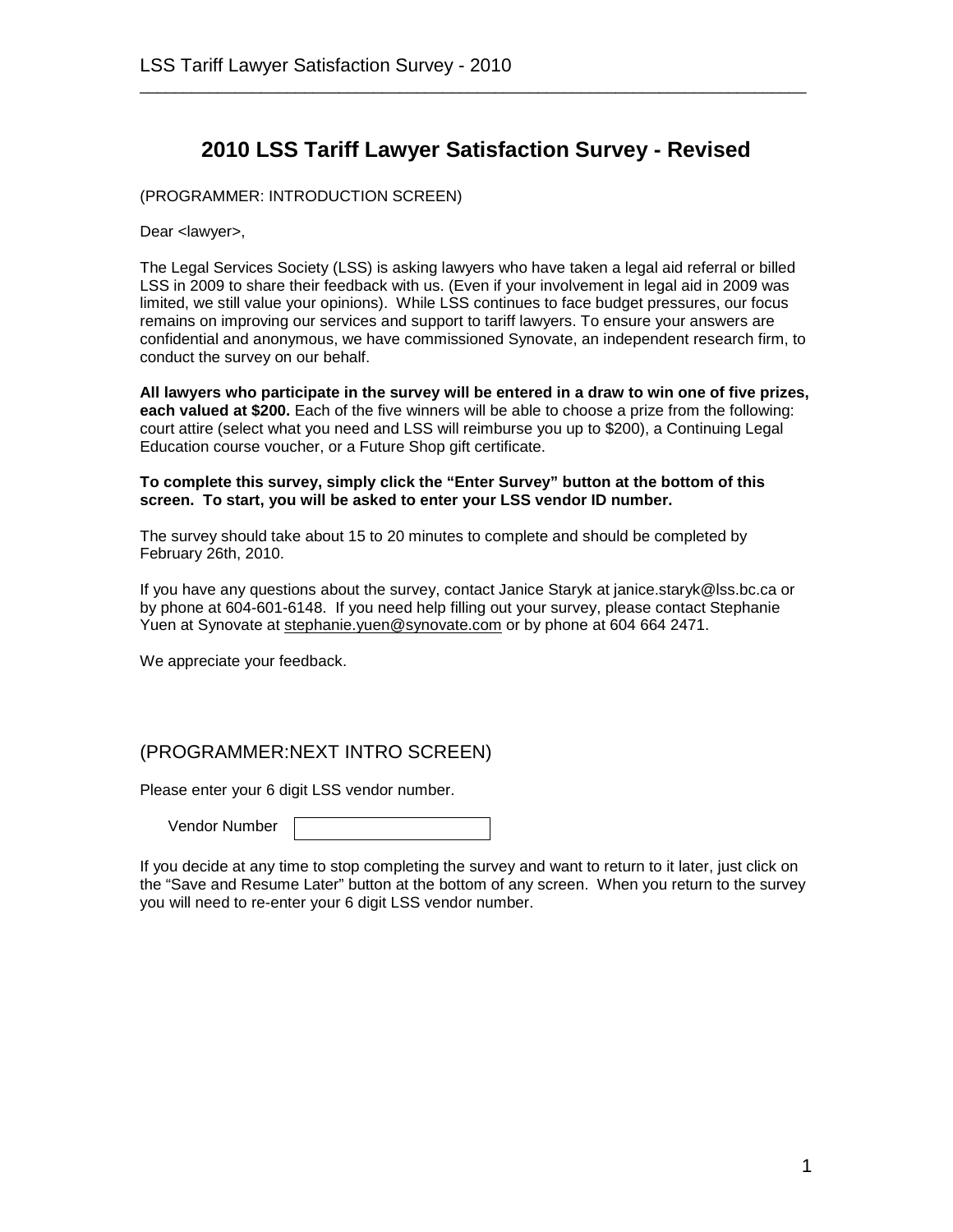#### **Referrals**

*First, we'd like to know about your experiences with the LSS referral process. Please indicate the extent to which you agree or disagree with the following statements.*

\_\_\_\_\_\_\_\_\_\_\_\_\_\_\_\_\_\_\_\_\_\_\_\_\_\_\_\_\_\_\_\_\_\_\_\_\_\_\_\_\_\_\_\_\_\_\_\_\_\_\_\_\_\_\_\_\_\_\_\_\_\_\_\_\_\_\_\_\_\_\_\_\_\_\_\_\_

1. Once LSS has approved a client for legal aid, I receive the referral document in an acceptable length of time.

| <b>Strongly Agree</b>         |
|-------------------------------|
| Agree                         |
| Partly Agree, Partly Disagree |
| <b>Disagree</b>               |
| <b>Strongly Disagree</b>      |

2. When I receive the referral document, it contains all the information I need to proceed.

| <b>Strongly Agree</b>         |
|-------------------------------|
| Agree                         |
| Partly Agree, Partly Disagree |
| Disagree                      |
| <b>Strongly Disagree</b>      |

3. It is easy to get the retainer amended by LSS when changes are required.

| <b>Strongly Agree</b>         |
|-------------------------------|
| Agree                         |
| Partly Agree, Partly Disagree |
| <b>Disagree</b>               |
| <b>Strongly Disagree</b>      |
| Not enough experience to say  |

*To what extent do you agree or disagree with the following statement?*

4. Overall, I am satisfied with the support I receive from LSS with the referral process.

| <b>Strongly Agree</b>         |
|-------------------------------|
| Agree                         |
| Partly Agree, Partly Disagree |
| <b>Disagree</b>               |
| <b>Strongly Disagree</b>      |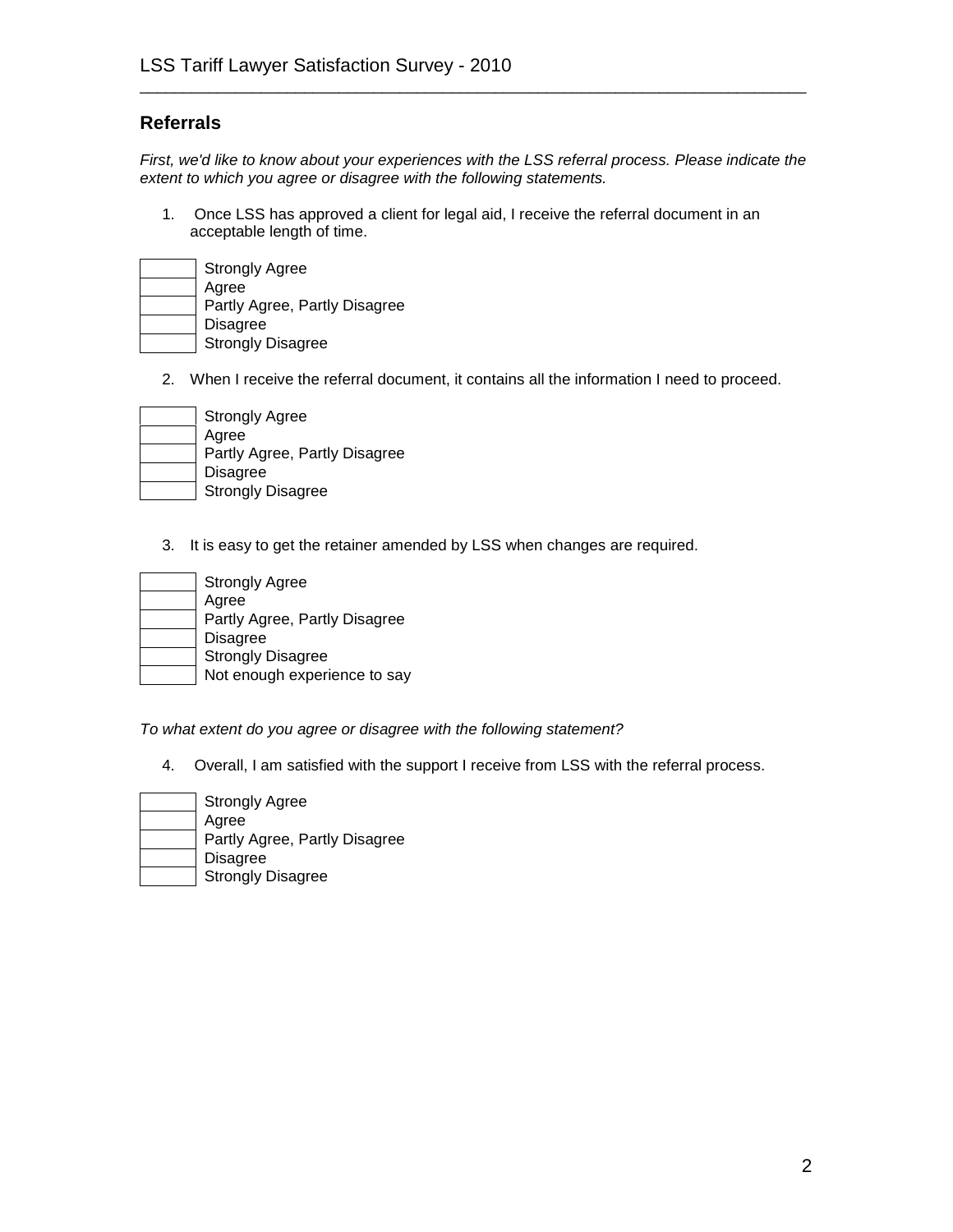#### **Authorizations (case management)**

*Next we have a few questions about your experiences with the LSS authorization process.*

\_\_\_\_\_\_\_\_\_\_\_\_\_\_\_\_\_\_\_\_\_\_\_\_\_\_\_\_\_\_\_\_\_\_\_\_\_\_\_\_\_\_\_\_\_\_\_\_\_\_\_\_\_\_\_\_\_\_\_\_\_\_\_\_\_\_\_\_\_\_\_\_\_\_\_\_\_

5. Have you ever submitted a request for authorizations for fees or disbursements?



*LSS recognizes that authorization requests must be dealt with in a timely manner. With respect to urgent authorization requests, please indicate the extent to which you agree with the following statement.*

6. LSS provides **urgent** authorization decisions in a timely manner.

| <b>Strongly Agree</b>         |
|-------------------------------|
| Agree                         |
| Partly Agree, Partly Disagree |
| <b>Disagree</b>               |
| <b>Strongly Disagree</b>      |
| Not enough experience to say  |

*Now with respect to non-urgent authorization requests, please indicate the extent to which you agree with the following statement.*

7. LSS provides **non-urgent** authorization decisions in a timely manner.

| <b>Strongly Agree</b>         |
|-------------------------------|
| Agree                         |
| Partly Agree, Partly Disagree |
| <b>Disagree</b>               |
| <b>Strongly Disagree</b>      |
| Not enough experience to say  |

*To what extent do you agree or disagree with the following statement?*

8. LSS explains its authorization decisions clearly.

| <b>Strongly Agree</b>         |
|-------------------------------|
| Agree                         |
| Partly Agree, Partly Disagree |
| <b>Disagree</b>               |
| <b>Strongly Disagree</b>      |
| Not enough experience to say  |

*To what extent do you agree or disagree with the following statement?*

9. Overall, I am satisfied with the support I receive from LSS with the authorization process.

| <b>Strongly Agree</b>         |
|-------------------------------|
| Agree                         |
| Partly Agree, Partly Disagree |
| <b>Disagree</b>               |
| <b>Strongly Disagree</b>      |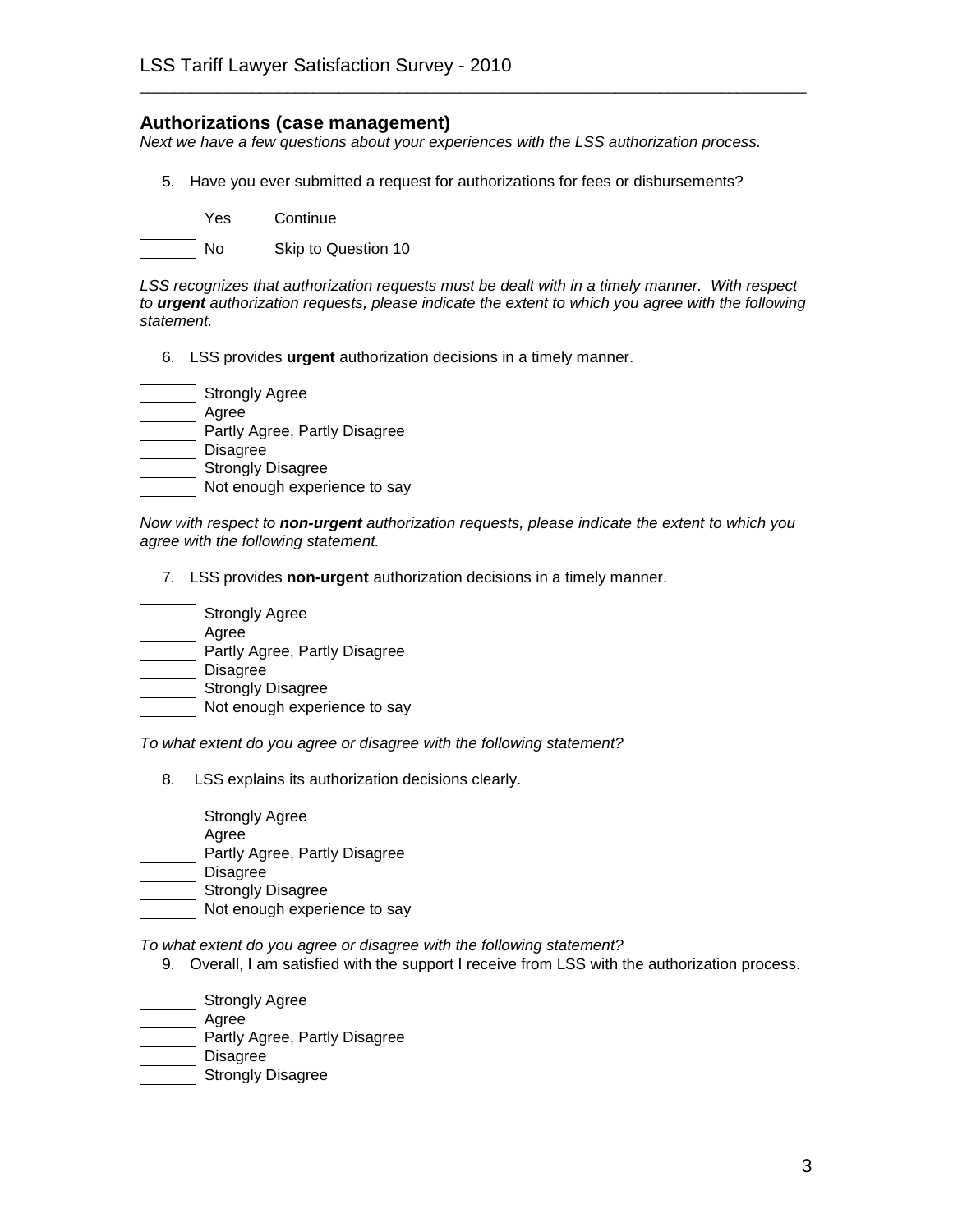#### **Accounts**

*This section asks questions about your experiences with the account payment process. To what extent do you agree or disagree with the following statements?*

\_\_\_\_\_\_\_\_\_\_\_\_\_\_\_\_\_\_\_\_\_\_\_\_\_\_\_\_\_\_\_\_\_\_\_\_\_\_\_\_\_\_\_\_\_\_\_\_\_\_\_\_\_\_\_\_\_\_\_\_\_\_\_\_\_\_\_\_\_\_\_\_\_\_\_\_\_

10. LSS pays my accounts within an acceptable length of time.

| <b>Strongly Agree</b>         |
|-------------------------------|
| Agree                         |
| Partly Agree, Partly Disagree |
| Disagree                      |
| <b>Strongly Disagree</b>      |

11. LSS provides logical explanations for its payment decisions.

| Strongly Agree                |
|-------------------------------|
| Agree                         |
| Partly Agree, Partly Disagree |
| <b>Disagree</b>               |
| <b>Strongly Disagree</b>      |

12. Overall, I am satisfied with the support I receive from LSS with the payment process.

| <b>Strongly Agree</b>         |
|-------------------------------|
| Agree                         |
| Partly Agree, Partly Disagree |
| <b>Disagree</b>               |
| <b>Strongly Disagree</b>      |

#### **LSS Tariff**

13. Do you find the LSS tariff:

| Very easy to understand          |  |
|----------------------------------|--|
| Somewhat easy to understand      |  |
| Somewhat difficult to understand |  |
| Very difficult to understand     |  |

14. When it comes to billing and dealing with the tariff items and the billing rules, would you say this process is:

| Very straightforward     |
|--------------------------|
| Somewhat straightforward |
| Somewhat difficult       |
| Very difficult           |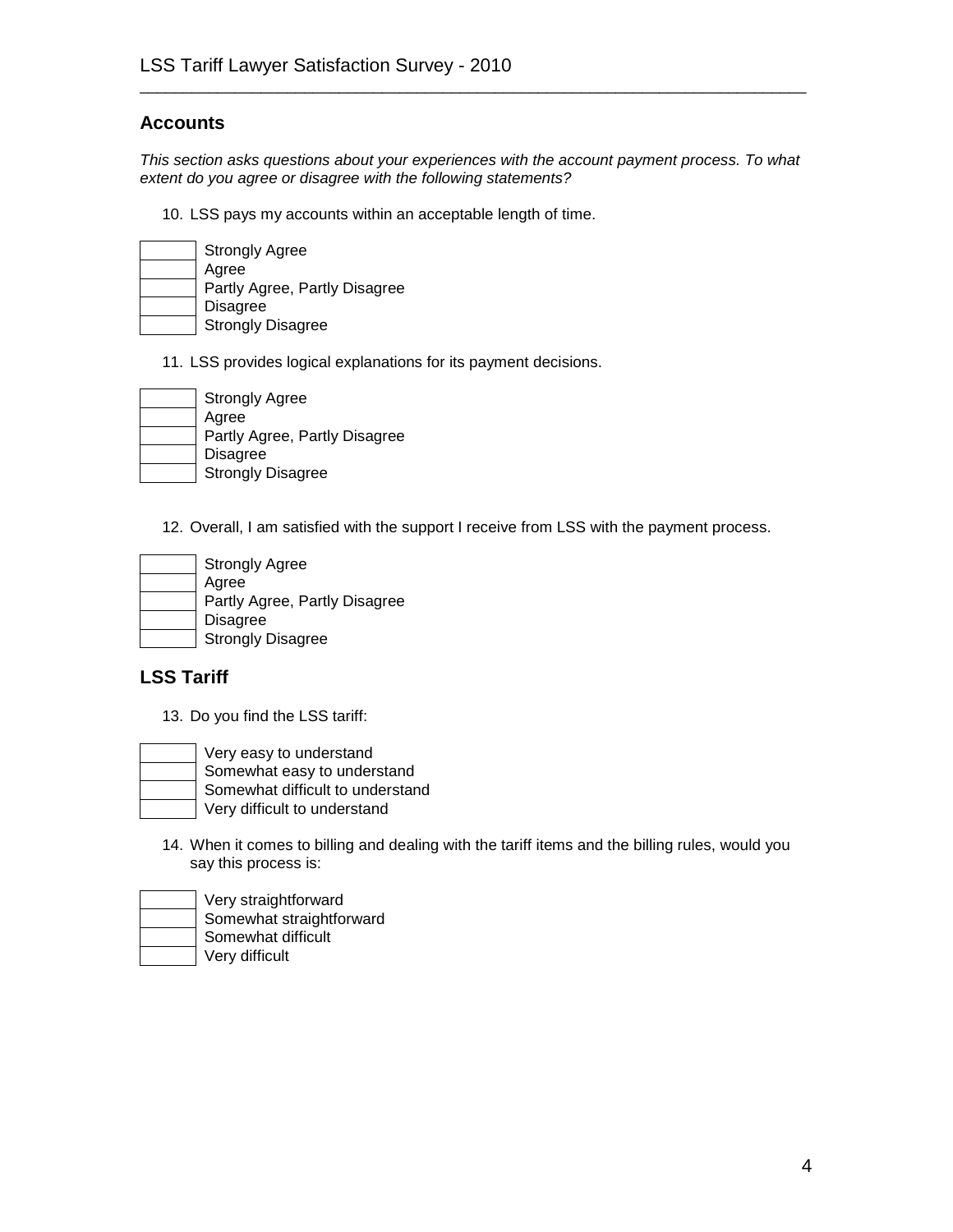*Now we are going to ask a few questions about written communications with LSS, such as newsletters, website, letters, e-mails, etc.*

*15.* On the LSS main website, which of the online resources for lawyers have you used? *(Mark all that apply)*

\_\_\_\_\_\_\_\_\_\_\_\_\_\_\_\_\_\_\_\_\_\_\_\_\_\_\_\_\_\_\_\_\_\_\_\_\_\_\_\_\_\_\_\_\_\_\_\_\_\_\_\_\_\_\_\_\_\_\_\_\_\_\_\_\_\_\_\_\_\_\_\_\_\_\_\_\_

| Billing and authorization forms for completing online, printing and submitting (not E-<br>billing) |
|----------------------------------------------------------------------------------------------------|
| Forms & questionnaires                                                                             |
| Information about LSS programs and policies                                                        |
| Practice resources                                                                                 |
| Guide to Legal Aid Tariffs                                                                         |
| I do not use any of the above online resources                                                     |
|                                                                                                    |

16. a-e FOR EACH RESOURCE NOT USED IN Q15: I have not used (online resource not used in Q15) on the LSS website because:

| I was unaware of this resource                  |
|-------------------------------------------------|
| I couldn't find the resource I needed online    |
| I get the support I need from LSS in other ways |
| I don't require this resource                   |
| Other (specify)                                 |
|                                                 |

*17.* When LSS communicates to you in writing, which of the following methods would you prefer they use? *(Check your first choice only)* (PROGMR: ALLOW ONE RESPONSE ONLY)

| . нx |
|------|
| mail |

*18.* LSS is considering distributing its monthly newsletter for lawyers, the Legal Aid Fax, by email rather than fax. This would allow LSS to add links to other resources or otherwise enhance the content of the newsletter. How would you prefer to receive the newsletter? (PROGMR: ALLOW ONE RESPONSE ONLY)

| -ах   |
|-------|
| ∙mail |

*To what extent do you agree with the following statement?*

19. Overall, I am satisfied with the written communications and online resources I receive from LSS (letters, faxes, e-mails, websites, newsletters).

| <b>Strongly Agree</b>         |
|-------------------------------|
| Agree                         |
| Partly Agree, Partly Disagree |
| <b>Disagree</b>               |
| <b>Strongly Disagree</b>      |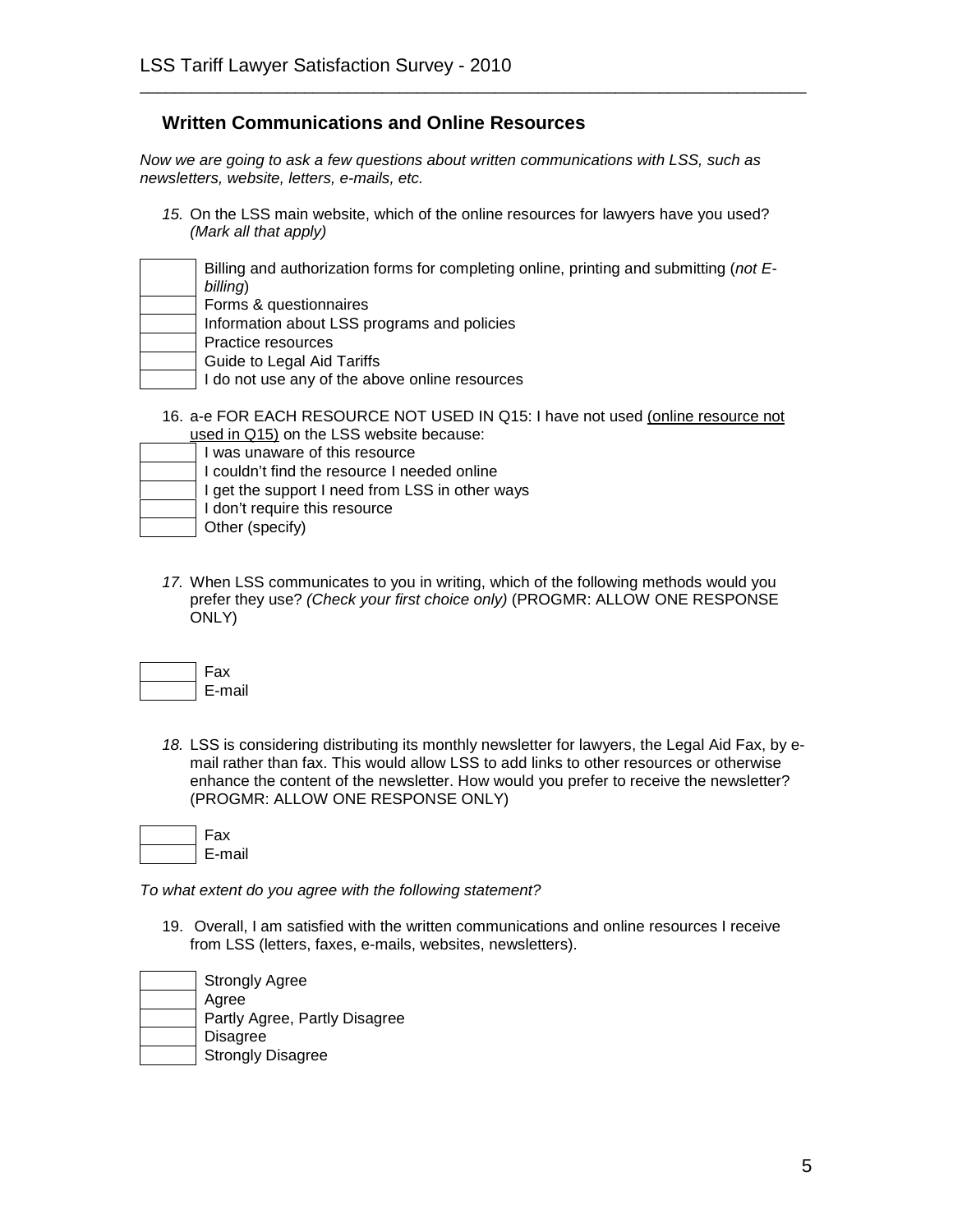20. LSS provides a range of legal advice and information services in addition to legal representation. Which of the following other LSS services, if any, have you recommended to your clients? (We are referring to both LSS and non-LSS clients)

\_\_\_\_\_\_\_\_\_\_\_\_\_\_\_\_\_\_\_\_\_\_\_\_\_\_\_\_\_\_\_\_\_\_\_\_\_\_\_\_\_\_\_\_\_\_\_\_\_\_\_\_\_\_\_\_\_\_\_\_\_\_\_\_\_\_\_\_\_\_\_\_\_\_\_\_\_

*(Mark all that apply)*

| <b>Brydges Line</b>                                           |
|---------------------------------------------------------------|
| Criminal duty counsel                                         |
| Family duty counsel                                           |
| <b>LSS Call Centre</b>                                        |
| Family Law in BC website                                      |
| LawLINE                                                       |
| <b>LSS publications</b>                                       |
| Legal Information Outreach Workers                            |
| I have not directed non-LSS clients to any other LSS services |
|                                                               |

#### **Overall LSS Support for Tariff Lawyers**

*Now we are interested in your impressions of the overall support you receive from LSS.*

*Please tell us the extent to which you agree or disagree with the following statement*.

21. When I make phone calls to LSS, I get an answer to my inquiry in a timely manner.

| <b>Strongly Agree</b>        | Skip to Q. 23 |
|------------------------------|---------------|
| Agree                        | Skip to Q. 23 |
| Partly Agree/Partly Disagree | Continue      |
| <b>Disagree</b>              | Continue      |
| <b>Strongly Disagree</b>     | Continue      |

22. Please indicate the area(s) of LSS where you have not received an answer to a phone inquiry in a timely manner.

*(Mark all that apply)*

- Referral Authorizations (case management) **Accounts** 
	- 23. In your opinion, what is an acceptable length of time to wait for an answer to…
		- a. A non-urgent telephone inquiry?

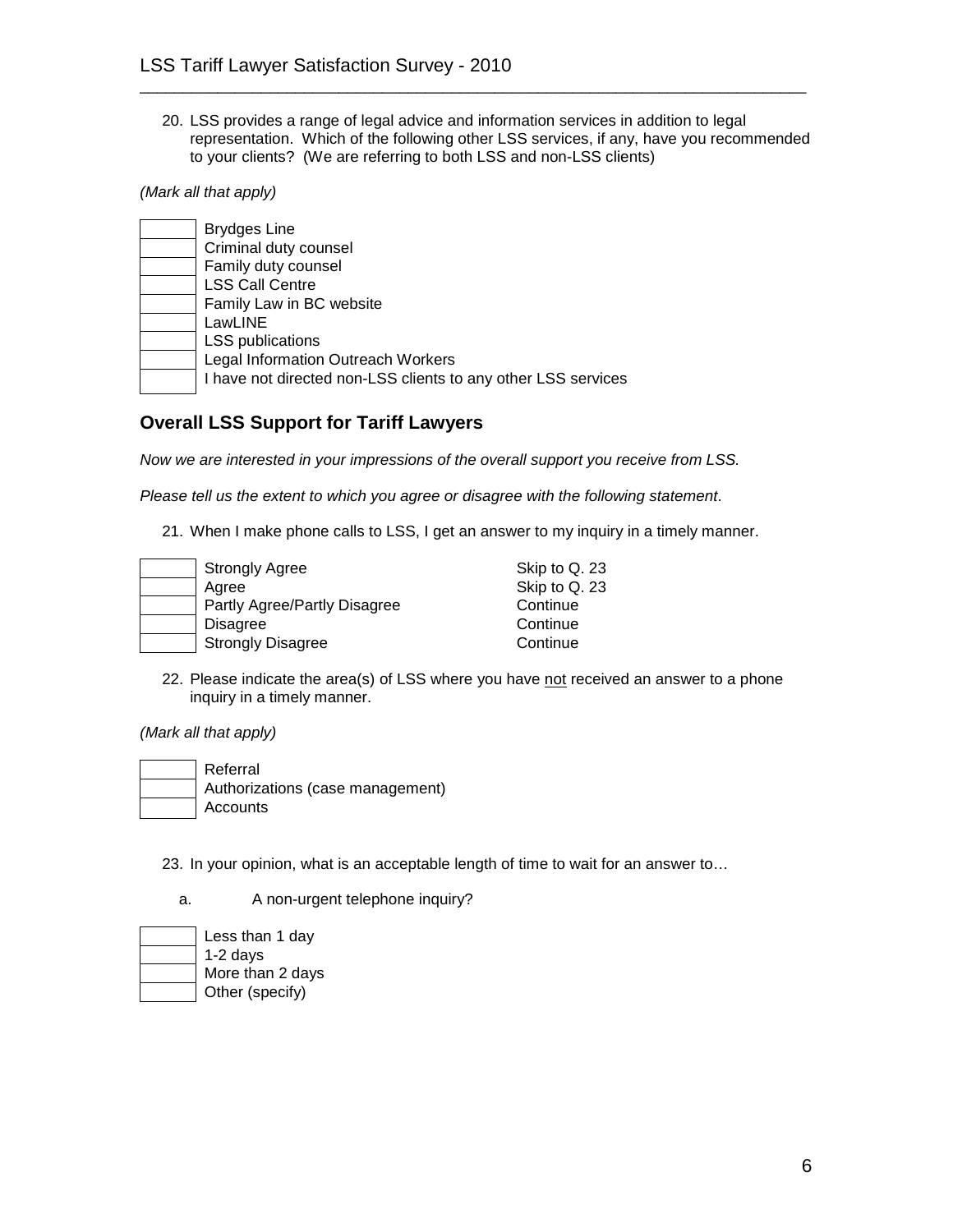b. An urgent telephone inquiry?

| Less than 1 day  |  |
|------------------|--|
| $1-2$ days       |  |
| More than 2 days |  |
| Other (specify)  |  |

*To what extent do you agree with the following statement?*

24. When I contact LSS, their staff are courteous.

| <b>Strongly Agree</b>        | Skip to Q. 26 |
|------------------------------|---------------|
| Agree                        | Skip to Q. 26 |
| Partly Agree/Partly Disagree | Continue      |
| <b>Disagree</b>              | Continue      |
| <b>Strongly Disagree</b>     | Continue      |

*25.* Please indicate the area(s) of LSS where staff were not courteous? *(Mark all that apply)*

\_\_\_\_\_\_\_\_\_\_\_\_\_\_\_\_\_\_\_\_\_\_\_\_\_\_\_\_\_\_\_\_\_\_\_\_\_\_\_\_\_\_\_\_\_\_\_\_\_\_\_\_\_\_\_\_\_\_\_\_\_\_\_\_\_\_\_\_\_\_\_\_\_\_\_\_\_

| Referral                         |
|----------------------------------|
| Authorizations (case management) |
| Accounts                         |

*To what extent do you agree with the following statement?*

26. When I contact LSS, their staff are knowledgeable.

| <b>Strongly Agree</b>        | Skip to Q. 28 |
|------------------------------|---------------|
| Agree                        | Skip to Q. 28 |
| Partly Agree/Partly Disagree | Continue      |
| <b>Disagree</b>              | Continue      |
| <b>Strongly Disagree</b>     | Continue      |

*27.* Please indicate the area(s) of LSS where you found staff were not knowledgeable. *(Mark all that apply)*

| <b>Referral</b>                  |
|----------------------------------|
| Authorizations (case management) |
| <b>Accounts</b>                  |

Now we'd like you to think about the last time you contacted one of the *LSS Helpdesks*. (LSS offers phone and email "helpdesks", through the Vancouver Regional Centre, on specific issues- intake, case management, appeals, tariff—to respond to lawyers' questions.)

28. Was this by phone or email?

| Phone   | <b>CONTINUE</b>                                 |  |
|---------|-------------------------------------------------|--|
| ı Email | SKIP TO Q30                                     |  |
|         | Have not contacted the LSS Helpdesk SKIP TO Q31 |  |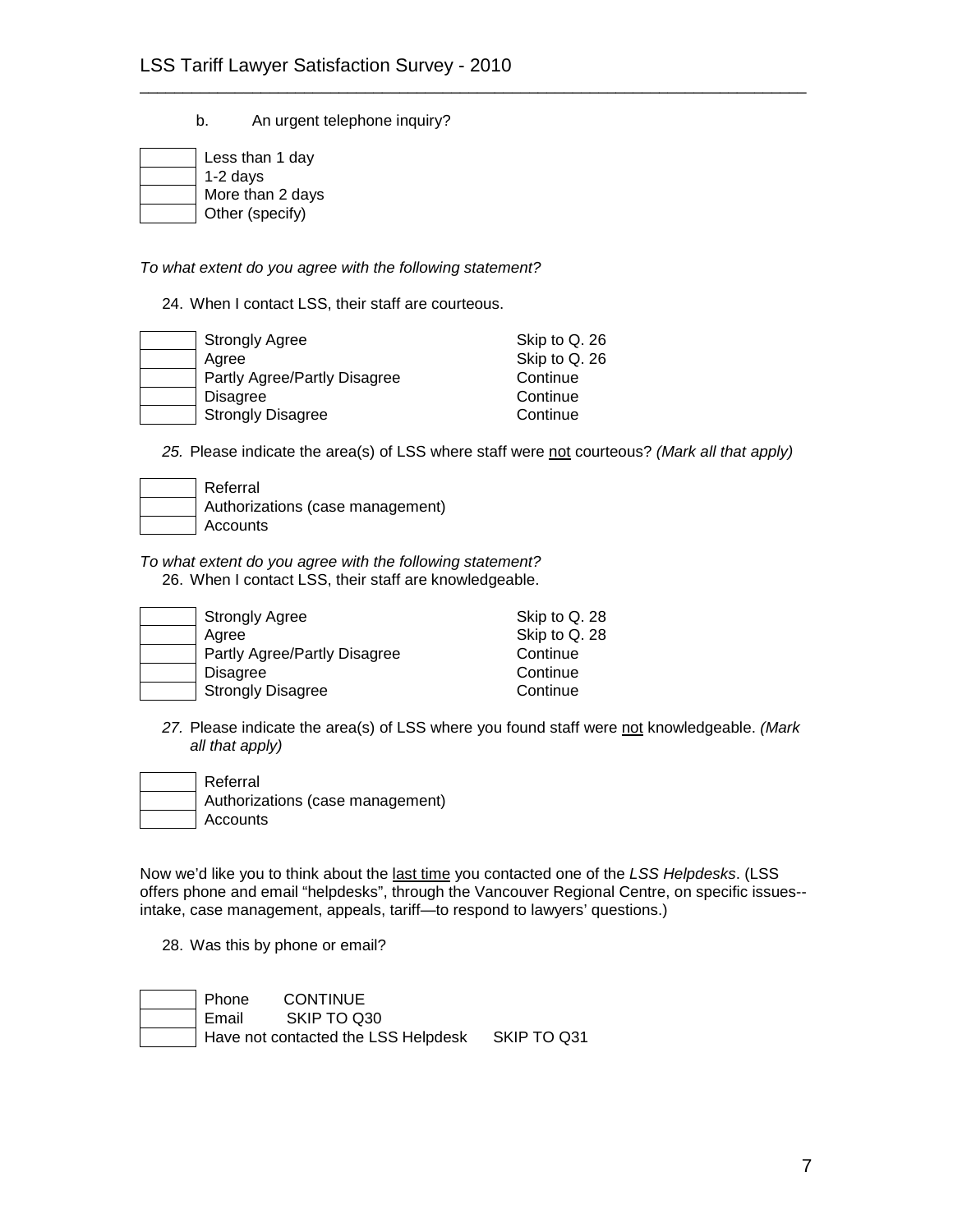29. IF BY PHONE: Did you speak to someone right away?

| Yes       |
|-----------|
| No,       |
| No,       |
| Г<br>/DI. |

 $\text{No}, \text{I}$  was put on hold  $\rightarrow$  how long did you have to wait? ( \_\_\_MINUTES) No, I had to leave a message  $\rightarrow$  how long did it take for someone to get back to you? (PLEASE ANSWER IN \_\_\_MINUTES, \_\_\_HRS OR \_\_\_DAYS)

\_\_\_\_\_\_\_\_\_\_\_\_\_\_\_\_\_\_\_\_\_\_\_\_\_\_\_\_\_\_\_\_\_\_\_\_\_\_\_\_\_\_\_\_\_\_\_\_\_\_\_\_\_\_\_\_\_\_\_\_\_\_\_\_\_\_\_\_\_\_\_\_\_\_\_\_\_

*30.* IF BY EMAIL: Did you receive a reply in a timely manner?

| Yes                                                                          |  |  |
|------------------------------------------------------------------------------|--|--|
| $\log$ No $\rightarrow$ how long did it take for someone to get back to you? |  |  |
| (PLEASE ANSWER IN MINUTES, HRS OR DAYS)                                      |  |  |

*To what extent do you agree with the following statement:*

31. The LSS Helpdesks are effective at providing assistance or putting me in touch with someone who can.

| <b>Strongly Agree</b>        |
|------------------------------|
| Agree                        |
| Partly Agree/Partly Disagree |
| <b>Disagree</b>              |
| <b>Strongly Disagree</b>     |

#### **Overall Performance**

*Please indicate the extent to which you agree with the following statement.*

32. I feel that LSS values my services.

| <b>Strongly Agree</b>        |
|------------------------------|
| Agree                        |
| Partly Agree/Partly Disagree |
| <b>Disagree</b>              |
| <b>Strongly Disagree</b>     |

33. Why do you feel that way?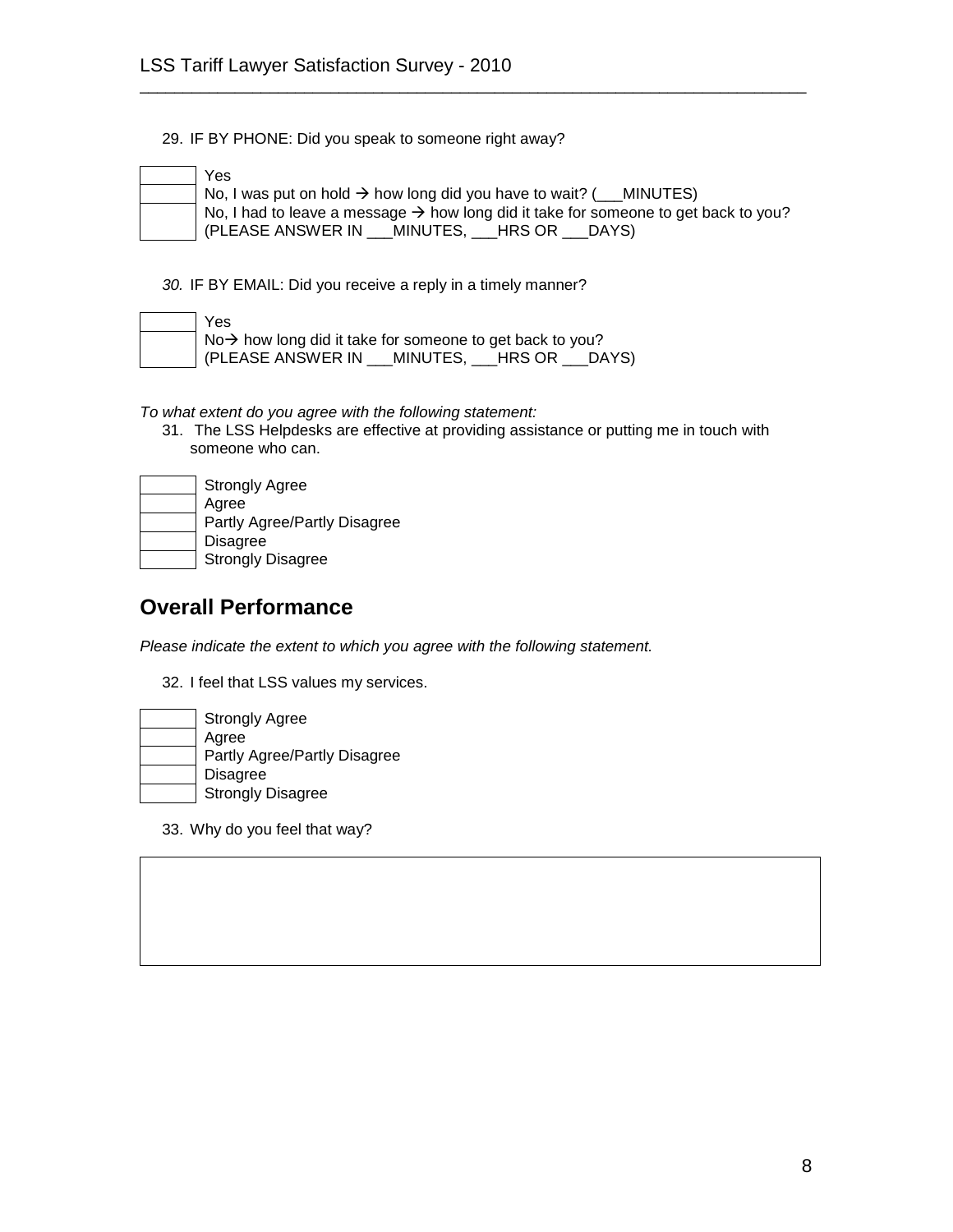*To what extent do you agree or disagree with the following statement?*

34. Overall, I am satisfied with the level of support I receive from LSS.

| <b>Strongly Agree</b>         |
|-------------------------------|
| Agree                         |
| Partly Agree, Partly Disagree |
| <b>Disagree</b>               |
| <b>Strongly Disagree</b>      |

35. What is the primary change that LSS could make to improve its overall support for you? (When answering, please indicate whether your answer relates to referrals, authorizations, accounts, written communications, online resources, etc.)

\_\_\_\_\_\_\_\_\_\_\_\_\_\_\_\_\_\_\_\_\_\_\_\_\_\_\_\_\_\_\_\_\_\_\_\_\_\_\_\_\_\_\_\_\_\_\_\_\_\_\_\_\_\_\_\_\_\_\_\_\_\_\_\_\_\_\_\_\_\_\_\_\_\_\_\_\_

36. Assuming that demand for legal aid referrals continues, what are your intentions for the 2010-2011 year? (*Choose only one)*

intend to take more legal aid referrals

intend to take about the same number of legal aid referrals (no change)

intend to take fewer legal aid referrals

do not intend to accept any legal aid referrals

37. Why is that your intention?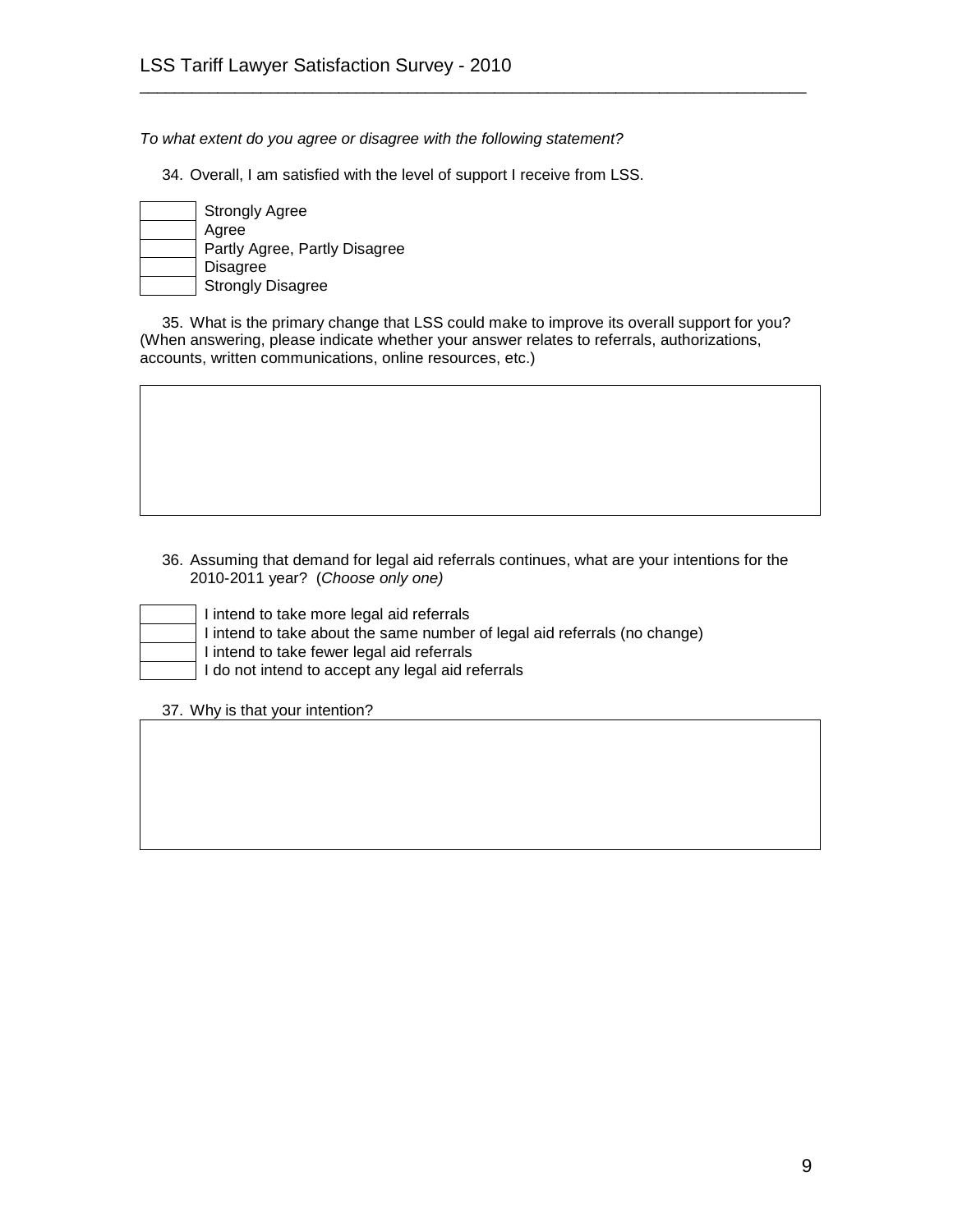*LSS is seeking your assistance in setting priorities within its budget limitations.*

*To what extent do you agree or disagree with the following statement?*

38. In my opinion, LSS does a good job overall of allocating its limited resources to meet the legal needs of people with low incomes.

\_\_\_\_\_\_\_\_\_\_\_\_\_\_\_\_\_\_\_\_\_\_\_\_\_\_\_\_\_\_\_\_\_\_\_\_\_\_\_\_\_\_\_\_\_\_\_\_\_\_\_\_\_\_\_\_\_\_\_\_\_\_\_\_\_\_\_\_\_\_\_\_\_\_\_\_\_

| <b>Strongly Agree</b>         |
|-------------------------------|
| Agree                         |
| Partly Agree, Partly Disagree |
| <b>Disagree</b>               |
| <b>Strongly Disagree</b>      |
| Not enough experience to say  |

39. In 2007/2008, LSS began to work with other service providers on projects to:

(1) help clients get access to legal aid and at the same time get access to other services that address their related economic and/or health issue(s), and;

(2) encourage clients to play a larger role in finding solutions to their legal problems. Some of these projects include the Nanaimo Justice Access Centre, services for Aboriginal clients, and the Poverty Law Manual.

These projects represent a new "integrated" or "holistic" approach to providing legal aid. Prior to this survey, were you aware of any of these projects or this approach?



Yes-I am aware of the integrated approach, but not any of the projects Yes-I am aware of at least one of the projects, but not the integrated approach Yes-I am aware of the integrated approach AND at least one of the projects No to all

*To what extent do you agree or disagree with the following statements?*

- 40. I support LSS taking this integrated or holistic approach to providing legal aid services; that is, working with other service providers, to ensure that along with legal aid, clients get access to services that address their related issues, so they can achieve lasting resolutions to their legal problems.
- Strongly Agree Agree Partly Agree, Partly Disagree Disagree Strongly Disagree Not enough experience to say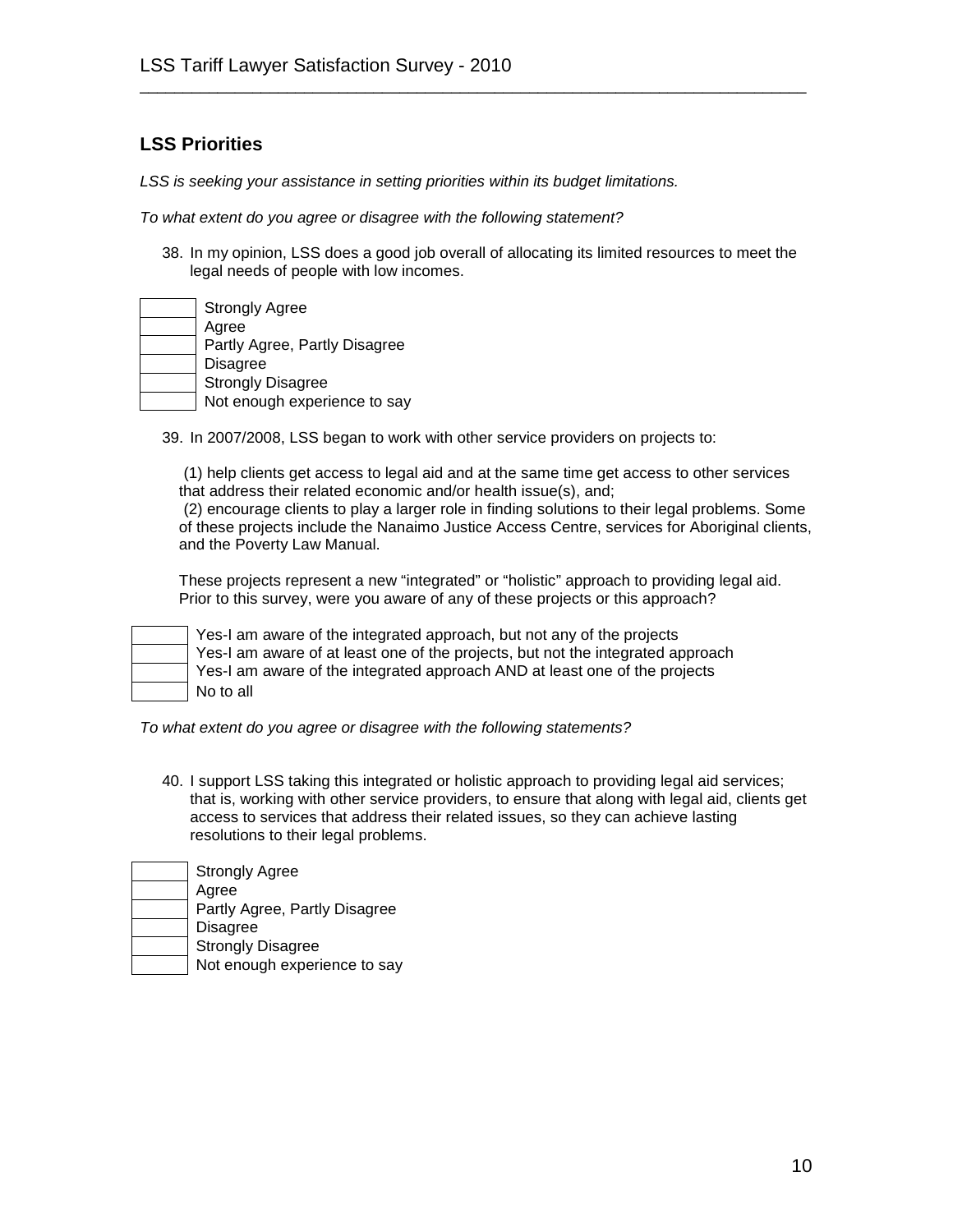41. I am satisfied with the level of support LSS gives me so I can help clients be more actively involved in resolving their legal issues

\_\_\_\_\_\_\_\_\_\_\_\_\_\_\_\_\_\_\_\_\_\_\_\_\_\_\_\_\_\_\_\_\_\_\_\_\_\_\_\_\_\_\_\_\_\_\_\_\_\_\_\_\_\_\_\_\_\_\_\_\_\_\_\_\_\_\_\_\_\_\_\_\_\_\_\_\_

| <b>Strongly Agree</b>         |
|-------------------------------|
| Agree                         |
| Partly Agree, Partly Disagree |
| <b>Disagree</b>               |
| <b>Strongly Disagree</b>      |
| Not enough experience to say  |

42. I am satisfied with the level of support LSS gives me so I can help clients address their related legal issues (such as housing problems, debt, health problems, etc,).

| <b>Strongly Agree</b>         |
|-------------------------------|
| Agree                         |
| Partly Agree, Partly Disagree |
| <b>Disagree</b>               |
| <b>Strongly Disagree</b>      |
| Not enough experience to say  |

43. While this survey focuses primarily on the services provided to tariff lawyers, ultimately LSS aims to address the legal needs of people with low incomes. In your opinion, how could LSS improve the availability of services to meet the legal needs of people with low incomes in BC?

#### **Demographic Information**

*Now we have a few questions about you that will help us understand your responses and assist LSS in tailoring its services to your needs.*

44. In 2009, approximately how many LSS clients did you represent?

| Less than 5 LSS clients  |
|--------------------------|
| 6-15 LSS clients         |
| 16-40 LSS clients        |
| More than 40 LSS clients |

45. In which area of law was the majority of your LSS cases?

*(Mark one only)*

| CFCSA       |
|-------------|
| Criminal    |
| Family      |
| Immigration |